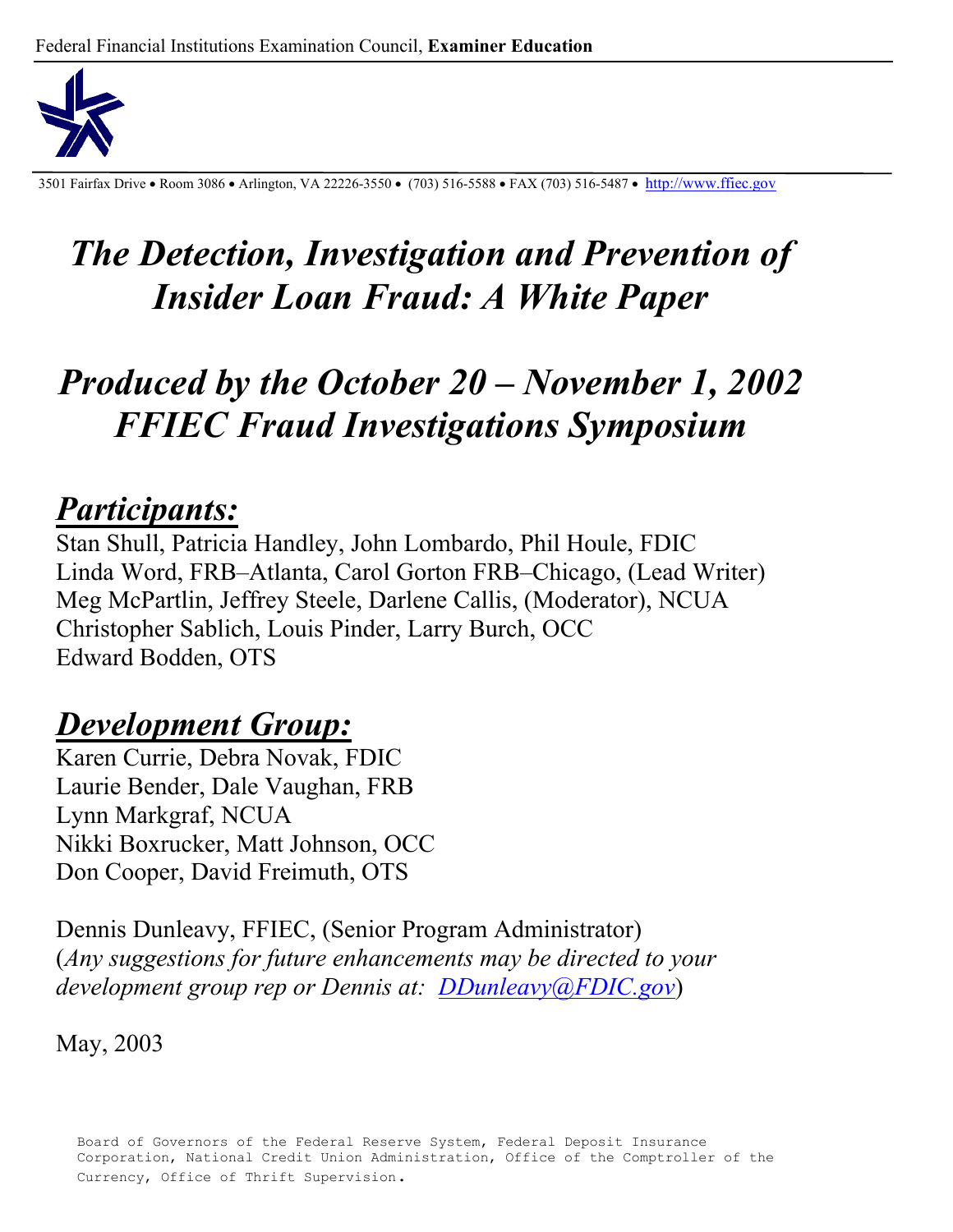# **INSIDER LOAN FRAUD**

**TABLE OF CONTENTS** 

| Introduction                                              | $\mathbf{1}$      |
|-----------------------------------------------------------|-------------------|
| Factors Conducive to Fraud                                | $\mathbf{1}$      |
| Examples of Insider Loan Fraud                            | $\overline{2}$    |
| Control Environment Assessment                            | 3                 |
| Code of Conduct                                           | 4                 |
| Employment Practices                                      | 5                 |
| Independent Loan Review                                   | 6                 |
| Audit                                                     | 7                 |
| Internal Controls                                         | 7                 |
| Insider Loan Fraud Detection                              | 8                 |
| Analysis of Electronic Loan Data                          | 9                 |
| Board of Directors Minutes and Reports                    | 10                |
| Discussions with Employees                                | 10                |
| Insider and Borrower Financial Statement Analysis         | 10                |
| Loan File Review                                          | 11                |
| Researching Suspicious Circumstances                      | 11                |
| Interviewing                                              | $12 \overline{ }$ |
| Documentation                                             | 14                |
| Conclusion                                                | 17                |
| Appendices:                                               |                   |
| Appendix A Control Environment Assessment Quick Reference | 18                |
| Appendix B Detectable Warning Signs                       | 19                |
| Appendix C Research Procedures                            | 32 <sub>2</sub>   |
| Appendix D Loan Tracing Procedure Detail                  | 36                |
| Appendix E Summary Case Memo                              | 37                |
| Appendix F Flowchart Sample                               | 38                |
| Appendix G Public Websites                                | 39                |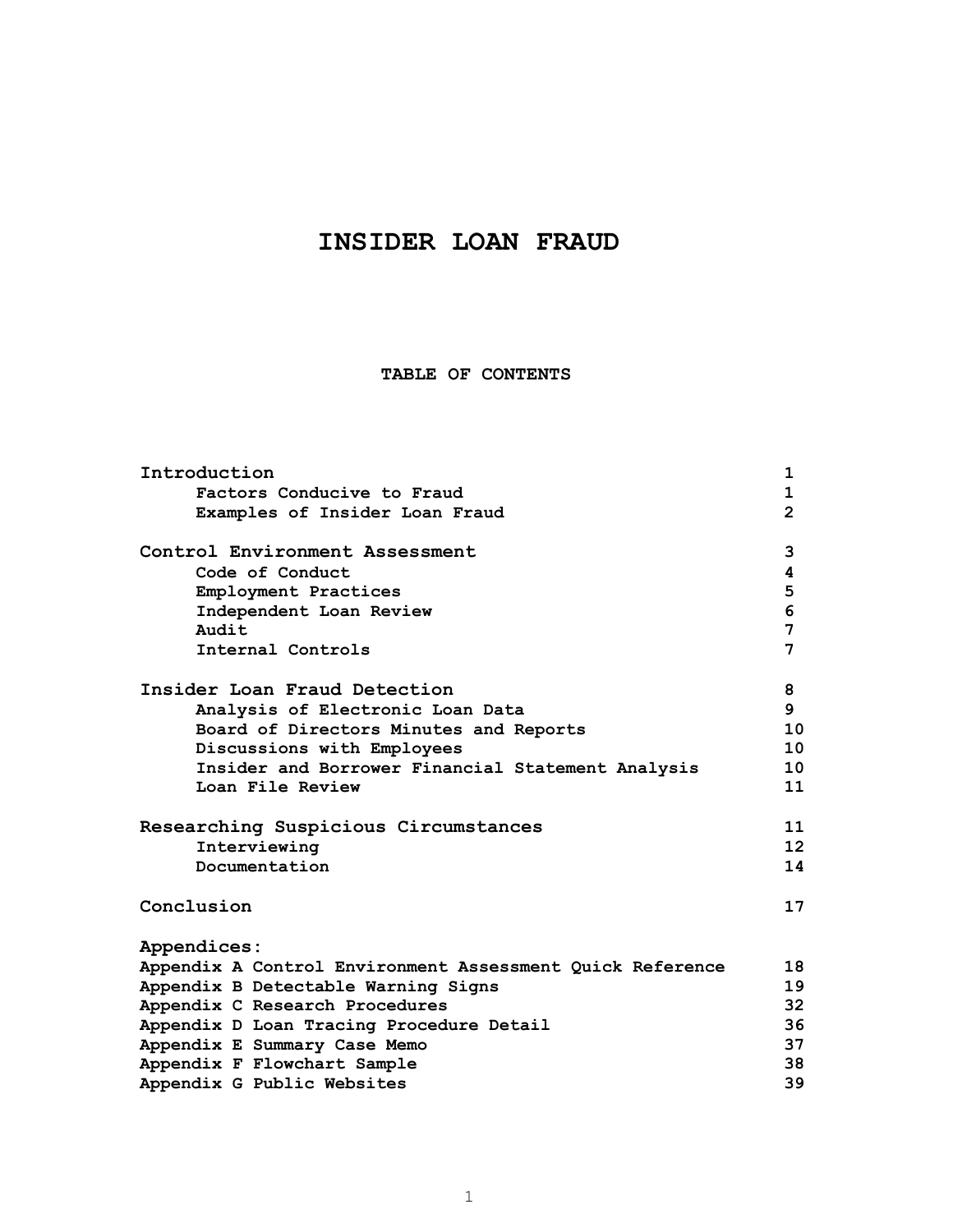# **INSIDER LOAN FRAUD**

Fraud poses substantial risks, both to individual institutions and the financial system. This interagency guidance focuses on insider $^1$  loan fraud and ways that financial institution examiners can identify, research, and document suspected activities. Though intended to heighten examiners' awareness and encourage flexible approaches to this problem, **direction provided herein is not meant to over-ride or replace current examination policies and practices. Examiners should only use these procedures contained in this document when warning signs that warrant expanded procedures are present and in consultation with their supervisors.** 

The initial narrative portion discusses various issues related to prevention, detection, and documentation. In addition, a series of appendices contain warnings signs, procedures and other guidance designed to be separated for examiner use. The first narrative section, Control Environment Assessment, concentrates on infrastructure that reduces the risk of insider loan fraud. The second portion, Insider Loan Fraud Detection, identifies avenues of review that might reveal anomalous items requiring additional research. The last section, Researching Suspicious Circumstances, while discussing the importance of additional procedures, also highlights the critical nature of interviewing skills and appropriate documentation. The associated Appendices include an inventory of warning-signs specific to insider loan fraud and a group of procedures that can be used to research suspected activities, as well as other reference materials. **Examiners should use these appendices in conjunction with the applicable narrative sections and in consultation with their supervisors.**

#### **Factors Conducive to Fraud**

Fraud is often defined as: "[a] knowing misrepresentation of the truth or concealment of a material fact to induce another to act to his or her detriment."<sup>2</sup> There are several common psychological and environmental conditions that foster the occurrence of fraud. The fundamental element that must exist is awareness of a control weakness that can be exploited for financial gain. Further, whether committed individually or in collusion, fraud frequently arises when an instigator(s) develops a financial need that he or she cannot share with anyone. Examples include addictive behaviors, family medical problems, romantic entanglements, financial hardships, or similar

L,

<sup>&</sup>lt;sup>1</sup> The term "insider" is intended to mean an institution-affiliated party, such as an officer, director, employee, agent, consultant or any other person who participates in the affairs of a financial institution.

<sup>2</sup> *Black's Law Dictionary* p. 670 (7th ed. 1999).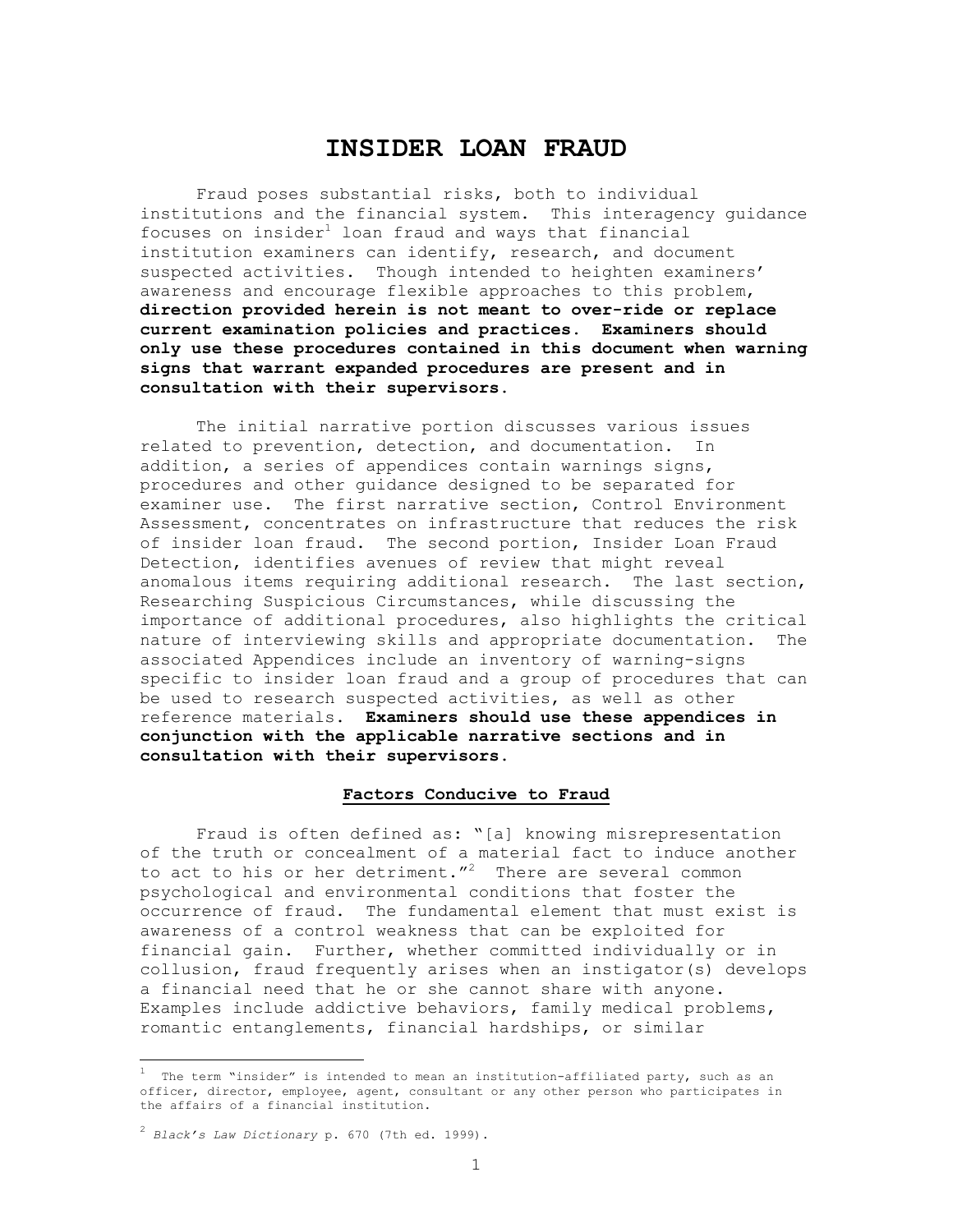situations. Finally, the instigator(s) develops a rationalization that makes the act acceptable in his or her personal ethical code.

Since the tone set by executive management tends to permeate the entire organization, a strong ethical tenor at the top of an organization will help establish a principled attitude throughout. Absent that, it is not unusual for lower level employees to follow the lead of any top managers who may be engaging in fraud or perceived as such. Even without illegal activity at the top, lax management and weak internal controls can produce a similar effect.

 Environmental aspects such as weak internal controls and an inadequate audit program present the motivated insider with the opportunity to engage in improper behavior. Active, strong controls reduce the opportunities available to those who find themselves in the circumstances referred to above. In the absence of a satisfactory control environment, the following elements can help to counter-balance structural deficiencies:

- Increased attention to an institution's operations and staff when examiners are on-site,
- A skeptical attitude on the part of examiners and auditors geared toward early fraud detection, before the level of damage imperils an institution, and
- Visible, credible adverse consequences, such as a high probability of detection, administrative enforcement, and criminal prosecution.

#### **Examples of Insider Loan Fraud**

The following list, while not all-inclusive, illustrates various insider loan fraud situations typically found in financial institutions:

- Nominee loans<sup>4</sup> and similar transactions that are constructed to circumvent laws, regulations, and institutions' internal limits or internal policies;
- Conflicts-of-interest that go beyond laws governing insider interests;
- Bribes and kickbacks arising from lending activities;
- Loans tied to favors for friends and family, including nonmonetary consideration;
- Fictitious loans;

i

 $4$  A "nominee loan" is one in which the borrower named in the loan documents is not the real party in interest, i.e., the party that receives the use or benefit of the loan proceeds.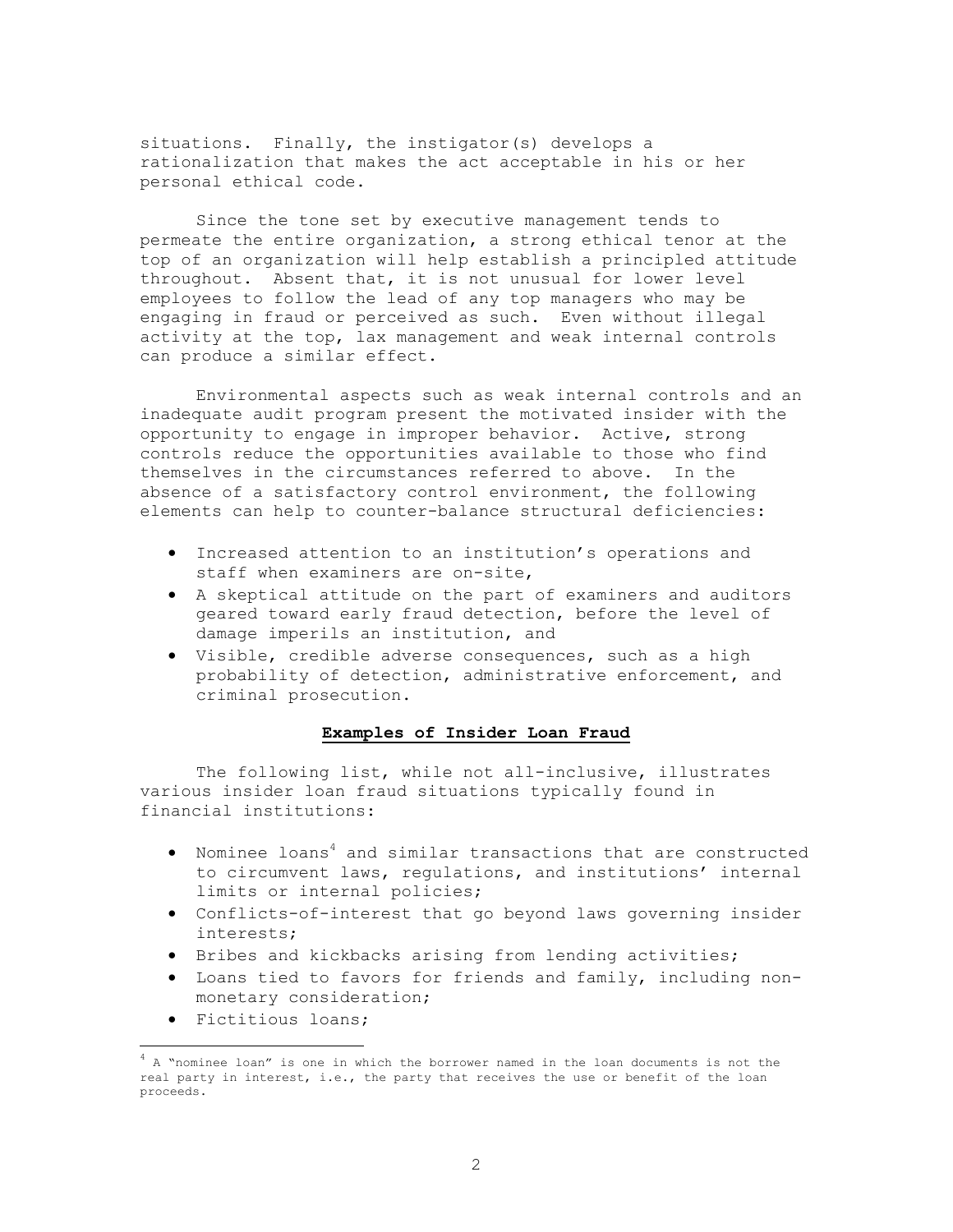- Manipulation in the sale and purchase of loan pools,
- OREO sold through preferential contracts that include favorable financing or are not at arms length,
- Inappropriate or fraudulent loan arrangements used to purchase capital stock, which inflates the capital base.

 When insider loan fraud does occur, the federal regulatory agencies may be able to penalize the offender, protect the financial system from the offender, and deter similar offences by other insiders by pursuing civil enforcement action. The agencies may have the authority to pursue certain enforcement actions against an insider who has committed loan fraud, regardless of whether the insider is criminally prosecuted. These possible actions include assessing civil money penalties; ordering insiders to reimburse, make restitution or indemnify losses; or prohibiting insiders from participating in the affairs of insured institutions.

#### **CONTROL ENVIRONMENT ASSESSMENT**

Insider loan fraud prevention, like other forms of fraud prevention, is a frame of mind. An institution's control environment, including management's attitude, may contribute significantly to windows of opportunity for insiders to commit loan fraud. Not only do control weaknesses provide the opportunity for an insider to commit loan fraud; some insiders may even seek out weaknesses to exploit. Examiners and institution management should be alert to all possibilities.

The control environment should be examined with healthy skepticism. Different facets of the institution's structure and culture should be examined using your agency's risk assessment approach to examinations. Certain tools can be used to determine if windows of opportunity are open and to determine the need for additional resources and time to be allocated to an on-site examination to help close these windows.

Although it is not possible to avoid all instances of insider loan fraud, financial institutions can better manage such risk by creating a control environment that promotes honest and open corporate behavior. It is far more cost effective to prevent insider loan frauds than to investigate and prosecute them. A strong control environment hinders an insider from dominating the institution and circumventing restrictions. Strong *employment practices* prevent people with questionable reputations from entering the financial services industry. Essential elements of a strong control environment include *code of conduct*, *employment practices, loan review system*, *independent audit*, and *internal controls*.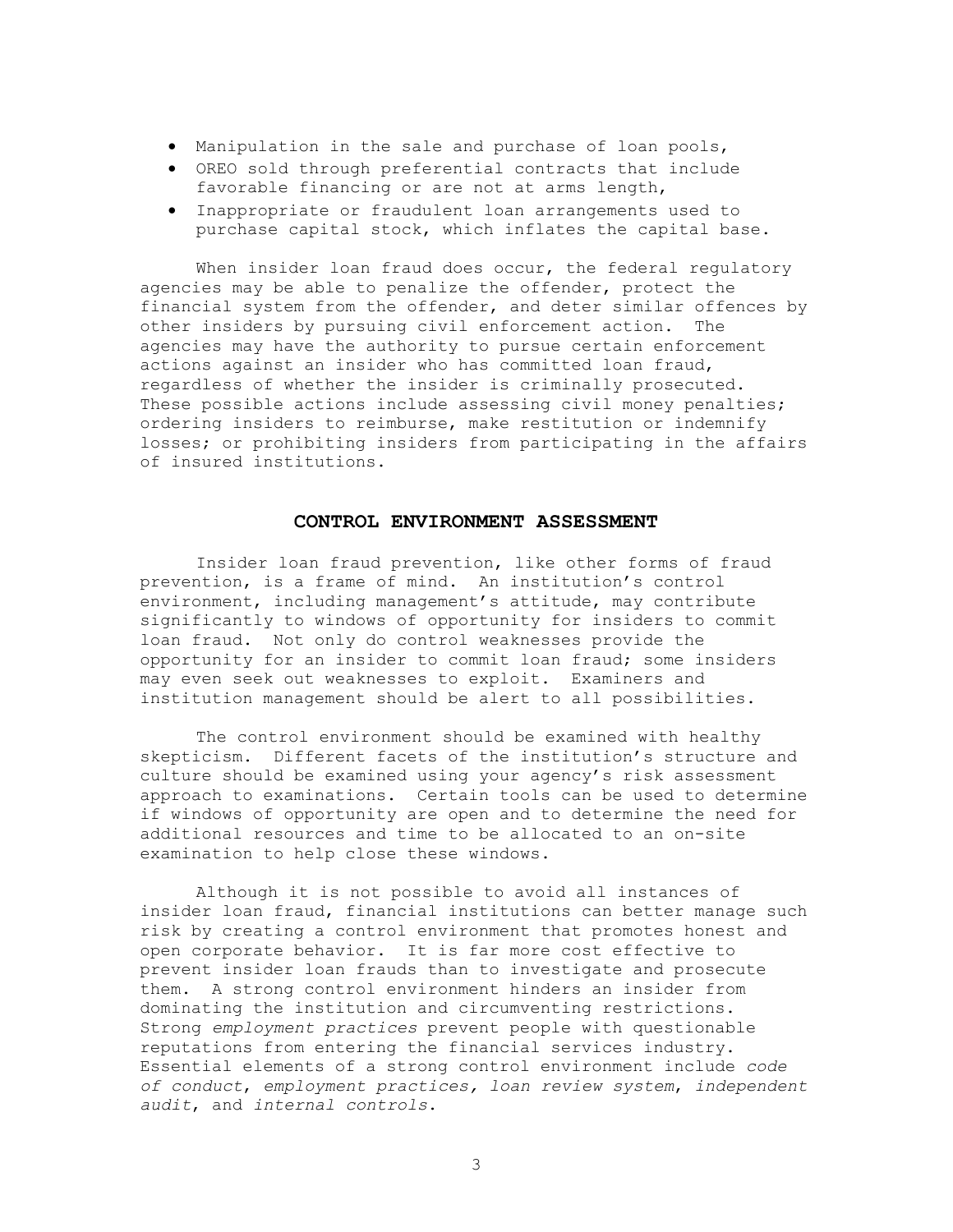#### **Code of Conduct**

An essential preventive element against insider loan fraud is a clear statement by the institution's board of directors of its ethical position, such as a code of business principles.<sup>5</sup> A code of conduct, which is expressed strongly and applied vigorously, gives all employees a way to resolve ethical conflicts and positions the institution as one that does business fairly and honestly. Compliance must include the entire institution: directors, management, employees, and institutionaffiliated parties. The code of conduct should be impartially enforced and include sanctions.

People have a tendency to view fraud as a crime which is committed by outsiders rather than intimates. As a result, insider loan fraud is sometimes not fully considered in the development and enforcement of codes of conduct and business principles. It can be seen by management as a negative feature in a code extolling positive corporate principles such as teamwork, trust, and respect. Ignoring this potential risk is a lost opportunity. Financial institutions, which successfully promote high standards of ethical conduct in all situations, have a lower incidence of fraud and find out about incidents earlier.

Consider the following questions when assessing the adequacy of an institution's code of conduct:

- Does the code of conduct address conflicts of interest and self-dealing that could lead to fraud?
- Does the code of conduct define acceptable behavior, encourage ethical conduct, and establish mechanisms to monitor and enforce the policy?
- Does the institution have a system to validate compliance with its code of conduct?
- Does the institution have an ongoing program to educate and raise the awareness of the entire institution regarding its code of conduct?
- Does the institution provide an independent avenue, such as a whistle blower policy, for reporting suspicious activity directly to the board of directors?

 $\equiv$ 

 $^5$  Refer to agency guidelines for specific guidance regarding appropriate code of conduct and conflicts of interest policies.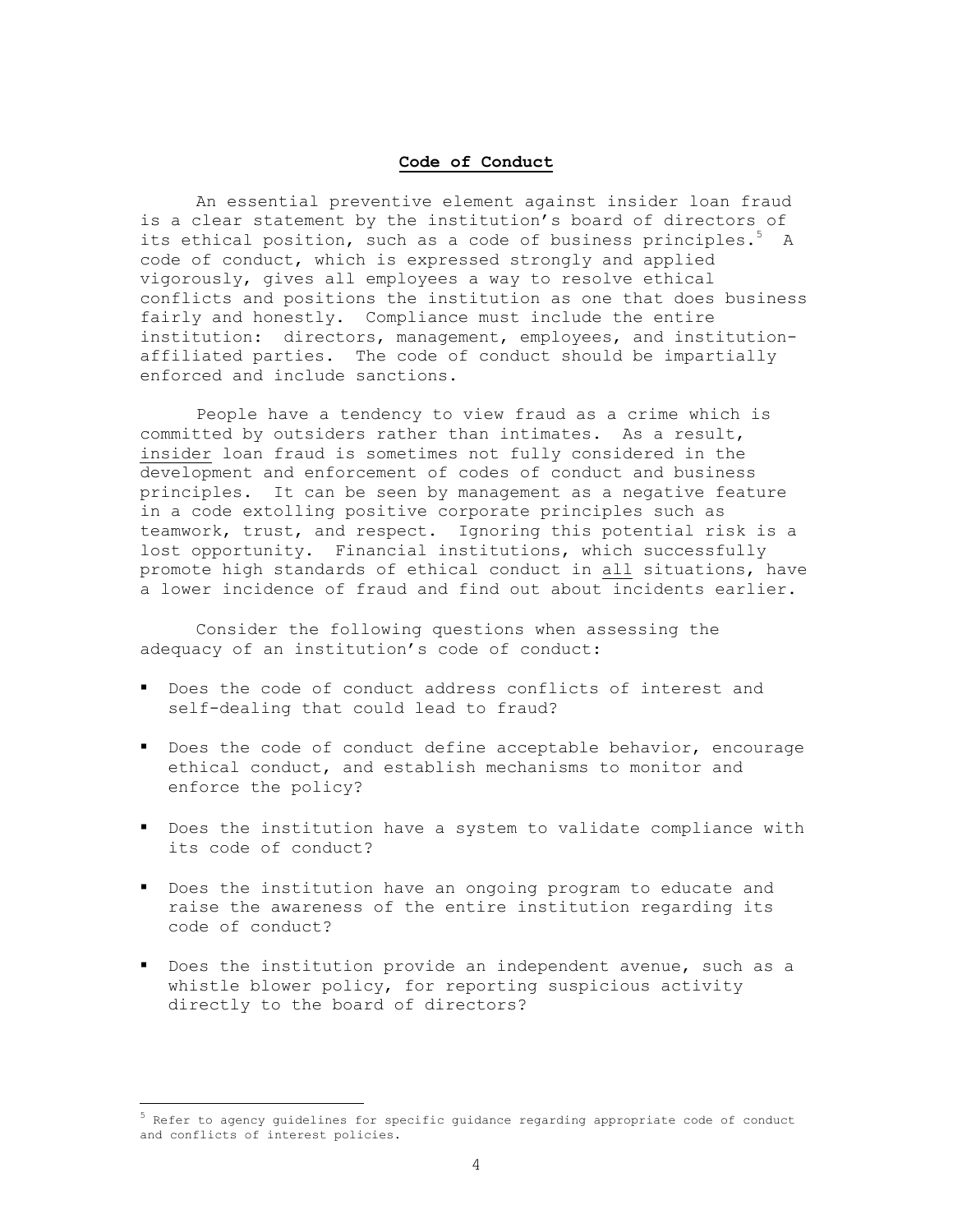Does the code of conduct or loan policy define the term "related interests" and include provisions for proper disclosure of all related interests?

#### **Employment Practices**

An essential defense against insider loan fraud is the use of proactive hiring procedures. Employees engaging in frauds often fit a profile. As stated earlier, they may be involved with drugs, alcohol, gaming, or personal relationships creating extraordinary financial needs, or may be experiencing personal financial hardships that are otherwise unknown to their employer.

Ongoing monitoring and awareness of all employees' immediate situational factors is essential. Many of the most scandalous insider loan frauds have been generated by persons of "impeccable" social background with no previous record of dishonesty. In essence, this lack of a prior history of insider abuse and self-dealing led to a false sense of security and contributed to the ability of such insiders to participate in large frauds.

Consider the following questions when determining whether an institution's employment practices are proactive deterrents for insider loan fraud:

- Are comprehensive background checks performed for all new personnel, including directors? While such a program should be tailored to the size and complexity of the institution, the protocol could include evaluation of handwriting and fingerprint samples by law enforcement authorities, verification of educational transcripts, analysis of credit reports, reference validation, and public records searches? Institutions should ensure legal requirements for above items, such as credit reports, are observed.
- Are there procedures in place to check employment references with other financial institutions with respect to prospective employee's suitability? For example, are references reviewed to determine if there has been involvement in potentially unlawful activities? (Section 355 of the USA Patriot Act).
- Are there appropriate procedures to ensure that the institution has an ongoing screening program to monitor and detect changes in its employees' and directors' lifestyles, behaviors, and actions? Do these procedures include periodic credit reports and public records searches?

The extent to which employment practices are implemented may differ due to the size and complexity of the institution;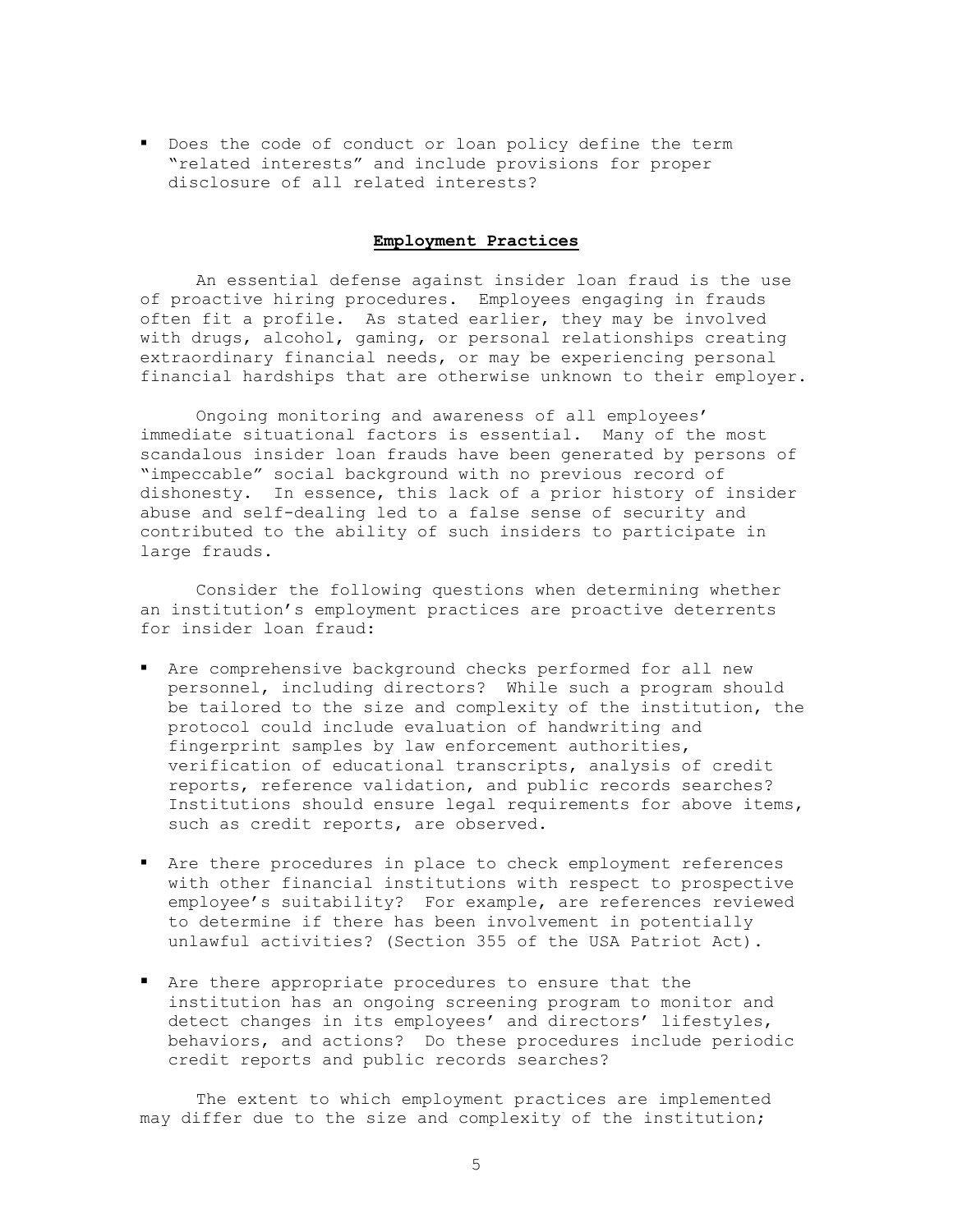however, compensating controls should be in place. Examples of compensating controls could include some of the following:

- Periodically reviewing the financial statements and tax returns of insiders with outstanding loans,
- Reviewing an annual questionnaire in which insiders identify their related interests, and
- Reviewing insiders' deposit and loan accounts on a routine basis to determine the reasonableness of transactions.

### **Independent Loan Review**

The complexity and scope of a loan review system will vary based on an institution's size, type of operations, and management practices. However, an effective loan review function can expose insider loan fraud and self-dealings at an early stage.

Consider the following questions when trying to determine the effectiveness of an institution's loan review system relative to insider loan fraud:

- Is the loan review function independent of the credit administration and loan approval processes? Are loan review findings reported directly to the board of directors or board level committee?
- Are procedures in place to review insider loans within a reasonable time period after origination?
- I s the loan review timely, thorough, and comprehensive? Does it ensure that loan samples include loans originated by all lending officers and is representative of all lending types?
- Are procedures in place to ensure the prompt identification of loans with well-defined weaknesses and relevant lending patterns that may potentially be indicative of fictitious or fraudulent activity?
- Are procedures in place to identify multiple extensions, renewals, or rewrites that are exceptions to policy?
- Are procedures in place to assess the adequacy of and adherence to established lending and conflict of interest policies?
- Does loan review substantiate appraisal values for real estate properties and make adequate reviews of appraisals?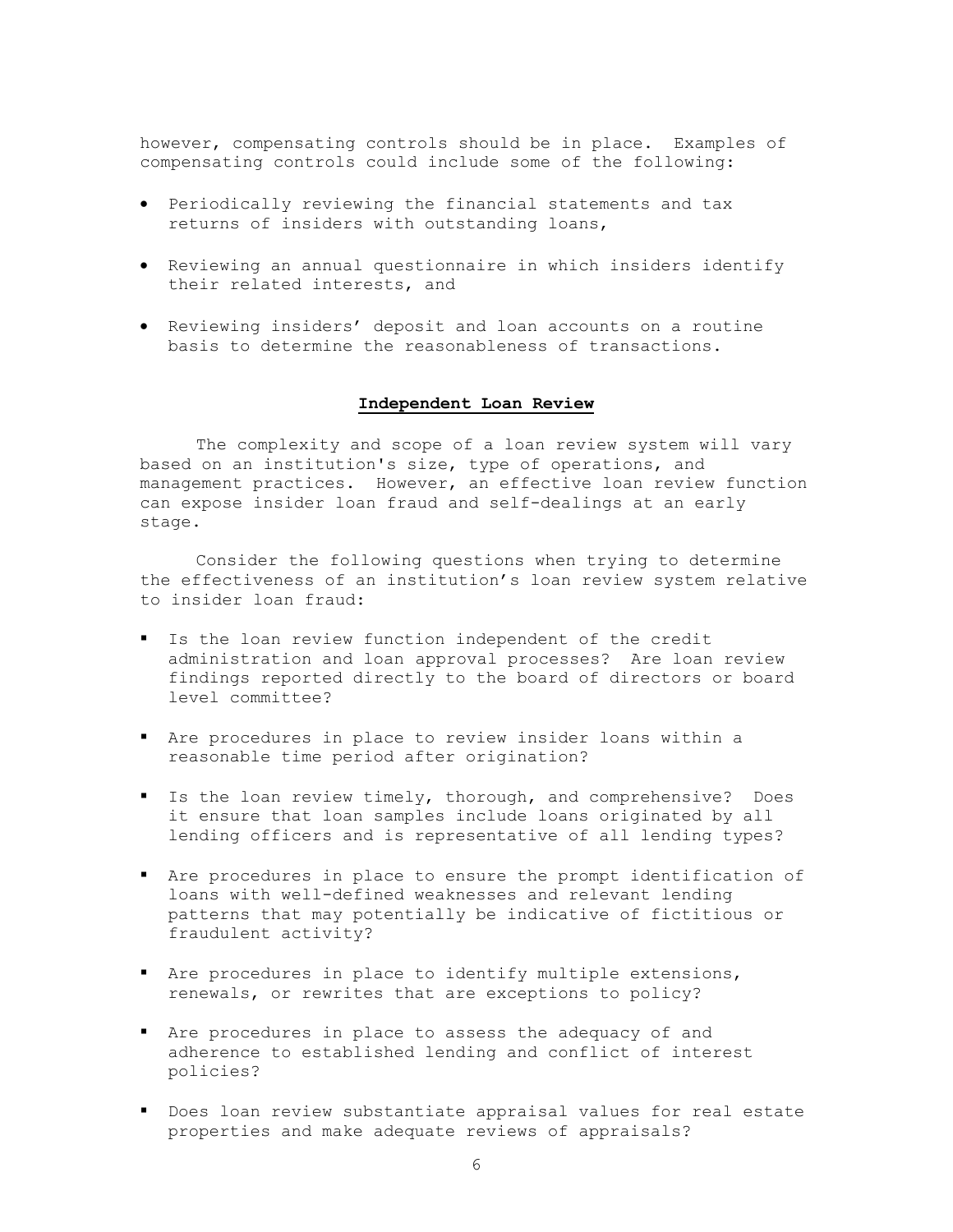Do loan review personnel have the knowledge and confidence to challenge transactions that look suspicious, especially if the transactions have been executed by an executive officer or board member?

#### **Audit**

Deterring dishonest insider lending practices may be achieved by increasing an insider's perception of the risk of credible adverse consequences – namely, detection and prosecution. A comprehensive independent audit function provides a significant deterrent on both accounts. The institution should have a reliable accounting function and internal control system, as well as an appropriately staffed audit function that has sufficient authority and resources to perform its function. The audit function should be independent and report findings directly to the board of directors.

Consider the following questions when assessing the adequacy of an institution's audit function as a viable deterrent against insider loan fraud:

- **P** Does the scope of the audit include review of compliance with the code of conduct, employment practices, loan review systems, and internal controls?
- Are there specific audit procedures to target insider loan fraud?
- Are confirmations of loan balances performed frequently enough with proper controls?
- Does the audit include a review of general ledger suspense accounts, such as loans in process; employee accounts and other transactions, such as wires, performed by employees; and charged-off loans for insider involvement?
- Are auditors willing to challenge any transaction that looks suspicious, especially those involving an executive officer or board member?

#### **Internal Controls**

The potential for insider loan fraud is greatly increased in an environment where internal controls are lax, arbitrary, or non-existent; where management and others are exempt from policy and procedures; where nepotism is allowed but not acknowledged; and where the authority to act does not accompany responsibility for results.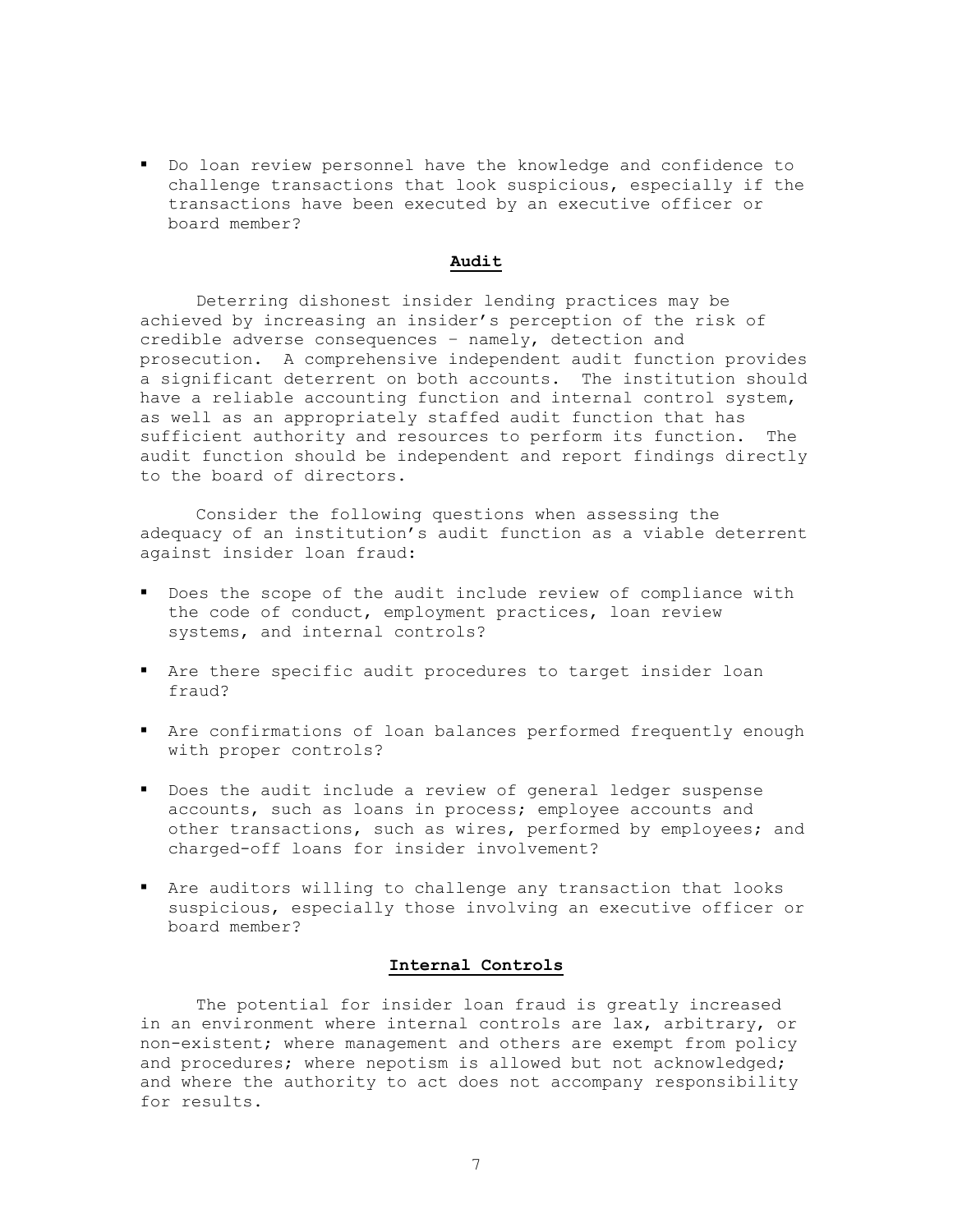Consider the following issues when assessing the effectiveness of an institution's internal control system:

- Does the institution perform a risk assessment relative to insider loan fraud? Are anti-fraud policies and procedures in effect?
- Does the institution routinely assess the effectiveness of controls with the ultimate test: would its system of checks and balances identify actions of a dishonest insider committing loan fraud?
- Does the institution's control environment and organizational structure allow one employee or director to dominate or undermine lending decisions, or dominate senior management and the board?
- Does the institution require rotation of duties and schedules without notice?
- Is there sufficient segregation of duties? It should not be possible for a single individual to complete all aspects of a transaction. Authorization for a transaction, custody of the asset, and ability to effect accounting entries should not be concentrated in one person.
- Is the institution's vacation policy strictly enforced for all employees? What are the consequences of policy violations?
- **P** Does the board monitor and supervise the actions of the institution's loan officers to determine that they are executing their duties and loan authority in accordance with the loan policy and delegations of authority granted by the board?

To summarize, as examiners assess the complete control environment in relation to insider loan fraud, a "no" answer to any of these questions indicates that the institution may have a heightened exposure to insider loan fraud. Although not a certainty, a negative response to a single issue is a window of opportunity for insider self-dealing, abuse, or fraud. A one page recap of the above tips is provided in Appendix A for detachment and use in the field. In addition, many of these concepts can be applied to the detection, not just the prevention of insider loan fraud.

# **INSIDER LOAN FRAUD DETECTION**

Experience and common sense are key elements in the identification of potential insider loan fraud. If something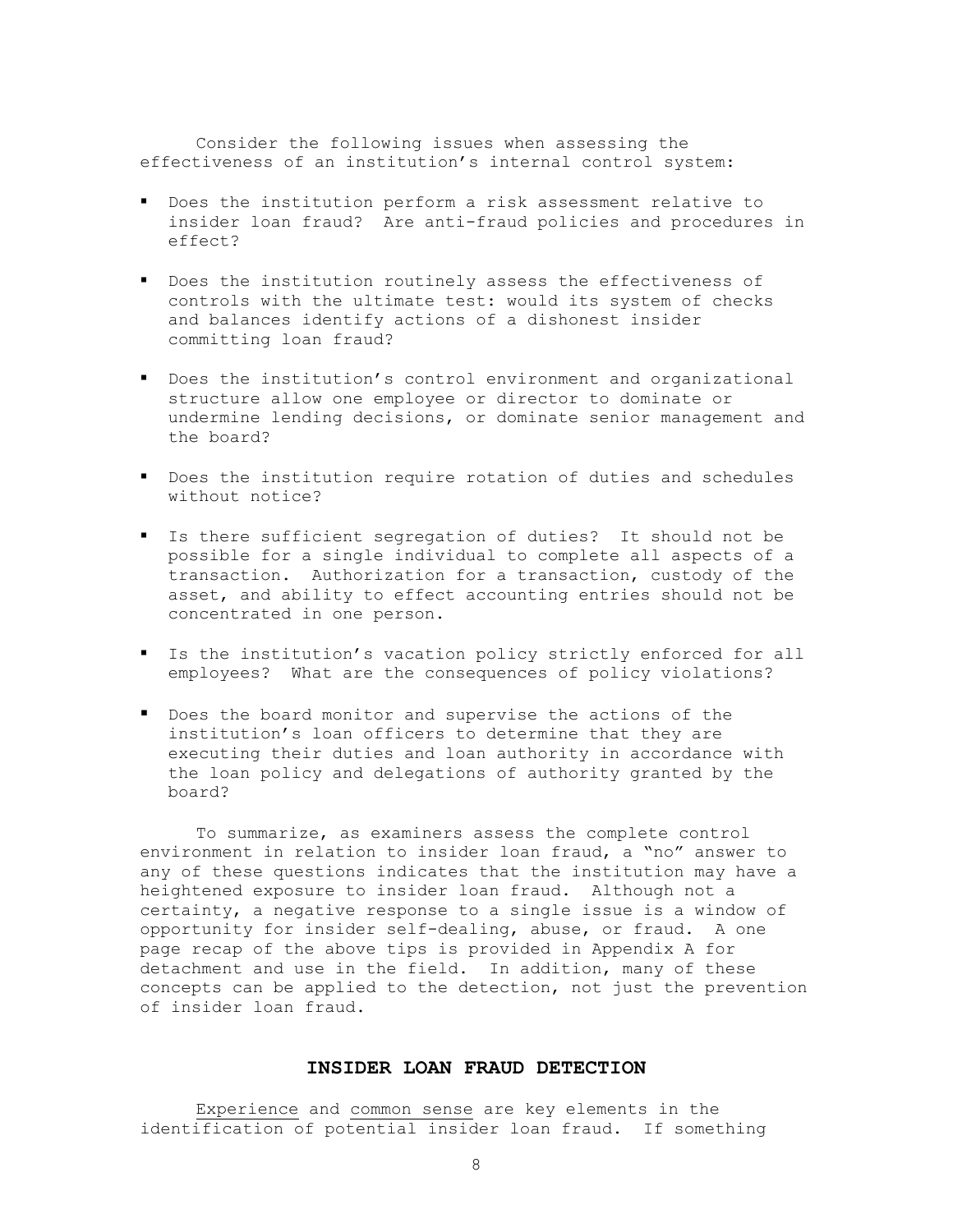does not look right or does not seem to make sense, further analysis is usually needed. In addition, communicating your concerns to the examiner-in-charge early on is critical to alerting other examiners to look for similar patterns or circumstances.

This section identifies common sources of information that may contain warning signs of possible insider loan fraud. In reviewing documentation from these sources, examiners need to be mindful of the ease with which fraudulent documents can be created. Photocopies may not be representative of the original documents. Inconsistencies between what should be identical information contained in one document and another may indicate that one, or both, of the documents may be forgeries. The examiner should always request original documents in these situations.

 The following are examples of instances where examiners discovered information that did not seem to make sense, and their perseverance uncovered material insider loan frauds.

- Over a three-year period, an institution's quarter-end past due loan ratio was consistently around one percent. Closer review by examiners revealed that the chief executive officer was refinancing loans and extending loan payments to maintain a low past due loan ratio.
- While reviewing a loan trial balance, an examiner noticed several real estate secured loans to different borrowers on the same street with consecutive house numbers. The examiner also noticed that the loan balances did not appear to be amortizing. Research of public records disclosed that the borrowers did not own the real estate pledged as collateral.

These are just a couple examples of examiners taking a step back and looking at the big picture to see if things just make sense.

#### **Analysis of Electronic Loan Data**

It is common practice for financial institutions to provide regulators with an electronic download of the institution's loan data, which is used primarily to determine the loan review scope for an examination. Many of the data fields contain information that, when properly analyzed, may be early indicators for potential insider loan fraud. Often the data is in a spreadsheet format, which enables examiners to perform calculations and data sorts.

Although the guidelines in Appendix B are based on data fields that are common to loan processing systems, not all institutions will maintain each of the data fields discussed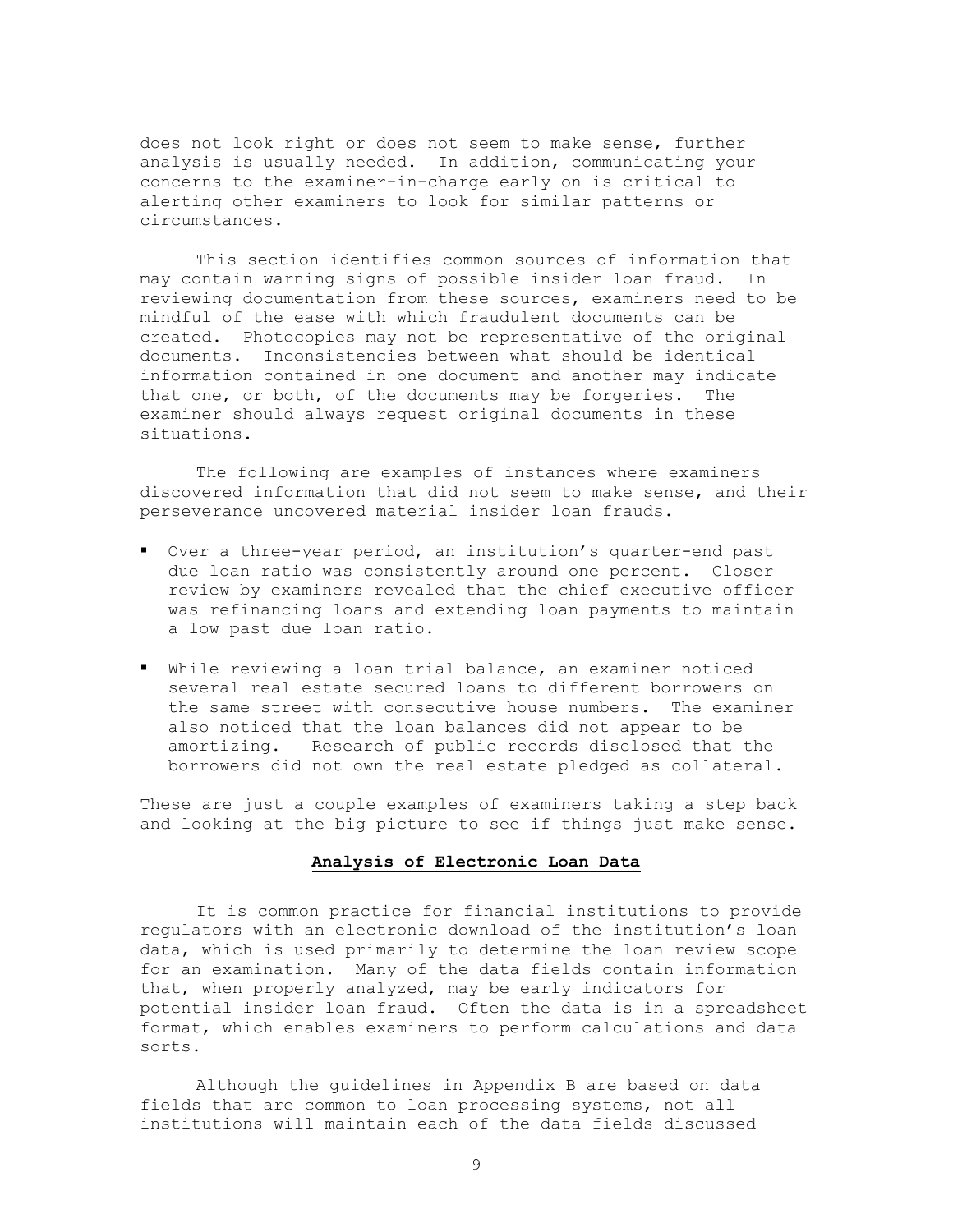below. In those instances, and especially where insider loan fraud is suspected, examiners should consider alternative information sources such as reviewing system generated reports.

#### **Board Minutes and Board Reports**

The content and informative value of board of directors' minutes and board level reports varies from institution to institution. It is just as common for some institutions to maintain detailed board minutes as it is for others to record only basic information. Management may be able to successfully conceal indications of fraud by generating voluminous board packages rife with minute detail as easily as by omitting key information. Board reports should be reviewed carefully to determine the accuracy, adequacy, and appropriateness of information reported to the directorate.

#### **Discussions with Employees**

Formal and casual discussions with employees may reveal irregularities, anomalies, or suspicious behavior. Employees who are very guarded in answering examiner questions may have something to hide. They may have personal knowledge of questionable loan transactions and are looking for an opportunity to inform examiners. Some employees may seek out examiners with known situations. Other employees may unknowingly reveal information through casual discussion that should be pursued by examiners. An additional discussion of interviewing is included in the section - **RESEARCHING SUSPICIOUS CIRCUMSTANCES**.

#### **Insider and Borrower Financial Statement Analysis**

Analysis of insiders' and borrowers' financial statements can reveal several points of interest. Statements that contain accumulated assets or liabilities that are in excess of an insider's income generation capabilities can be a significant indicator of suspicious activity. Additionally, review of a borrower's financial statements can reveal borrowing or business relationships between an insider and other institution customers.

It is important that a institution's internal analysis of insider financial statements occur in the ordinary course of business under the established credit granting regimen. This would include verification of assets and liabilities, particularly if the financials are unaudited. Lack of verification of financial statement items can be a warning sign that merits further examiner review.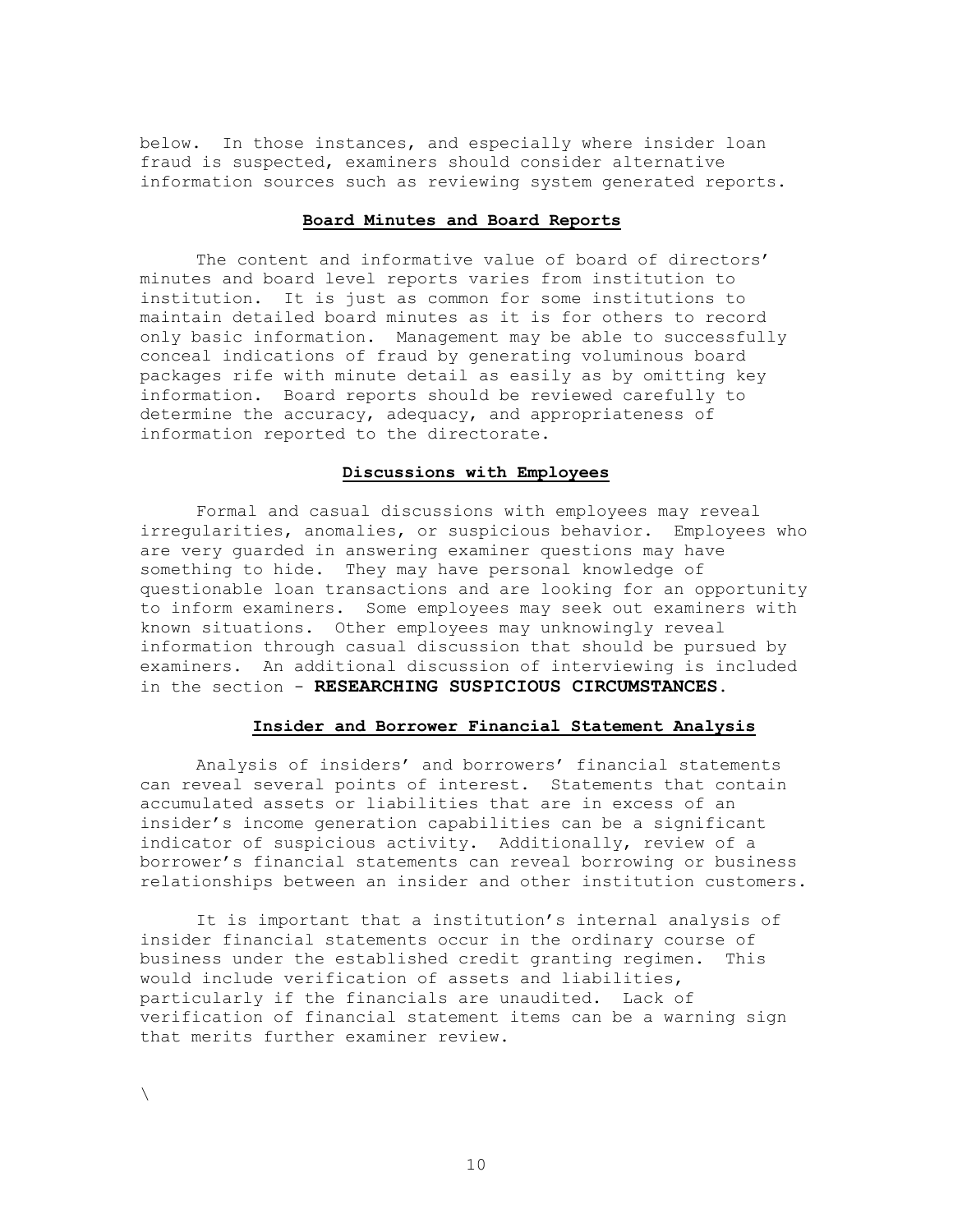#### **Loan File Review**

If warning signs are present, examiner loan file review should include a review of the financial institution's policies and procedures, loan files, and committee minutes to determine existence of anomalies. A synopsis of key policy parameters prepared by a member of the examination team can aid file review examiners by providing a ready reference for assessing policy compliance. Inconsistencies with policies and procedures should trigger more intense scrutiny.

 In summary, suspicion of insider loan fraud may arise from a variety of sources or from a just single source. The key is to question inconsistencies or information that does not make sense until the issues are resolved. Researching issues can be accomplished through a number of avenues that are discussed in the following section. A detailed list of warning signs is provided in Appendix B.

#### **RESEARCHING SUSPICIOUS CIRCUMSTANCES**

Standard examination procedures are not designed to test routinely for fraud, particularly in a risk-focused environment. This section and related appendices provide possible procedures to use when examiners suspect insider abuse or fraud, as well as guidance for interviewing and documenting findings. Some of these procedures include tracing loan payments and proceeds, reviewing insiders' deposit account activity, analyzing general ledger reconcilements and suspense account activity, and researching public records for relevant information.

- Tracing loan payments and proceeds can provide details on the transaction originator(s) or identify additional participants, as well as reveal the path of funding flows, and the final destination of funds. This information can be used to substantiate evidence of intentional misconduct.
- Reviewing insiders' deposit account activity and official checks can also help establish the flow of funds; identify previously unknown, related parties to transactions; accounts at other institutions; and other lending relationships,
- Review and tracing of reconciling items can reveal items that are not cleared properly or are re-aged to hide irregularities. Fraudulent lending activity is sometimes hidden in reconciling items of general ledger accounts.
- Researching public records will supply a wide variety of information related to lien filings, ownership of assets,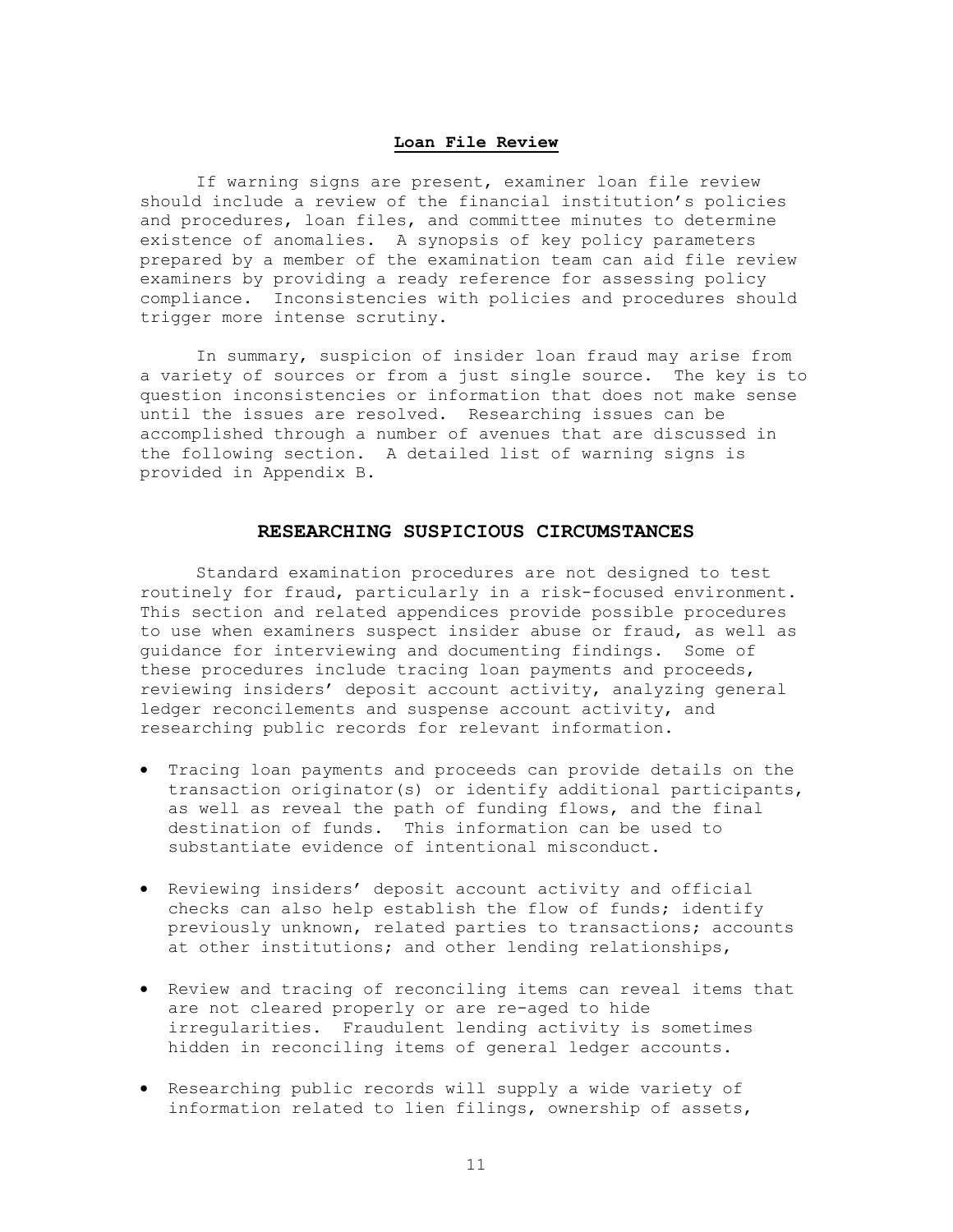relationship of different parties, previously unidentified related interests, etc.

A more extensive list of potential procedures is provided in Appendices C and D, which can be detached for field use. These are not intended to be all-inclusive, but rather are designed to stimulate the thought process about procedures that can be applied depending on the circumstances. Furthermore, each of these steps would not be appropriate in all instances. The nature of the suspected fraud will dictate the avenue of inquiry. Many of these items can also be used in detection of fraud.

If a special inquiry appears to be indicated, examiners should consult with their supervisors, fraud specialists, subject matter specialists, and legal staff in planning and executing fraud detection or research procedures. The review should be conducted in an objective manner and proceed in a way that does not raise the defenses of the insider(s). It is important to proceed in a way that does not reveal the examiner's suspicions too early, as the insider may destroy records to protect his or her position. It is usually desirable to request a larger group of records than the specific documents that may reveal the precise fraud. This puts the evaluation in a broader context and helps cover the anti-fraud purpose of the review. The examiner should also carefully consider the timing as to when the antifraud purpose of the review is revealed. Generally, the examiner should wait until all applicable records have been obtained and copied or until all leads have been exhausted with no further avenues to pursue before discussions with personnel.

In addition, examiners may consider other actions to follow-up on suspected insider loan fraud. For instance, in accordance with the agency's policies and procedures, the examiner may recommend the issuance of an order of investigation. The order of investigation empowers the agency to issue subpoenas and take depositions. This provides a means of obtaining evidence from sources that are outside of the institution. Another option to consider is a recommendation that the institution engage a third party to investigate the suspected offenses, such as a financial institution consultant, forensic accountant, or private investigator.

#### **Interviewing**

Information gathering through discussion or interview is a standard examiner tool employed on every examination. While interviews conducted when fraud is suspected contain some of the same methods employed in standard examinations, additional techniques are necessary for maximum effectiveness. The nature of the interview is different and a more tactical approach is necessary. **An examiner should not conduct these types of**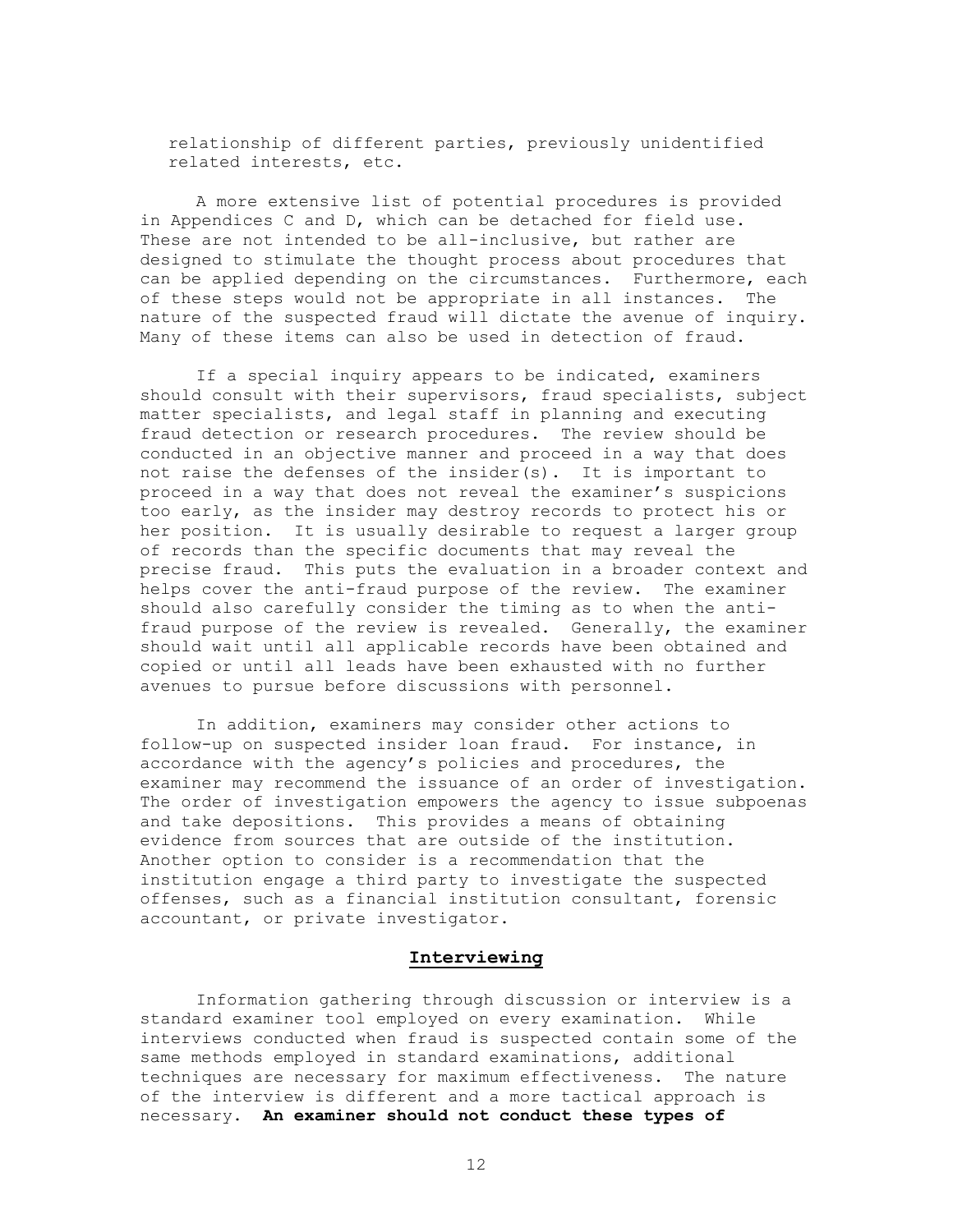#### **interviews alone, but should take another examiner as a witness and to help with taking notes.**

Since preparation is critical to success, it is important for the interviewer to review existing documents and known information. Initially, the examiner should determine the information he or she needs to have from the interview. A strategy needs to be developed that leads the interview from general information toward the specific details that the examiner needs to reveal. It is important not to script the interview with specific questions, but rely on a list of key discussion points. The interviewer needs to ensure that the interview subject does not glean too much information from the nature of the questions asked and discern the purpose of the interview too early.

A good interviewer needs to be skilled at human interaction and able to easily establish rapport in the interview. Efforts should revolve around setting the interviewee at ease and making him or her feel comfortable about volunteering information. Helpful techniques include conducting the interview in an informal manner without the use of accusatory language. It is important that the interviewee not feel at risk at this stage. Maintain eye contact with the subject as much as possible, but avoid showing excitement in regard to specific answers. This can reveal the direction of your research at an inopportune time. Asking for his or her help frequently helps to create a nonthreatening atmosphere. The use of clear and concise open-ended questions can expedite the gathering of information. It is also important for the interviewer not to try to impress the subject with an abundance of knowledge about the topic of the interview. This may limit the flow of information. Above all, the interviewer must adopt an unbiased approach with a demonstrated commitment to fairness for all involved.

Although an interviewer needs to take notes, the examiner should not try to write everything down during the interview, but should note only the pertinent facts. It is important to avoid impeding the pace of the interview just for note taking. As stated above, there should always be two examiners in an interview of this type. It is common for one to focus on notetaking while the other takes the lead in the conversation. Each interviewer's notes should then be expanded into as much detail as possible, immediately after the interview, and compared for accuracy and completeness. Avoid making notes regarding your overall opinions or impressions of a witness during the interview as this can also prematurely signal the examiner's concerns or direction of the research.

Focusing on inconsistencies between various statements and documentary evidence is a useful tactic. These could be differences between individual subjects' statements on the same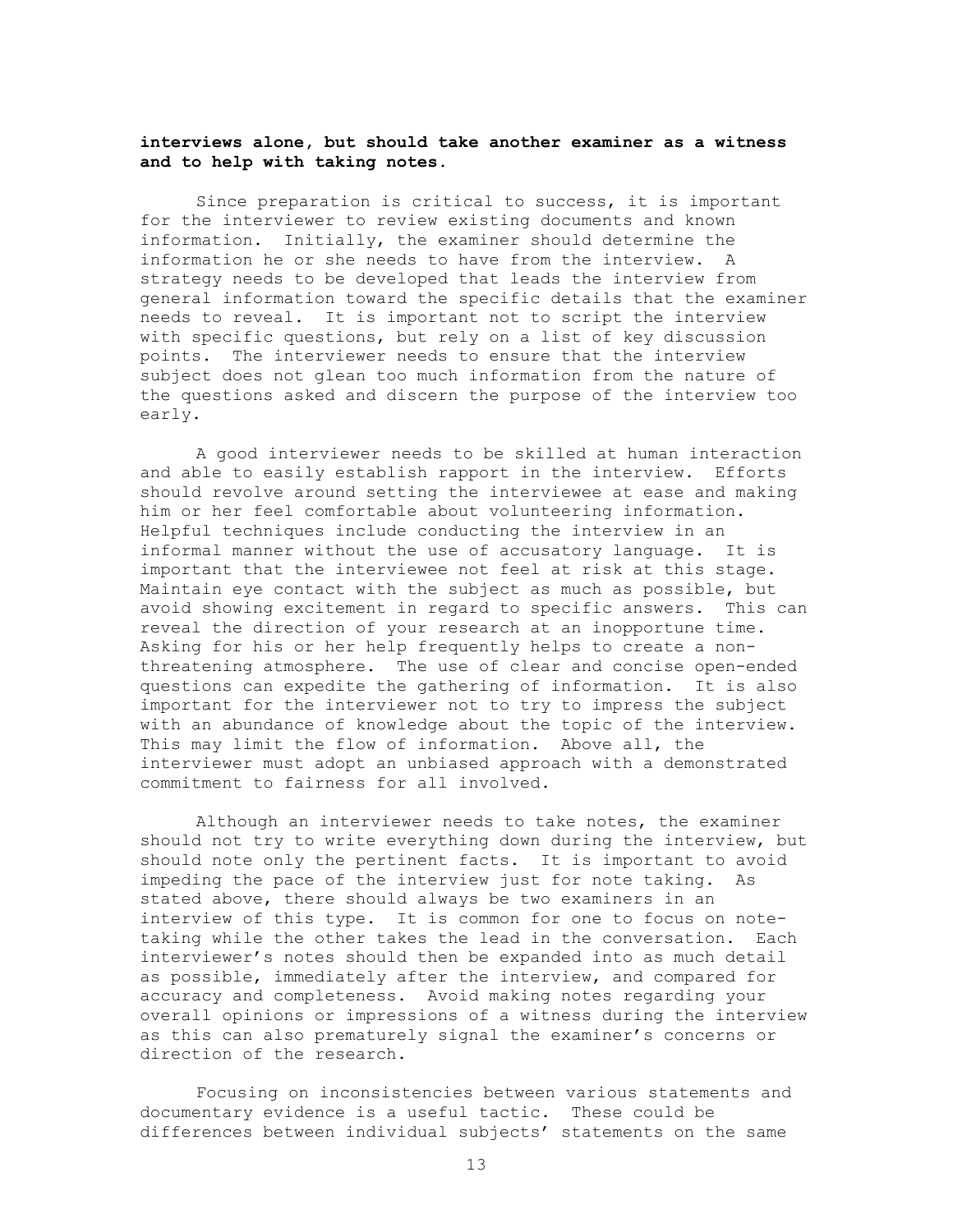topic or question, differences between subjects' statements and documented evidence, differences between statements made by a subject and statements made by other staff about the same topic or question, or a variety of other situations. The examiner should continue to question institution employees and officers about these inconsistencies until satisfactory answers are obtained. If the answers do not make sense, keep asking questions until they do. Once clear evidence of wrongdoing has been documented, this information should be discussed with your supervisor regarding the appropriate steps to take. In addition and in consultation with your office, the information should be provided to the highest level of authority at the institution that is not suspected in the fraud for the institution's own follow-up investigation. In many cases, this would be the board of directors. However, since directors are sometimes involved in insider frauds, care must be taken to approach parties not believed to be involved in the fraud scheme.

#### **Documentation**

Examiners must properly document insider loan fraud in order for the regulatory bodies and law enforcement to pursue appropriate civil or criminal enforcement action. While the decision to criminally prosecute an insider suspected of fraud is outside the control of the agencies, law enforcement officials may be more inclined to pursue a well-documented case. Regardless of whether a criminal prosecution is pursued, insider loan fraud cases will likely involve activity that is subject to civil enforcement action by the agencies, such as civil money penalties ("CMP"); restitution, reimbursement, and indemnification orders; and prohibition orders.<sup>6</sup> The success of a civil enforcement case is highly dependent on the quality of the examiner's documentation. Examiners should consult with their supervisors, fraud specialists, and legal staff to ensure insider loan fraud cases are properly documented. The following paragraphs contain some basic guidelines on documentation that examiners should keep in mind when looking into possible insider loan fraud.

At a minimum, the examiner must document that the insider engaged in an "actionable" offense, i.e., that he or she violated a law or regulation, engaged in unsafe and unsound practice, or breached a fiduciary duty. However, just documenting the existence of an offense is not enough. The examiner must also determine and document the effects of the insider's offense

 <sup>6</sup>  $6$  For U.S. banks and agencies of foreign banks, federal branches, and savings associations, see 12 U.S.C.  $\frac{1818}{i}$  (civil money penalty); 12 U.S.C.  $\frac{1818}{b}$  (6) (6) (restitution, reimbursement, or indemnification order); and 12 U.S.C. § 1818(e) (prohibition order). For federally insured credit unions, see 12 U.S.C. § 1786(k) (civil money penalty); 12 U.S.C. § 1786(e)(3)(A) (restitution, reimbursement, or indemnification order); and 12 U.S.C. § 1786(g) (prohibition order).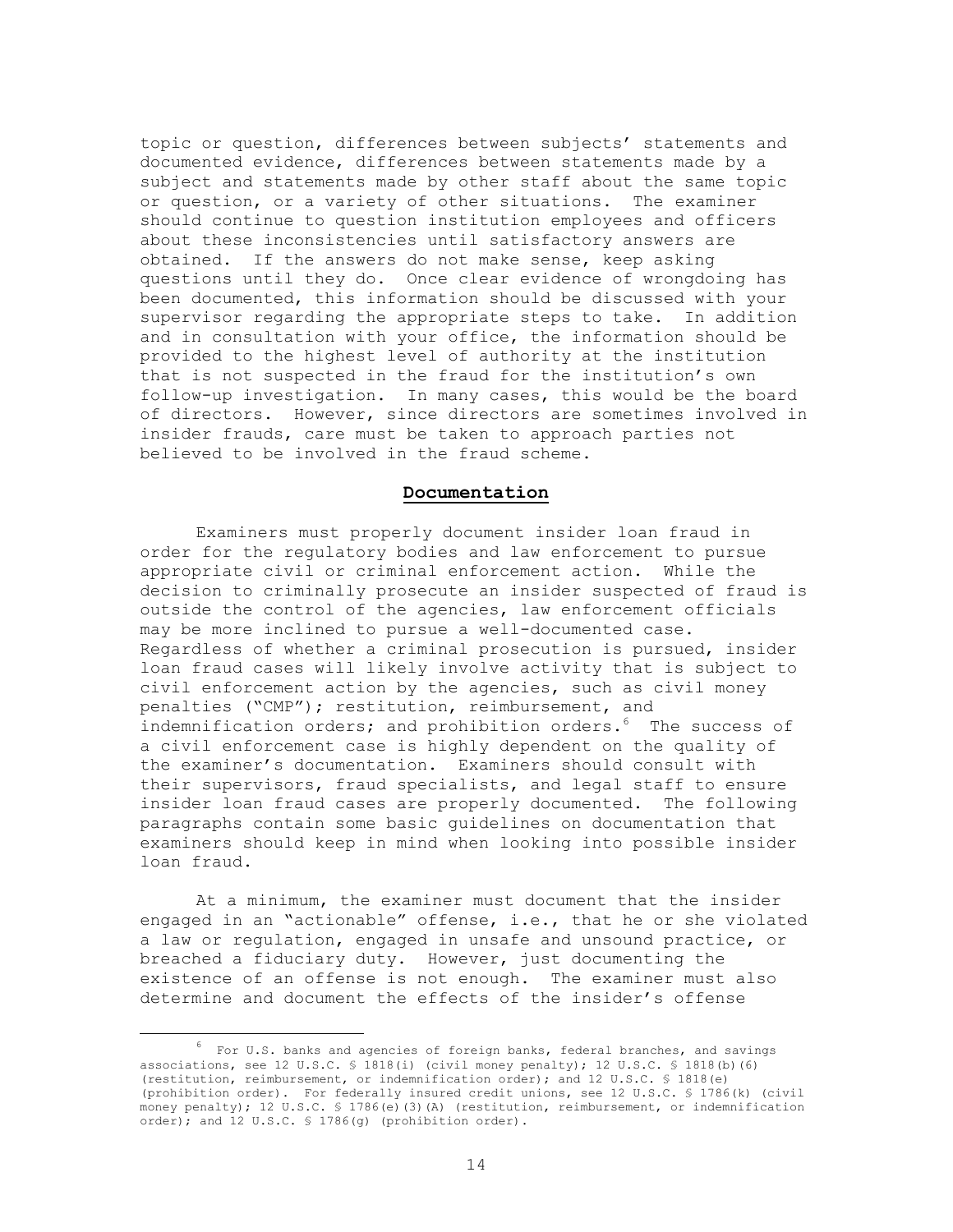(e.g., whether there was gain to the insider, unjust enrichment to the insider, or loss to the institution) and the culpability of the insider (e.g., whether the insider acted knowingly, willfully, or recklessly in engaging in the offense). These elements are important in determining the type of enforcement action that can be pursued. $^7$ 

To help ensure complete documentation, prepare a written description of the insider's actionable offense, and then determine whether you have documents or records to support each statement of "fact" set forth in that description. A sample memo is provided in Appendix E. This process will assist in identifying gaps in documentation, as well as instances where the examiner's initial perception of the "facts" is not supported by the documentation.

The following tips may aid the examiner in gathering documents in a condition that will support an administrative, civil, or criminal action:

- Examiners should document whether and how the insider's activities strayed from established policies, procedures, and practices that were in effect at the time of the insider's transactions. This comparison is important in demonstrating the insider's culpability. Accordingly, examiners should retain, where appropriate, complete copies of the institution's loan policies, loan authorization limits, loan approval procedures, ethics or conflicts of interest policy, samples of routine loan presentation/approval packages, etc.
- Sometimes it is important to document the absence of an occurrence. For instance, the fact that a loan to an insider was not presented to the board for approval may be relevant to a case against the insider. Examiners should document the lack of board approval by retaining complete copies of full board and board committee minutes for all relevant time periods.
- If relevant information is contained in a certain document or file, retain a copy of the entire document or file, not just the pages that include the relevant information. This will

Consult with your agency's enforcement area for specifics to your agency.

 $<sup>7</sup>$  As an example, to support a tier II CMP for a recklessly engaged in unsafe and</sup> unsound practice, the documentation must show that the insider acted or failed to act and that:

<sup>1)</sup> Those acts or omissions were contrary to normal financial institution practices,

<sup>2)</sup> Those acts or omissions placed the institution, its depositors or its shareholders/members at an abnormal risk of loss,

<sup>3)</sup> The insider knew or should have know of the associated risk, yet failed to heed such risk, and the insider benefited or the institution incurred losses as a result of those acts or omissions.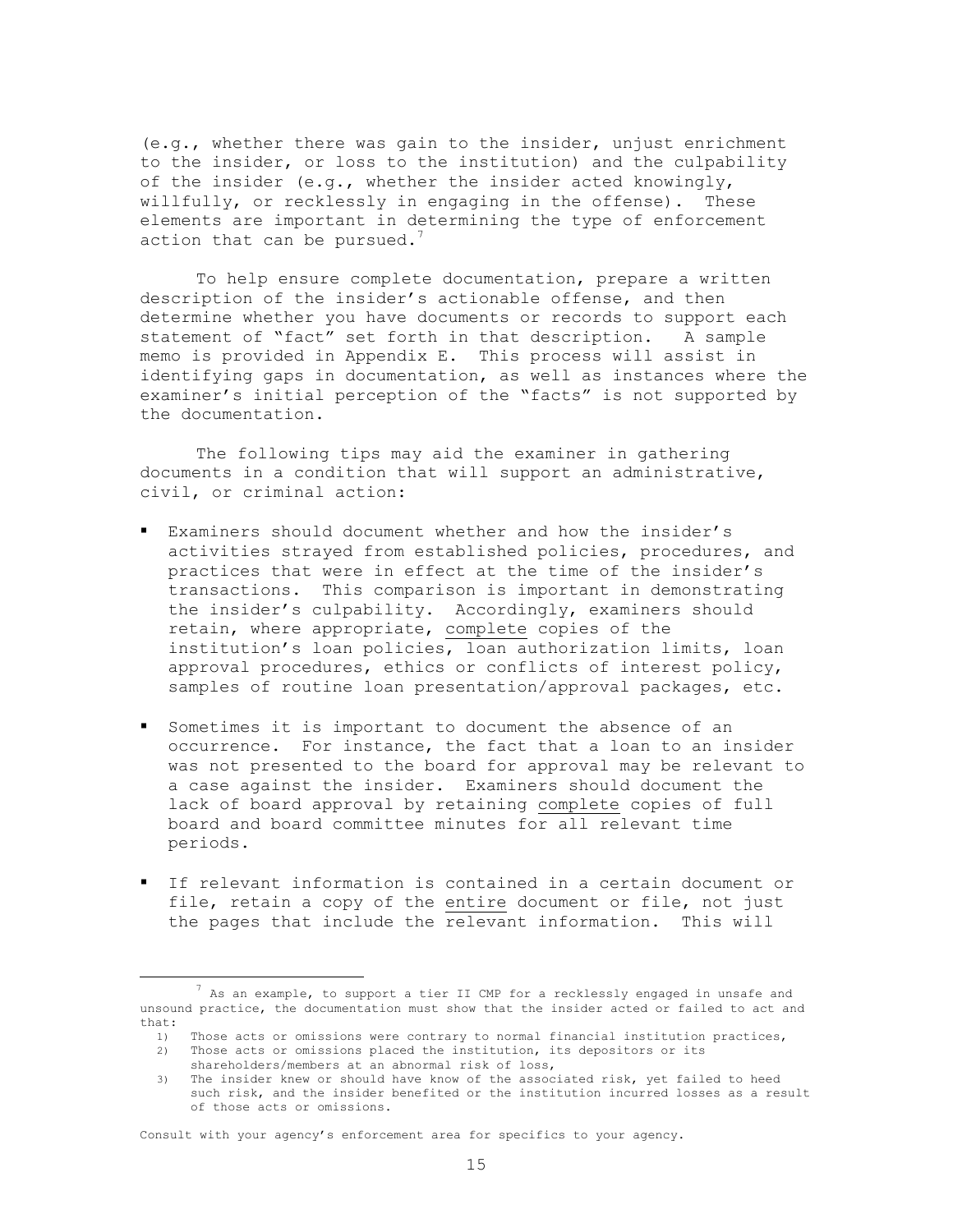protect against the insider adding or deleting information to or from those documents at a later date.

- Copy both sides of records such as checks, notes, and general ledger tickets. The information on the reverse sides of these records may be relevant to the case. Moreover, copying both sides of these records will protect against subsequent counterfeits by the insider or others. When on-line processing systems are used to post debits and credits, screen prints showing trace and batch numbers for both sides of these records should be obtained.
- Examiners should **not** write on or make marks on the face of any of the documentation. Such writing or marks could jeopardize the integrity, authenticity, and admissibility of those documents as evidence.
- At the time of receipt, examiners should document the date they acquired a record and the name and title of the person from whom they obtained the record.
- Use flowcharts and other graphics in documenting the case. Use of flowcharts and graphics will help others, including agency attorneys, other examiners, opposing counsel, law enforcement, and administrative law judges, visualize the transactions and gain a better understanding of the case. A sample flow chart is included as Appendix F.
- Make sure copies of documents and records are readable.
- Examiners should label, date, and index all documentation. The organization of documents should mirror the flow of events they support.
- When in doubt, make and retain a copy of the record. This will help minimize the time spent going back to the institution to obtain necessary documentation. Furthermore, it may protect against subsequent destruction of relevant records.
- When examiners suspect the possibility that institution records could be destroyed or altered, consider sealing those records or requesting the institution to place special controls over those records. Consult with your supervisor and legal counsel before taking steps to seal or control institution records.

 In summary, use these methods to research and document a case once suspicious behavior has been identified. The techniques included in this section and the appendices are just a starting point to examine suspicious insider loan activity. The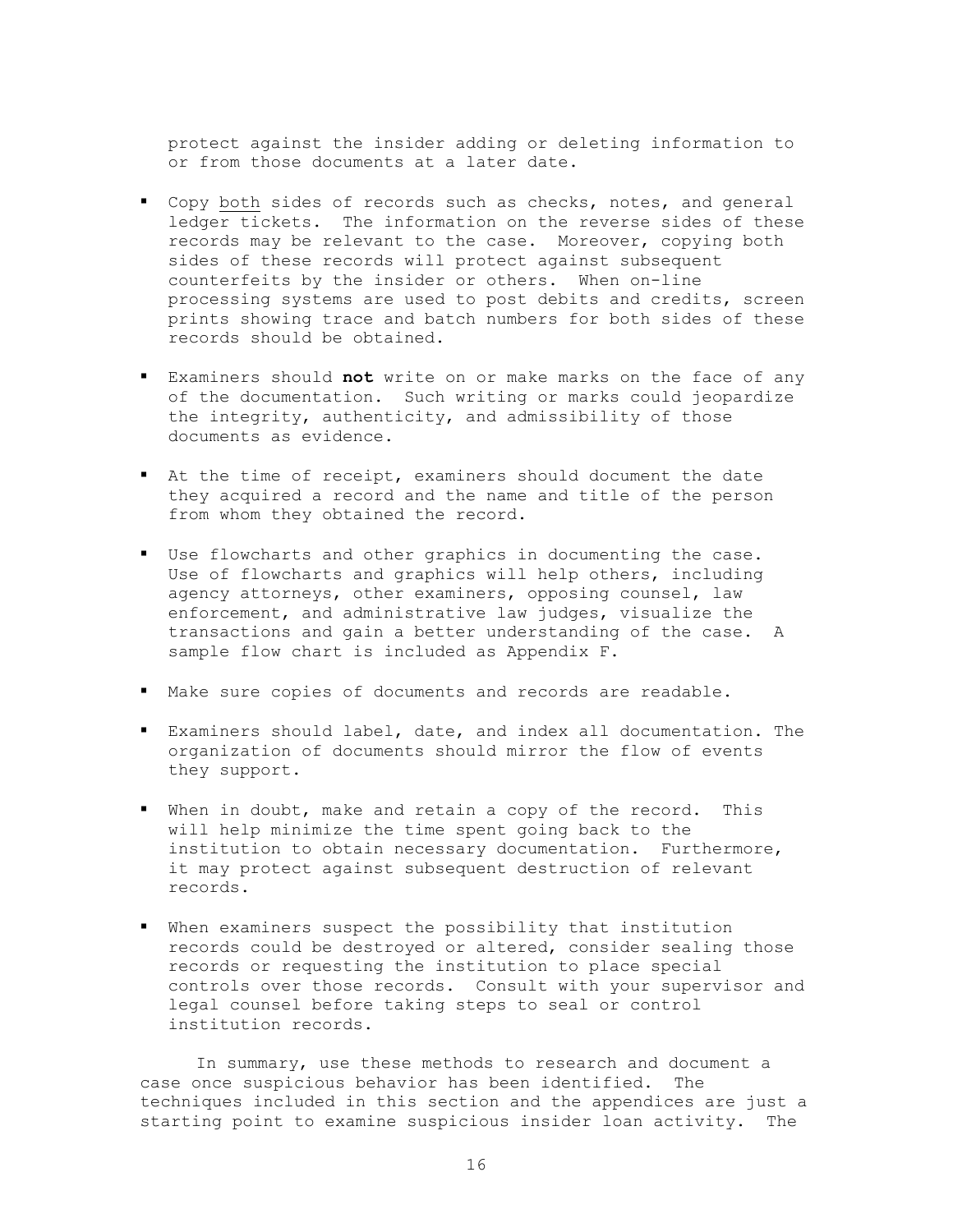assortment of possible procedures are as numerous and varied as the array of events to be investigated.

#### **CONCLUSION**

 This document is not intended to be an all-inclusive guide to detecting and investigating fraud. It is intended to be thought provoking and to provide the field examiner with tools to utilize when fraud is suspected. Remember the primary responsibility for preventing and detecting any type of fraud—not just loan fraud--lies with the financial institution and the system of internal controls they establish. There should be an infrastructure in place that promotes a system of controls that mitigates the risk of fraud. The role of the examiner is to ensure that these controls are in place and working. However, if this is not the case, the examiner should take additional steps to investigate the potential for fraud, as well as researching and documenting occurrences that point to fraud.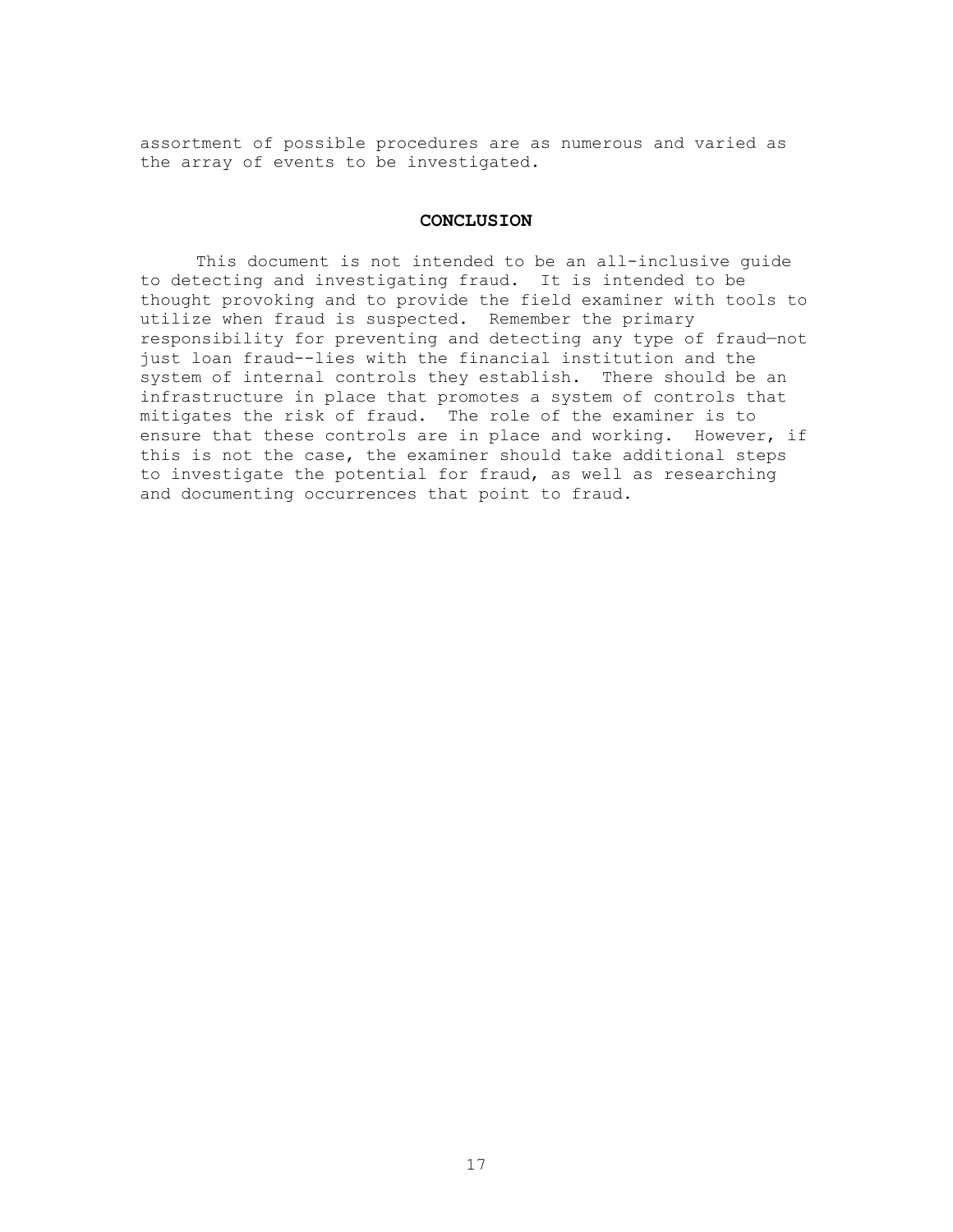# **Appendix A**

| Employment                                                                                                                                                                                                                                                                                                              | <b>CONTROL ENVIRONMENT ASSESSMENT</b><br><b>OUICK REFERENCE GUIDE</b>                                                                                                                                                                                                                                                                                                                                                                                                                                                                                                                                                                                                                                                                                                                                                                                                                                                                                                                                                                                                                                                                                                          | Loan Review                                                                                                                                                                                                                                                                                      |
|-------------------------------------------------------------------------------------------------------------------------------------------------------------------------------------------------------------------------------------------------------------------------------------------------------------------------|--------------------------------------------------------------------------------------------------------------------------------------------------------------------------------------------------------------------------------------------------------------------------------------------------------------------------------------------------------------------------------------------------------------------------------------------------------------------------------------------------------------------------------------------------------------------------------------------------------------------------------------------------------------------------------------------------------------------------------------------------------------------------------------------------------------------------------------------------------------------------------------------------------------------------------------------------------------------------------------------------------------------------------------------------------------------------------------------------------------------------------------------------------------------------------|--------------------------------------------------------------------------------------------------------------------------------------------------------------------------------------------------------------------------------------------------------------------------------------------------|
| Practices                                                                                                                                                                                                                                                                                                               |                                                                                                                                                                                                                                                                                                                                                                                                                                                                                                                                                                                                                                                                                                                                                                                                                                                                                                                                                                                                                                                                                                                                                                                | System                                                                                                                                                                                                                                                                                           |
| <b>Q</b> Are comprehensive<br>background checks<br>performed for all<br>new personnel,<br>including<br>directors? Do<br>hiring protocols<br>include                                                                                                                                                                     | IS THERE A STRONG CODE OF CONDUCT THAT<br>$\blacksquare$<br><b>OPPORTUNITY</b><br>IS STRICTLY ENFORCED?<br>$\blacksquare$<br>ARE EMPLOYMENT PRACTICES PROACTIVE?<br>п<br>IS THE LOAN REVIEW SYSTEM EFFECTIVE?<br>п<br>IS THERE A COMPREHENSIVE AUDIT?<br>٠<br>ARE INTERNAL CONTROLS EFFECTIVE?<br>A "NO" TO ANY OF THESE QUESTIONS                                                                                                                                                                                                                                                                                                                                                                                                                                                                                                                                                                                                                                                                                                                                                                                                                                             | $\Box$<br>Are procedures in<br>place to review<br>insider loans<br>within a<br>reasonable time<br>period after<br>origination?                                                                                                                                                                   |
| handwriting and<br>fingerprint<br>samples,<br>verification of<br>educational<br>transcripts,<br>credit reports,<br>reference<br>validation, and                                                                                                                                                                         | COULD MEAN AN OPEN WINDOW FOR<br>INSIDER LOAN FRAUD.<br>Audit<br>Does the scope of the audit include review of compliance with<br>$\blacktriangleright$<br>the code of conduct, employment practices, loan review<br>systems, and internal controls?                                                                                                                                                                                                                                                                                                                                                                                                                                                                                                                                                                                                                                                                                                                                                                                                                                                                                                                           | $\Box$<br>Is the loan review<br>timely, thorough,<br>and comprehensive?<br>Does it ensure<br>that samples<br>include all<br>lending officers<br>and is<br>representative of                                                                                                                      |
| public records<br>searches of all                                                                                                                                                                                                                                                                                       | > Are there specific audit procedures to target insider loan<br>fraud?                                                                                                                                                                                                                                                                                                                                                                                                                                                                                                                                                                                                                                                                                                                                                                                                                                                                                                                                                                                                                                                                                                         | all lending areas?                                                                                                                                                                                                                                                                               |
| new hires?<br><b>Q</b> Are there<br>procedures in<br>place to attempt<br>to check<br>employment<br>references with                                                                                                                                                                                                      | Are verifications of loan balances performed frequently and<br>$\blacktriangleright$<br>properly controlled?<br>Does the audit include a review of general ledger suspense<br>$\blacktriangleright$<br>accounts, such as loan in process; employee accounts and other<br>transactions (wires) conducted by employees; and charged-off<br>loans for insider involvement?                                                                                                                                                                                                                                                                                                                                                                                                                                                                                                                                                                                                                                                                                                                                                                                                        | $\Box$ Are procedures in<br>place to ensure<br>the prompt<br>identification of<br>loans with<br>well-defined<br>weaknesses and                                                                                                                                                                   |
| other financial<br>institutions with<br>respect to<br>prospective<br>employee's<br>suitability? For                                                                                                                                                                                                                     | > Are auditors willing to challenge any transaction that looks<br>suspicious, especially those involving an executive officer or<br>board member?<br>Code of Conduct<br>Does the code address fraud, define acceptable behavior,<br>$\triangleright$<br>encourage ethical conduct, and establish mechanisms to monitor                                                                                                                                                                                                                                                                                                                                                                                                                                                                                                                                                                                                                                                                                                                                                                                                                                                         | relevant lending<br>patterns that may<br>potentially be<br>indicative of<br>fictitious or<br>fraudulent<br>activity?                                                                                                                                                                             |
| example,<br>involvement in<br>potentially<br>unlawful<br>activities<br>committed<br>(Section 355 of<br>the USA Patriot                                                                                                                                                                                                  | and enforce the code?<br>> Does the institution have a system to validate compliance with<br>its code?<br>> Has the institution established an ongoing program to educate<br>and raise the awareness of entire institution regarding its<br>code of conduct?                                                                                                                                                                                                                                                                                                                                                                                                                                                                                                                                                                                                                                                                                                                                                                                                                                                                                                                   | $\Box$<br>Are procedures in<br>place to assess<br>the adequacy of<br>and adherence to<br>established<br>lending and<br>conflict of                                                                                                                                                               |
| $Act)$ .                                                                                                                                                                                                                                                                                                                | Internal Controls                                                                                                                                                                                                                                                                                                                                                                                                                                                                                                                                                                                                                                                                                                                                                                                                                                                                                                                                                                                                                                                                                                                                                              | interest policies?                                                                                                                                                                                                                                                                               |
| Are there<br>appropriate<br>procedures to<br>ensure that the<br>institution has<br>an ongoing<br>screening program<br>to monitor and<br>detect changes in<br>its employees'<br>lifestyles,<br>behaviors, and<br>actions? Do<br>these procedures<br>include periodic<br>credit reports<br>and public record<br>searches? | Does the institution perform a risk assessment relative to<br>insider loan fraud? Are anti-fraud policies and procedures in<br>effect?<br>$\blacktriangleright$<br>Does the institution routinely assess the effectiveness of<br>controls with the ultimate test: would its system of checks<br>and balances identify actions of a dishonest insider<br>committing loan fraud?<br>Does the institution's control environment and organizational<br>$\blacktriangleright$<br>structure allow one employee or director to dominate or<br>undermine lending decisions, or dominate senior management and<br>the board?<br>Does the institution require rotation of duties and schedules<br>$\blacktriangleright$<br>without notice and ensure that two or more persons or<br>departments are involved in any loan transaction?<br>Is the institution's vacation policy strictly enforced for all<br>➤<br>employees? What are the consequences for policy violations?<br>$\blacktriangleright$<br>Does the board monitor and supervise the actions of the<br>institution's loan officer to determine that they are<br>executing their duties and loan authority in accordance with | Does loan review<br>□<br>substantiate<br>appraisal values<br>for real estate<br>properties and<br>make adequate<br>reviews of<br>appraisals?<br>$\Box$<br>Is loan review<br>afraid to<br>challenge<br>transactions that<br>look suspicious,<br>especially by an<br>executive officer<br>or board |
|                                                                                                                                                                                                                                                                                                                         | the loan policy and delegations of authority granted by the<br>board?                                                                                                                                                                                                                                                                                                                                                                                                                                                                                                                                                                                                                                                                                                                                                                                                                                                                                                                                                                                                                                                                                                          |                                                                                                                                                                                                                                                                                                  |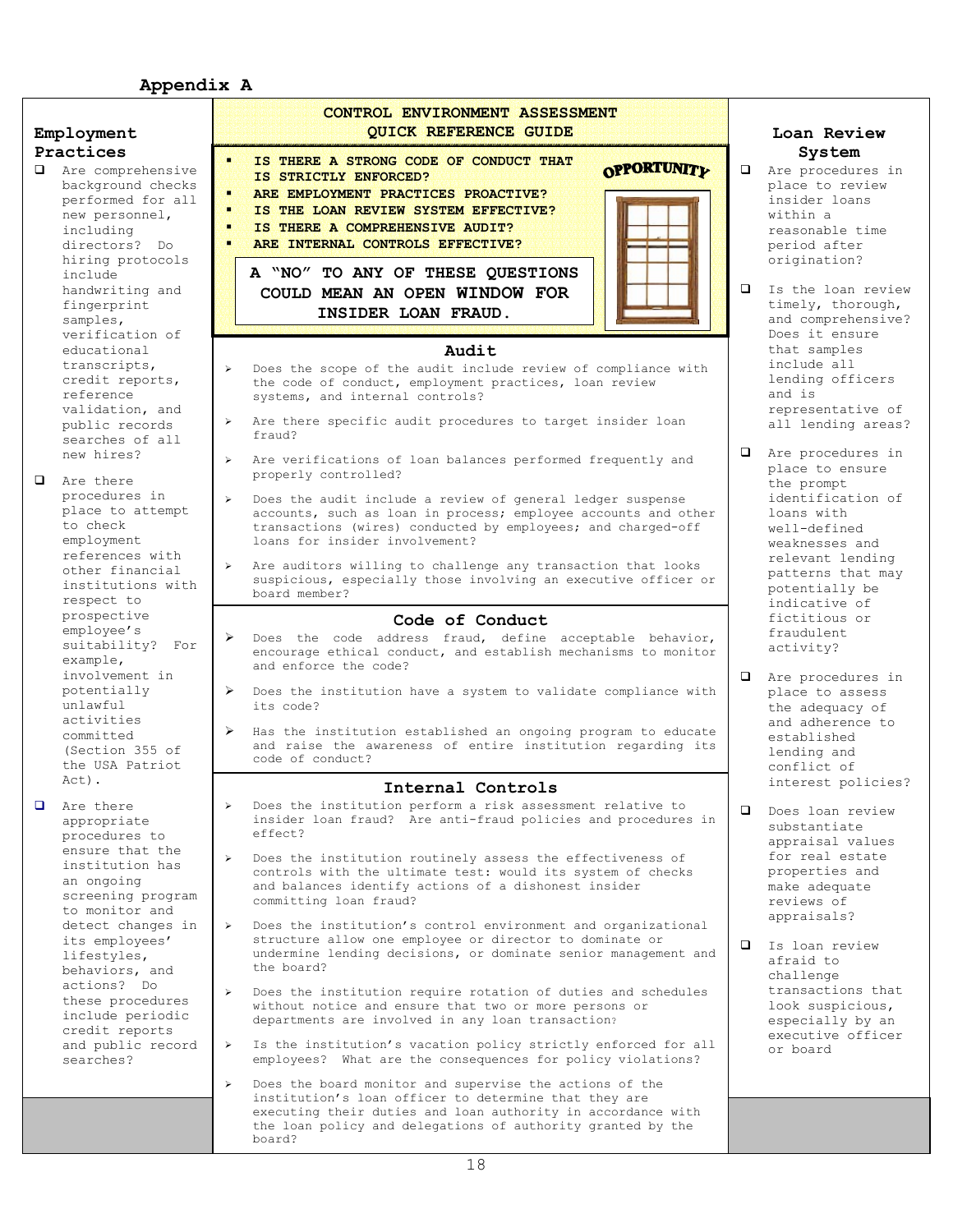#### **Appendix B – Detectable Warning Signs**

The following table, while not all inclusive, contains a wide range of items that would prompt additional review. Please note that the same type of indicator can be found in assorted reports, but in different forms. For example, if an insider is advancing due dates on loans, it may be discovered through various source points. Use this list in conjunction with the narrative section on detection beginning on page 9.

| ANALYSIS OF ELECTRONIC LOAN DATA                                                                                                                  |                                                                                                                                                                                                |                                                                                                                                                                                                                |
|---------------------------------------------------------------------------------------------------------------------------------------------------|------------------------------------------------------------------------------------------------------------------------------------------------------------------------------------------------|----------------------------------------------------------------------------------------------------------------------------------------------------------------------------------------------------------------|
| Data Analysis                                                                                                                                     | Warning Signs                                                                                                                                                                                  | Potential Problems                                                                                                                                                                                             |
| Reconcile download data<br>to board reports, call<br>report data, and<br>institution's systems<br>generated reports.                              | A large discrepancy<br>between the number and<br>dollar amount of past<br>due and nonaccrual loans<br>from the loan data<br>download and information<br>reported to the board of<br>directors. | There may be an attempt<br>to conceal problem or<br>fraudulent loans from<br>board of directors.                                                                                                               |
| Analyze fields<br>containing past due loan<br>counters by using search<br>criteria to identify<br>loans with chronic past<br>due loan histories.  | Loans with chronic past<br>due loan histories are<br>reported as current and<br>do not appear on the<br>institution's problem<br>loan list.                                                    | An insider may be hiding<br>problem or fraudulent<br>loans by manually<br>adjusting due dates or<br>using proceeds from<br>nominee loans to keep<br>loans current and off<br>management monitoring<br>reports. |
| Establish criteria to<br>identify loans with<br>multiple payment<br>extensions.                                                                   | Loans with excessive<br>number of payment<br>extensions.                                                                                                                                       | A repayment source does<br>not exist because the<br>loan is to a nominee or<br>is fraudulent                                                                                                                   |
| Establish criteria to<br>identify loans with<br>multiple renewals and an<br>outstanding loan balance<br>that exceeds the<br>original loan amount. | Loans with excessive<br>number of renewals and<br>increasing loan<br>balances.                                                                                                                 | An insider may have<br>created a fraudulent<br>loan or may be receiving<br>bribes or kickbacks from<br>a borrower who cannot<br>repay the loan. Accrued<br>interest may be<br>capitalized.                     |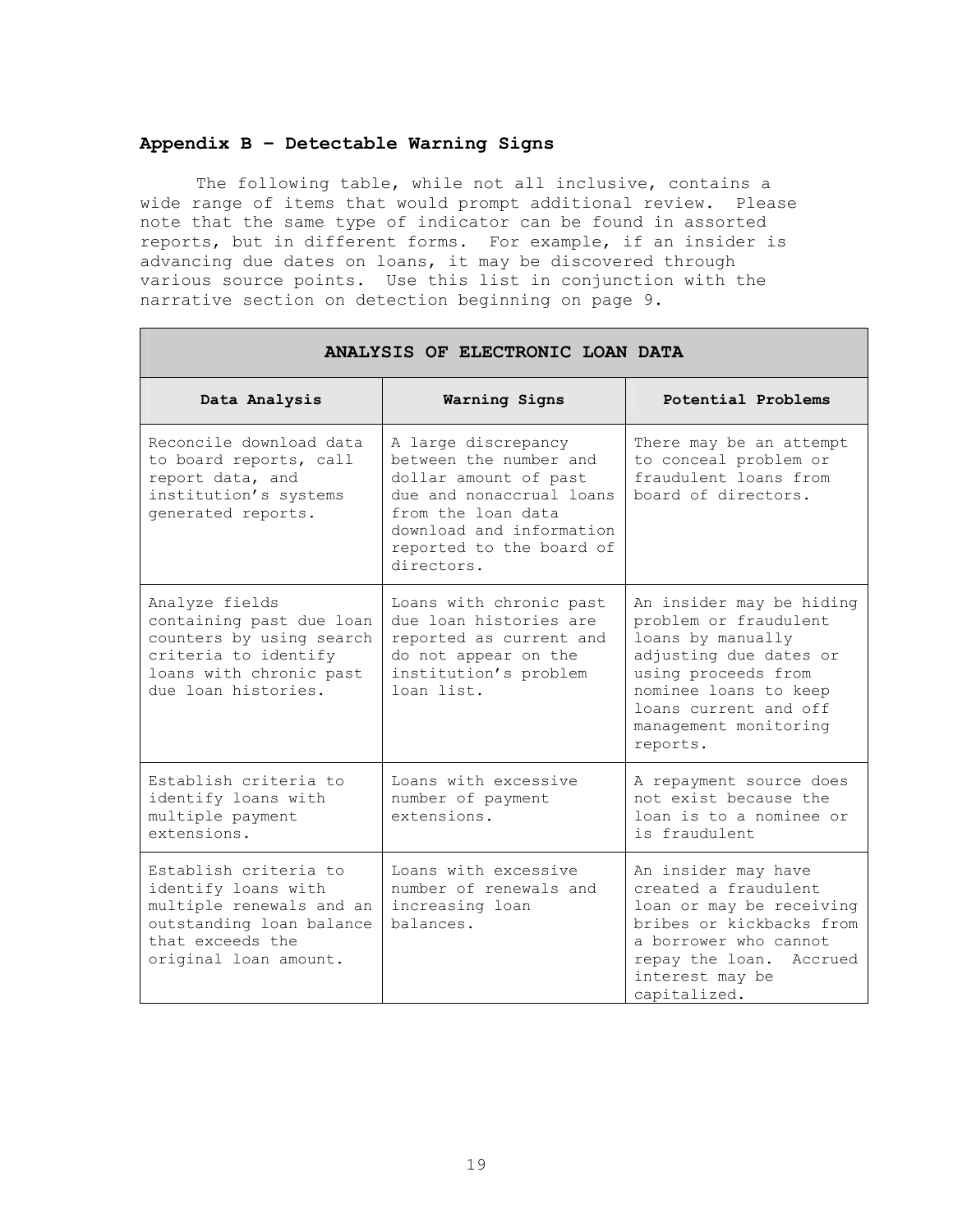| ANALYSIS OF ELECTRONIC LOAN DATA                                                                                                                                             |                                                                                                          |                                                                                                                                                                                             |
|------------------------------------------------------------------------------------------------------------------------------------------------------------------------------|----------------------------------------------------------------------------------------------------------|---------------------------------------------------------------------------------------------------------------------------------------------------------------------------------------------|
| Data Analysis                                                                                                                                                                | Warning Signs                                                                                            | Potential Problems                                                                                                                                                                          |
| Identify loans with<br>partial charge-offs.                                                                                                                                  | Loans with partial<br>charge-offs that do not<br>appear on the<br>institution's problem<br>loan list.    | These could be nominee<br>or fraudulent loans<br>where part of the<br>balance was charged off<br>to keep the loan balance<br>below the minimum loan<br>amount subject to<br>routine review. |
| Determine reasonableness<br>of accrued interest in<br>relation to loan type,<br>repayment terms and<br>payment status.                                                       | Accrued interest is too<br>high in relation to<br>delinquency status.                                    | There may be an attempt<br>to conceal problem or<br>fraudulent loans by<br>manually changing<br>payment due dates.                                                                          |
| Establish criteria to<br>identify loans<br>significantly paid<br>ahead.                                                                                                      | Paid ahead status is<br>inconsistent with loan<br>type and terms.                                        | There may be an attempt<br>to conceal problem or<br>fraudulent loans by<br>manually changing paid-<br>to-date fields.                                                                       |
| Identify loans to<br>different borrowers with<br>the same mailing address<br>but different customer<br>identification numbers.                                               | Multiple borrowers with<br>the same mailing address<br>and different customer<br>identification numbers. | There could be loans to<br>a straw borrowers or<br>fraudulent loan.                                                                                                                         |
| Identify loans to<br>different borrowers with<br>the same social security<br>number or taxpayer<br>identification number<br>and different customer<br>identification numbers | Different borrowers with<br>identical social<br>security or taxpayer<br>identification numbers.          | This could indicate a<br>fictitious borrower.                                                                                                                                               |
| Identify loans with<br>similar names or forms<br>of the same name. Also<br>identify addresses that<br>are similar or the same.                                               | Relationships exist that<br>are not identified by<br>social security numbers<br>and/or addresses.        | This could indicate<br>fictitious borrowers and<br>or undisclosed related<br>borrowers.                                                                                                     |
| Generate a list of<br>loans, by loan officer,<br>with a post office box<br>mailing address or hold<br>mail notation.                                                         | The financial<br>institution is unable to<br>contact or notify<br>customer by mail.                      | The borrower does not<br>exist or borrower has no<br>knowledge of loan.<br>There could be a nominee<br>or fictitious loan.                                                                  |
| Identify loans by loan<br>officers who may have<br>been terminated or left<br>the institution.                                                                               | These accounts may not<br>be grouped by loan<br>officer and monitored<br>for activity.                   | Possible kiting of<br>payments from one<br>account to another.<br>Borrowers may not exist.                                                                                                  |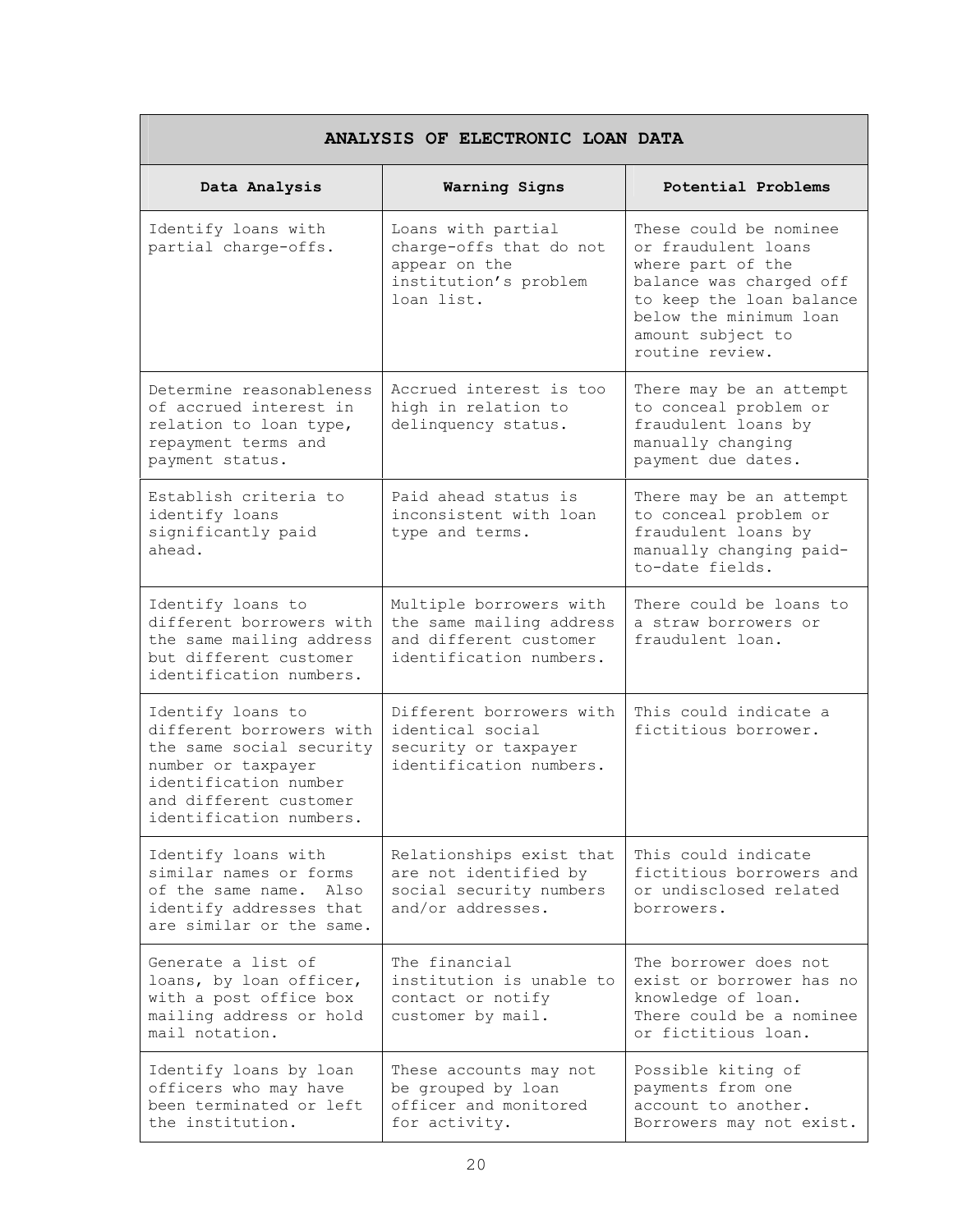| ANALYSIS OF ELECTRONIC LOAN DATA                                                                                                                                 |                                                                                                                                                  |                                                                                                                |
|------------------------------------------------------------------------------------------------------------------------------------------------------------------|--------------------------------------------------------------------------------------------------------------------------------------------------|----------------------------------------------------------------------------------------------------------------|
| Data Analysis                                                                                                                                                    | Warning Signs                                                                                                                                    | Potential Problems                                                                                             |
| Identify loans that are<br>associated with a loan<br>officer who has a<br>substantial portfolio or<br>whose portfolio has<br>experienced rapid<br>growth.        | Senior management and<br>subordinates may not<br>question the loan<br>officer due to high<br>production or<br>profitability of the<br>portfolio. | Loans could be<br>fictitious.                                                                                  |
| If the institution<br>recently raised<br>additional capital,<br>determine if insider<br>loans or total loans<br>increased substantially<br>around the same time. | A significant increase<br>in loan originations<br>occurring on or about<br>the date the institution<br>received capital<br>funding.              | These could be insider<br>or shareholder loans<br>granted to fund stock<br>purchases.                          |
| Identify loans with<br>comparably low interest<br>rates.                                                                                                         | Preferential interest<br>rates.                                                                                                                  | There could be low<br>interest rate used to<br>minimize cash flow<br>required to service a<br>fraudulent loan. |

| BOARD MINUTES AND BOARD REPORTS                                                               |                                                                                                                                                                                                                                                                                               |                                                                                                                              |
|-----------------------------------------------------------------------------------------------|-----------------------------------------------------------------------------------------------------------------------------------------------------------------------------------------------------------------------------------------------------------------------------------------------|------------------------------------------------------------------------------------------------------------------------------|
| Warning Signs                                                                                 | Potential Problems                                                                                                                                                                                                                                                                            | Ways to Detect                                                                                                               |
| An institution changes<br>loan review personnel or<br>firm without apparent<br>valid reasons. | Frequent changes in loan<br>review personnel may<br>prevent them from<br>becoming familiar with<br>the institution's<br>lending practices to<br>identify insider<br>schemes. Also, they may<br>be close to uncovering<br>an insider loan fraud<br>and have been dismissed<br>for this reason. | Review board, audit<br>committee or loan<br>committee minutes.<br>Engage in discussions<br>with management and<br>employees. |
| An insider<br>inappropriately suggests<br>or resists changes in<br>appraisers.                | Collusion between the<br>insider and the<br>appraiser to falsify<br>appraisals.                                                                                                                                                                                                               | Review board minutes.<br>Engage in discussions<br>with management and<br>employees.                                          |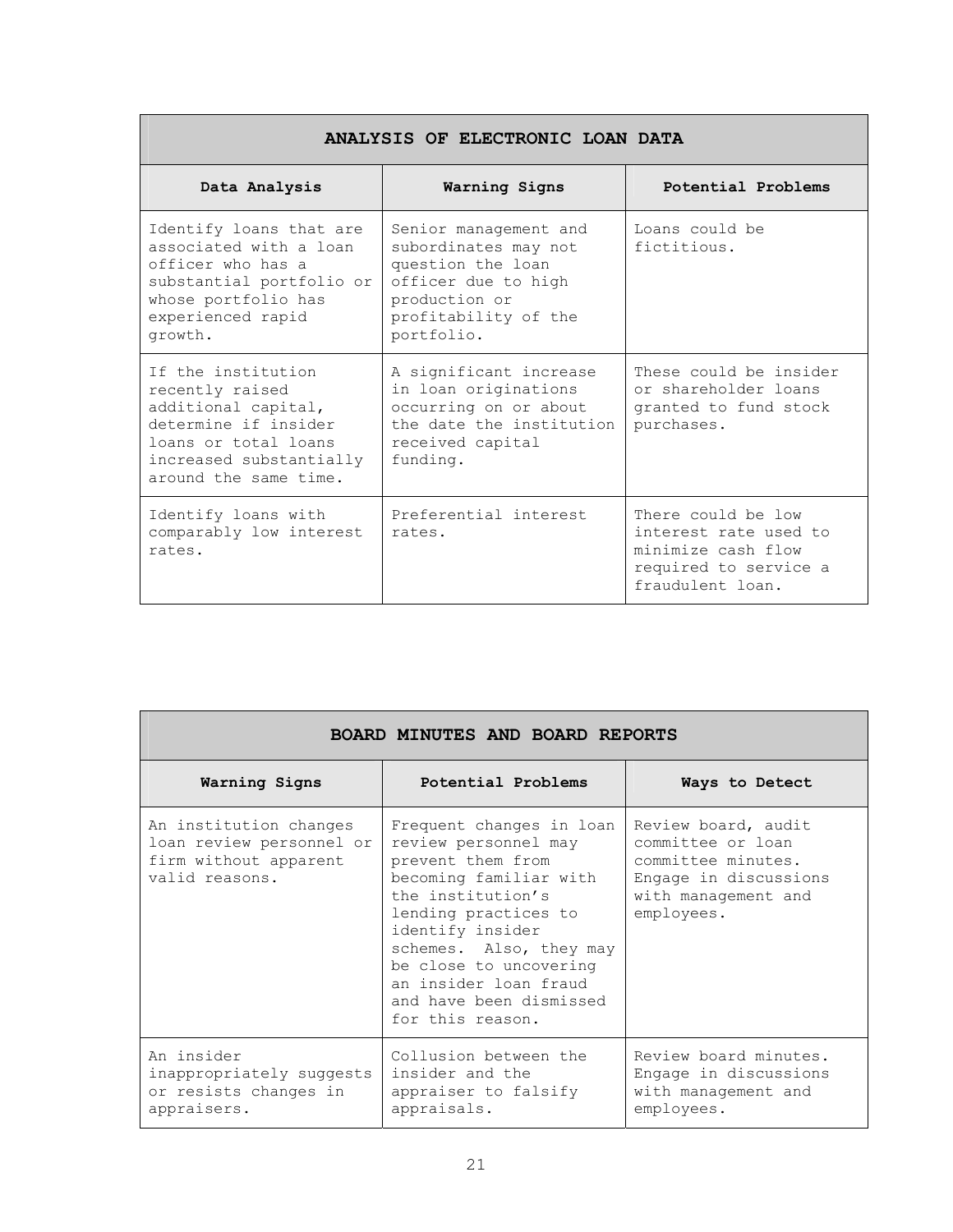| BOARD MINUTES AND BOARD REPORTS                                                                                          |                                                                                                                                                                                     |                                                                                                                      |
|--------------------------------------------------------------------------------------------------------------------------|-------------------------------------------------------------------------------------------------------------------------------------------------------------------------------------|----------------------------------------------------------------------------------------------------------------------|
| Warning Signs                                                                                                            | Potential Problems                                                                                                                                                                  | Ways to Detect                                                                                                       |
| Insider receives<br>compensation incentives<br>or bonuses based on new<br>loan volumes without<br>compensating controls. | To maximize<br>compensation, insider<br>may camouflage poor<br>quality loans with<br>forged, altered, or<br>fraudulent documents, or<br>originate loans to<br>fictitious borrowers. | Review board minutes and<br>compensation plans.<br>Engage in discussions<br>with management.                         |
| The insider is a<br>defendant in a lawsuit<br>alleging improper<br>handling of a<br>transaction.                         | A particular insider may<br>be prone to engage in<br>dishonest or unethical<br>behavior.                                                                                            | Review board minutes and<br>litigation summaries.                                                                    |
| A past due loan report<br>does not include an<br>itemized list of past<br>due loans.                                     | An attempt to conceal<br>identity of delinquent<br>borrowers to avoid board<br>scrutiny.                                                                                            | Compare board reports to<br>system generated and<br>departmental reports.                                            |
| Insider's loans appear<br>on past due loan<br>reports.                                                                   | An insider's financial<br>condition may be<br>strained and provide a<br>motive to engage in loan<br>fraud.                                                                          | Review board and system<br>generated reports.                                                                        |
| Delinquent loans to<br>insiders are omitted<br>from a past due loan<br>report.                                           | Loans may be omitted to<br>conceal insiders'<br>strained financial<br>positions and avoid<br>board scrutiny.                                                                        | Compare board reports to<br>system generated and<br>departmental reports.                                            |
| The board does not<br>receive an itemized list   conceal charged-off<br>of charged-off loans.                            | Insider attempting to<br>fraudulent loans.                                                                                                                                          | Review board reports and<br>request supporting<br>detail or internal<br>institution workpapers.                      |
| New loan report provided<br>to the Board does not<br>reconcile to that<br>generated from the loan<br>system.             | All new loans are not<br>being reported to the<br>Board.                                                                                                                            | Review board and system<br>generated reports for<br>differences.                                                     |
| Report providing a list<br>of loans made as<br>exceptions to policy is<br>not provided.                                  | Inadequate monitoring of<br>policy exceptions.                                                                                                                                      | Review board reports and<br>discuss the existence of<br>policy exceptions with<br>examiners reviewing loan<br>files. |

٦

Г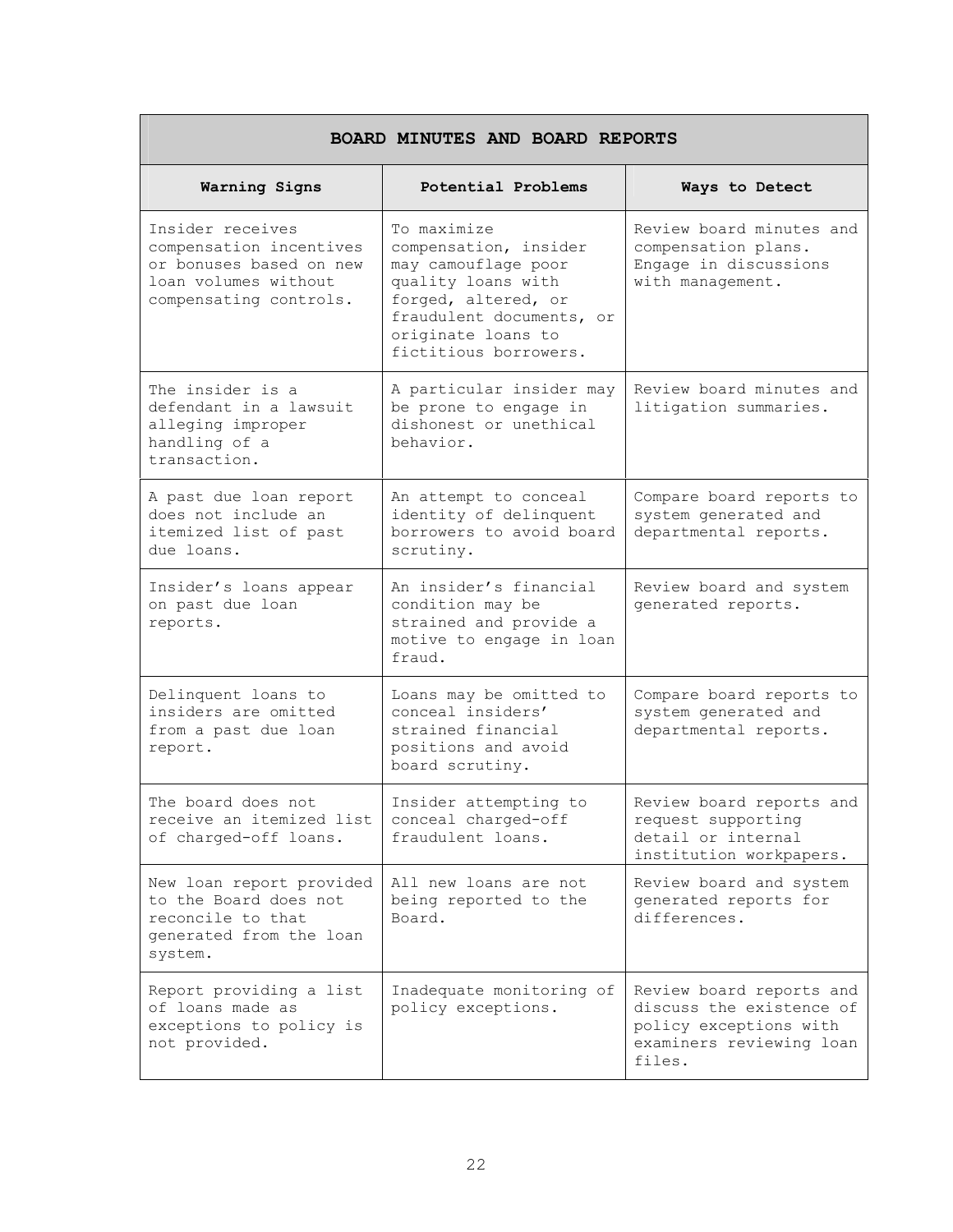| DISCUSSIONS WITH EMPLOYEES                                                                                                       |                                                                                                                                   |                                                                                                                                                                                         |
|----------------------------------------------------------------------------------------------------------------------------------|-----------------------------------------------------------------------------------------------------------------------------------|-----------------------------------------------------------------------------------------------------------------------------------------------------------------------------------------|
| Warning Signs                                                                                                                    | Potential Problems                                                                                                                | Ways to Detect                                                                                                                                                                          |
| An insider appears to<br>receive special favors<br>from borrowers or shows<br>unusual favoritism<br>toward certain<br>customers. | An insider may be<br>involved in a kickback<br>scheme where loans are<br>granted in exchange for<br>personal benefits or<br>cash. | Engage in discussions<br>with employees. Observe<br>employee and officer<br>behavior.                                                                                                   |
| An insider will not<br>allow employees to talk<br>to examiners about<br>loans.                                                   | Employees may have<br>knowledge of irregular<br>loan transactions.                                                                | Insist on sufficient<br>verifiable objective<br>information to resolve<br>discrepancies. Engage<br>in informal discussions<br>with employees, if<br>possible.                           |
| A dominant insider<br>exerts influence or<br>intimidates without<br>restraint.                                                   | An insider with this<br>level of control can<br>force alteration of<br>institution records to<br>his or her benefit               | Engage in informal<br>discussions with<br>employees to the extent<br>possible. Review board<br>and committee minutes<br>and comparative<br>departmental records for<br>inconsistencies. |
| High turnover of lending<br>personnel.                                                                                           | Might signify working<br>conditions or ethical<br>compromises that<br>employees are unwilling<br>to accept.                       | Engage in discussions<br>with employees. Review<br>personnel records.                                                                                                                   |
| An insider's life style<br>is inconsistent with<br>income.                                                                       | Insider may be booking<br>fictitious loans or<br>involved in a kickback<br>scheme.                                                | Engage in discussions<br>with employees. Review<br>insider's financial<br>statements, income tax<br>returns, and credit<br>reports.                                                     |
| Disregard for or<br>significant disagreement<br>with regulatory<br>authorities.                                                  | Insider may be trying to<br>discourage or impede in<br>depth review of<br>institution records.                                    | Review prior exam<br>reports. Arrange<br>discussions with<br>management and<br>examiners. Insist on<br>corroborating<br>information for<br>management's views.                          |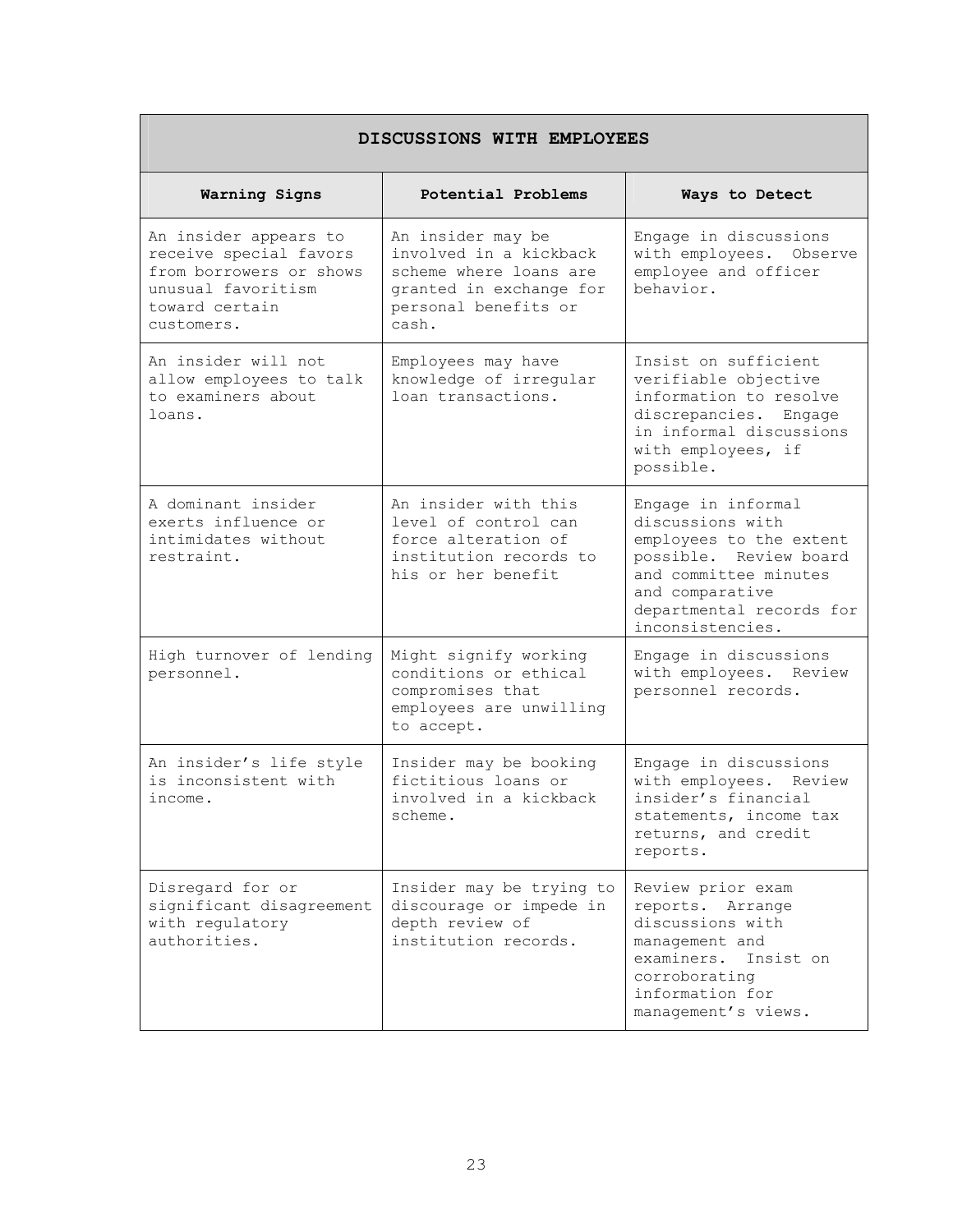| DISCUSSIONS WITH EMPLOYEES                                                                                                                                                                                                                                                            |                                                                                                                                                                                                                          |                                                                                                                                                                                                                                                                                                                                                                            |
|---------------------------------------------------------------------------------------------------------------------------------------------------------------------------------------------------------------------------------------------------------------------------------------|--------------------------------------------------------------------------------------------------------------------------------------------------------------------------------------------------------------------------|----------------------------------------------------------------------------------------------------------------------------------------------------------------------------------------------------------------------------------------------------------------------------------------------------------------------------------------------------------------------------|
| Warning Signs                                                                                                                                                                                                                                                                         | Potential Problems                                                                                                                                                                                                       | Ways to Detect                                                                                                                                                                                                                                                                                                                                                             |
| An insider dictates that<br>different loan<br>departments are audited<br>at different times.                                                                                                                                                                                          | An insider attempting to<br>control access to<br>records, which gives him<br>the ability to shift and<br>manipulate data to cover<br>loan fraud.                                                                         | Engage in discussions<br>with internal audit<br>staff. Review internal<br>audit schedule. Review<br>records of loan<br>transfers or sales near<br>the time an audit is<br>scheduled to start.                                                                                                                                                                              |
| Insider frequently takes<br>loan papers out of the<br>institution for customer<br>signature, personally<br>handles disbursement of<br>loan proceeds, routinely<br>cashes loan proceeds<br>checks for borrower, and<br>insists on personally<br>handling certain past<br>due accounts. | Indicates possible<br>existence of fictitious<br>loans and insider<br>manipulation of loan<br>status to hide<br>irregularities.                                                                                          | Engage in discussions<br>with employees. Conduct<br>an internal control<br>review.                                                                                                                                                                                                                                                                                         |
| An insider involved in<br>undisclosed silent<br>trusts, partnerships, or<br>shell corporations that<br>borrow from the<br>institution.                                                                                                                                                | Loan purpose or<br>insider's involvement is<br>concealed to circumvent<br>institution's legal<br>lending limits.                                                                                                         | Engage in discussions<br>with employees.<br>Search<br>for undisclosed related<br>interests in state<br>incorporation records<br>and investments listed<br>on the insider's<br>financial statement.<br>Review the insider's<br>financial statements and<br>those of any undisclosed<br>related interest's for<br>intercompany borrowings.<br>Conduct a loan file<br>review. |
| An insider lending<br>personal funds to or<br>borrowing from<br>customers, which may or<br>may not be disclosed on<br>insider's or borrower's<br>financial statements.                                                                                                                | An insider may have<br>violated a fiduciary<br>duty by placing his or<br>her own interest above<br>that of the financial<br>institution. An insider<br>may be applying borrowed<br>funds to conceal<br>fraudulent loans. | Engage in discussions<br>with employees. Review<br>customers' financial<br>statements.                                                                                                                                                                                                                                                                                     |

٦

Г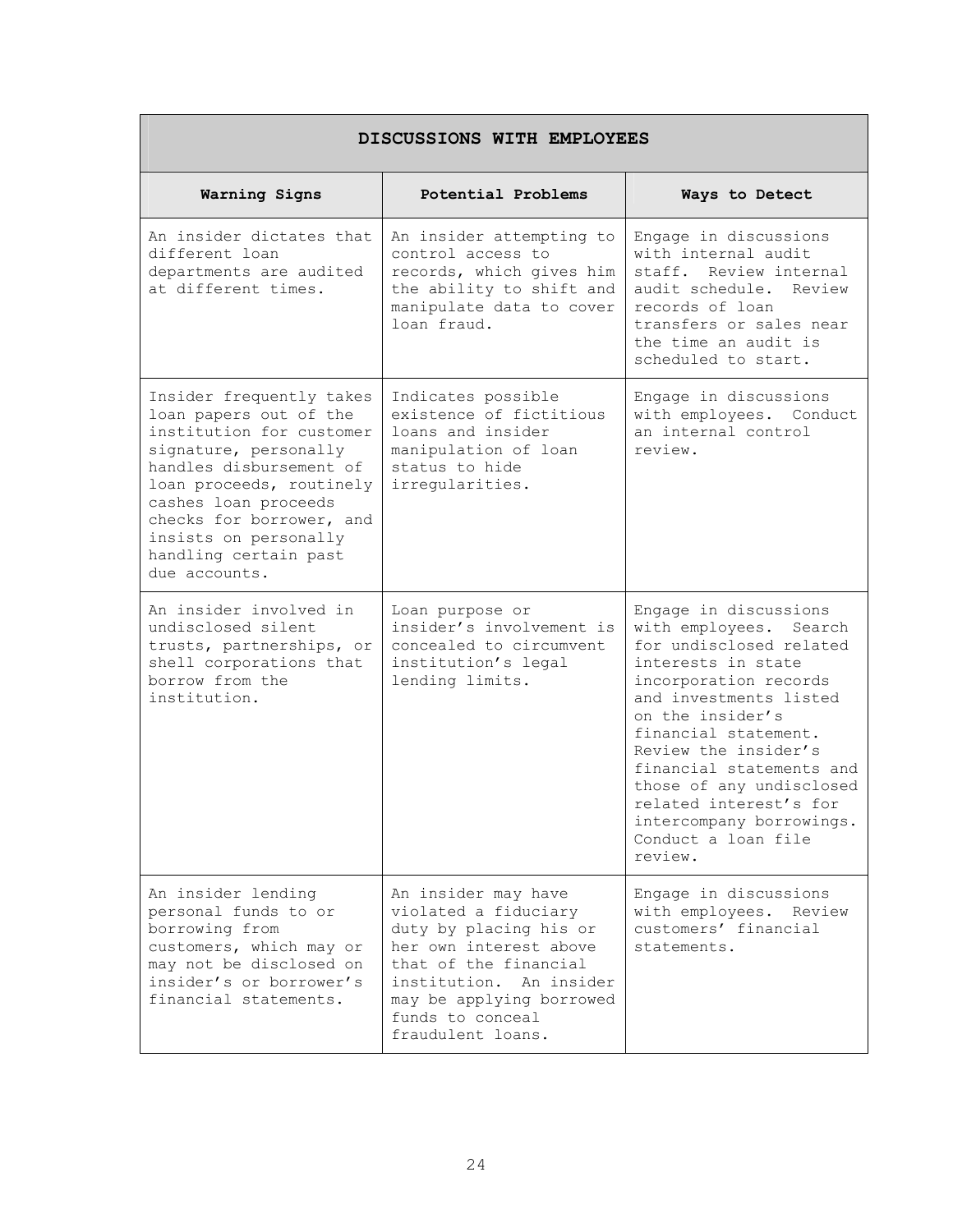| DISCUSSIONS WITH EMPLOYEES                                                                                                                                                                               |                                                                                                                                  |                                                                                                                                                                                                                                      |
|----------------------------------------------------------------------------------------------------------------------------------------------------------------------------------------------------------|----------------------------------------------------------------------------------------------------------------------------------|--------------------------------------------------------------------------------------------------------------------------------------------------------------------------------------------------------------------------------------|
| Warning Signs                                                                                                                                                                                            | Potential Problems                                                                                                               | Ways to Detect                                                                                                                                                                                                                       |
| An insider purchases<br>assets from customers.                                                                                                                                                           | An insider may extend<br>preferential treatment<br>to a customer in<br>exchange for kickbacks<br>or a reciprocal<br>arrangement. | Engage in discussions<br>with employees. Review<br>insider's financial<br>statements and loan<br>files.                                                                                                                              |
| An insider refuses to<br>fully answer questions<br>or provide relevant<br>records.                                                                                                                       | An insider could be<br>concealing information<br>relevant to uncovering<br>lending irregularities.                               | Conduct discussions with<br>insider and examiners.                                                                                                                                                                                   |
| An insider making<br>payments on a customer's<br>loan.                                                                                                                                                   | Nominee, straw borrower,<br>or fictitious borrower.                                                                              | Engage in discussions<br>with employees.<br>Trace<br>loan payments and<br>original loan proceeds.                                                                                                                                    |
| An insider is<br>responsible for<br>resolving loan<br>confirmation exceptions.                                                                                                                           | An insider can conceal<br>exceptions and<br>fraudulent loans.                                                                    | Engage in discussions<br>with employees. Consider<br>conducting loan<br>confirmation as part of<br>the examination                                                                                                                   |
| Insider has access to<br>both the loan system and<br>the general ledger<br>system. Insider has<br>control over both loan<br>receipts and<br>disbursements and the<br>recording of these<br>transactions. | Insider can divert loan<br>payments/proceeds or<br>post/alter institution<br>records.                                            | Determine whether there<br>is proper segregation of<br>duties. Review user<br>profiles for the various<br>information systems to<br>determine if insiders<br>have access to system<br>not needed to perform<br>their daily function. |

 $\overline{\phantom{0}}$ 

| INSIDER AND BORROWER FINANCIAL STATEMENT ANALYSIS                                                                                                                     |                                                          |                                                                                                                                                    |
|-----------------------------------------------------------------------------------------------------------------------------------------------------------------------|----------------------------------------------------------|----------------------------------------------------------------------------------------------------------------------------------------------------|
| Warning Signs                                                                                                                                                         | Potential Problems                                       | Ways to Detect                                                                                                                                     |
| An insider's financial<br>statement discloses<br>significant indebtedness<br>in relation to disclosed<br>income sources. There<br>may also be a poor<br>credit score. | An insider may have a<br>motive to commit loan<br>fraud. | Review the insider's<br>financial statements,<br>credit reports, income<br>tax returns. Obtain<br>compensation information<br>for human resources. |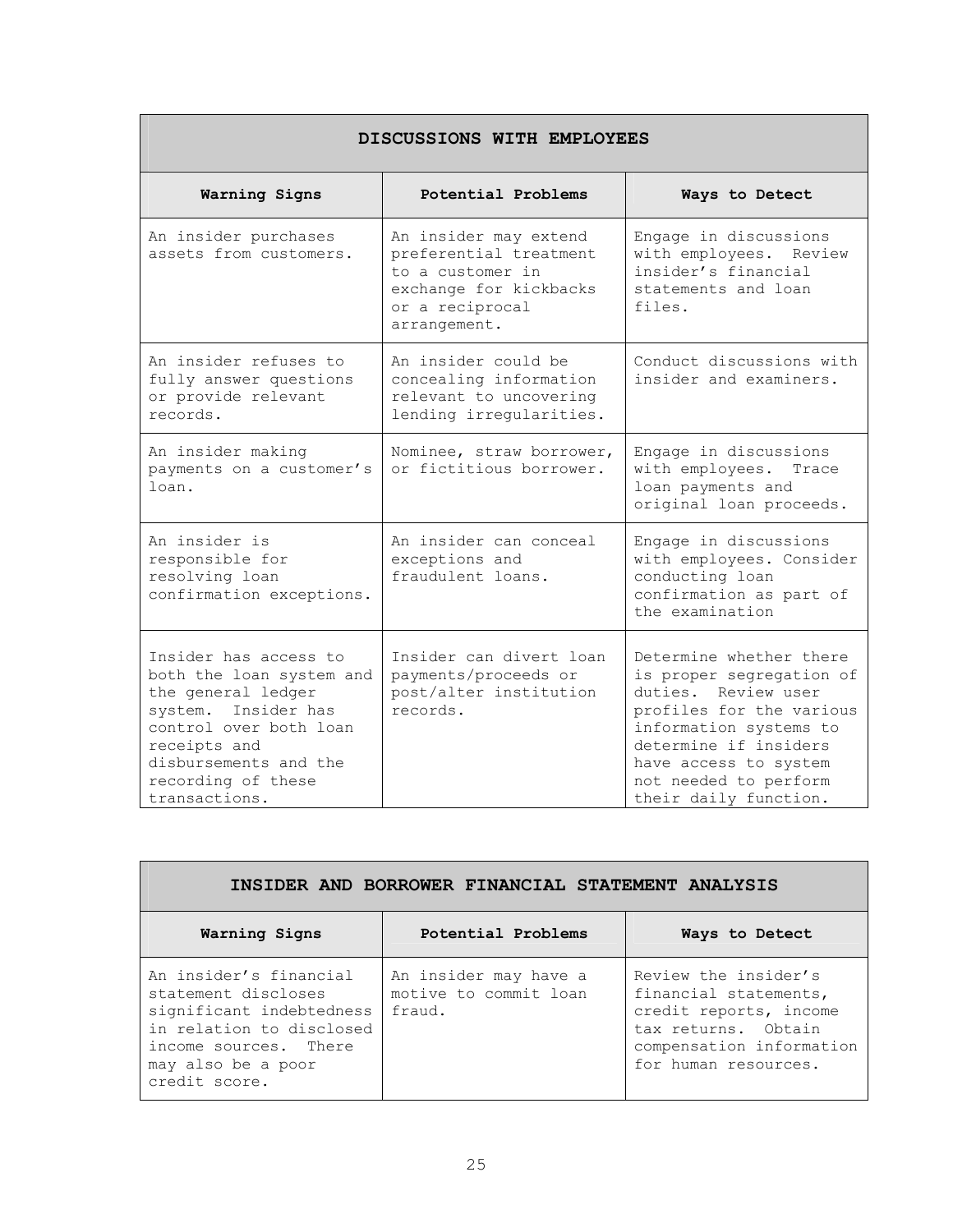| INSIDER AND BORROWER FINANCIAL STATEMENT ANALYSIS                                                                                           |                                                                                                                                                                               |                                                                     |
|---------------------------------------------------------------------------------------------------------------------------------------------|-------------------------------------------------------------------------------------------------------------------------------------------------------------------------------|---------------------------------------------------------------------|
| Warning Signs                                                                                                                               | Potential Problems                                                                                                                                                            | Ways to Detect                                                      |
| An insider's financial<br>statements show large or<br>unusual fluctuations.<br>Net worth cannot be<br>reconciled with<br>disclosed sources. | An insider may have<br>financial difficulties<br>and be motivated to<br>engage in fraudulent<br>lending activities.                                                           | Review the insider's<br>financial statements.                       |
| Rapidly appreciating<br>assets not supported<br>with independent<br>valuations.                                                             | An insider knowingly<br>accepting unreliable<br>financial information in<br>order to grant loan<br>approval. There may be<br>financial incentive or<br>reciprocal favors.     | Review financial<br>statements.                                     |
| Commingling of business<br>assets on personal<br>financial statement<br>without disclosure of<br>business liabilities.                      | An insider knowingly<br>accepting unreliable<br>financial information in<br>order to grant loan<br>approval. Financial<br>incentives or reciprocal<br>favors may be involved. | Review financial<br>statements.                                     |
| A financial statement<br>fails to disclose debts<br>reported on credit<br>bureau report.                                                    | An insider knowingly<br>accepting unreliable<br>financial information in<br>order to grant loan<br>approval. Financial<br>incentives or reciprocal<br>favors may be involved. | Review financial<br>statements and compare<br>to the credit report. |
| Undisclosed contingent<br>liabilities such as<br>personal guaranty of<br>debt to a related<br>interest.                                     | Insider may be unable to<br>service debt to the<br>institution if required<br>to repay related<br>interest's debt.                                                            | Review financial<br>statements.                                     |
| An insider's related<br>interest is not<br>disclosed or reported.                                                                           | Circumvention of an<br>institution's legal<br>lending limits. Masking<br>of true financial<br>condition.                                                                      | Review financial<br>statements.                                     |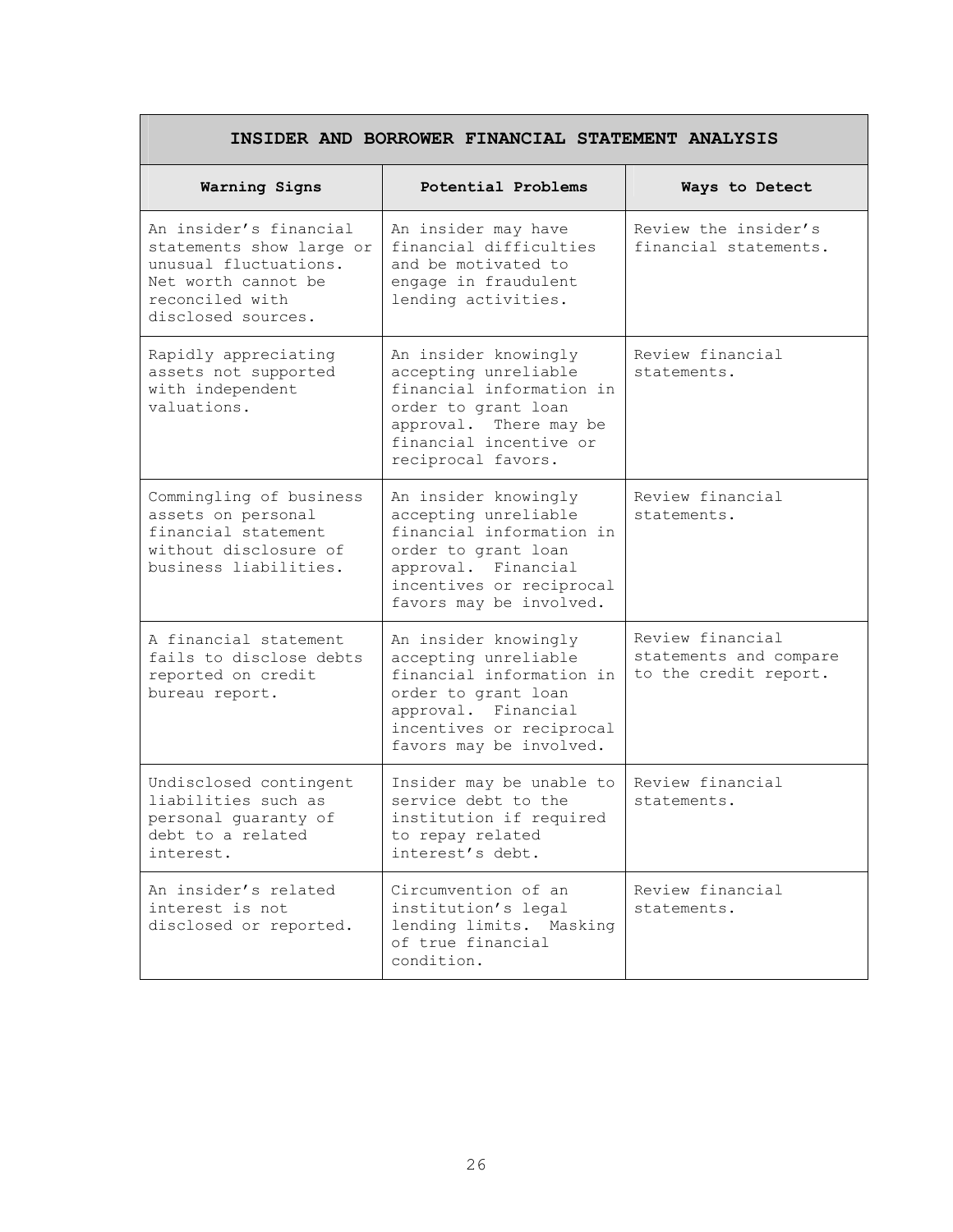| <b>LOAN FILE REVIEW</b>                                                                                                                                             |                                                                                                                                          |                                                                                                                            |
|---------------------------------------------------------------------------------------------------------------------------------------------------------------------|------------------------------------------------------------------------------------------------------------------------------------------|----------------------------------------------------------------------------------------------------------------------------|
| Warning Signs                                                                                                                                                       | Potential Problems                                                                                                                       | Ways to Detect                                                                                                             |
| Loan files are missing.                                                                                                                                             | Borrowers do not exist;<br>loans are to fictitious<br>borrowers or nominees.                                                             | Employees are unable to<br>provide loan file<br>requested by examiners.                                                    |
| An insider conceals<br>noncompliance with<br>lending policies,<br>guidelines from<br>management and the<br>board, regulatory<br>policies, or violations<br>of laws. | An insider is involved<br>in kickback or a<br>fraudulent loan scheme.<br>Blackmail may be<br>involved.                                   | Loan file review.                                                                                                          |
| The loan amount exceeds<br>loan officer's lending<br>authority.                                                                                                     | An insider attempting to<br>conceal a questionable<br>or fraudulent loan,<br>policy exceptions, or<br>legal lending limit<br>violation.  | Review loan file, loan<br>approval form, and<br>lending authorities.                                                       |
| Loan terms are different<br>from terms approved by<br>loan committee or board<br>of directors.                                                                      | Fraudulent transaction.                                                                                                                  | Loan file review.<br>Compare loan documents<br>to loan approval form or<br>board/loan committee<br>minutes.                |
| Collateral inspections<br>or valuations are<br>missing.                                                                                                             | Collateral is inadequate<br>or does not exist.                                                                                           | Employees unable to<br>provide the required<br>information at the<br>examiner's request.<br>Conduct a loan file<br>review. |
| Documents used to verify<br>borrower's<br>identification are<br>missing.                                                                                            | Loan is to a nominee or<br>straw borrower.                                                                                               | Employees unable to<br>provide the required<br>information at the<br>examiner's request.<br>Conduct a loan file<br>review. |
| An insider keeps<br>"shadow" files or omits<br>certain documents from<br>loan files reviewed by<br>examiners.                                                       | An insider attempting to<br>conceal documentation,<br>underwriting, or<br>collateral problems.<br>Loan transaction may be<br>fraudulent. | Conduct a loan file<br>review. Engage in<br>discussions with<br>employees.                                                 |
| Insider maintains<br>signed, blank notes in<br>personal or customer<br>loan files.                                                                                  | Documents may be used<br>for fictitious loans.                                                                                           | Conduct a loan file<br>Engage in<br>review.<br>discussions with<br>employees.                                              |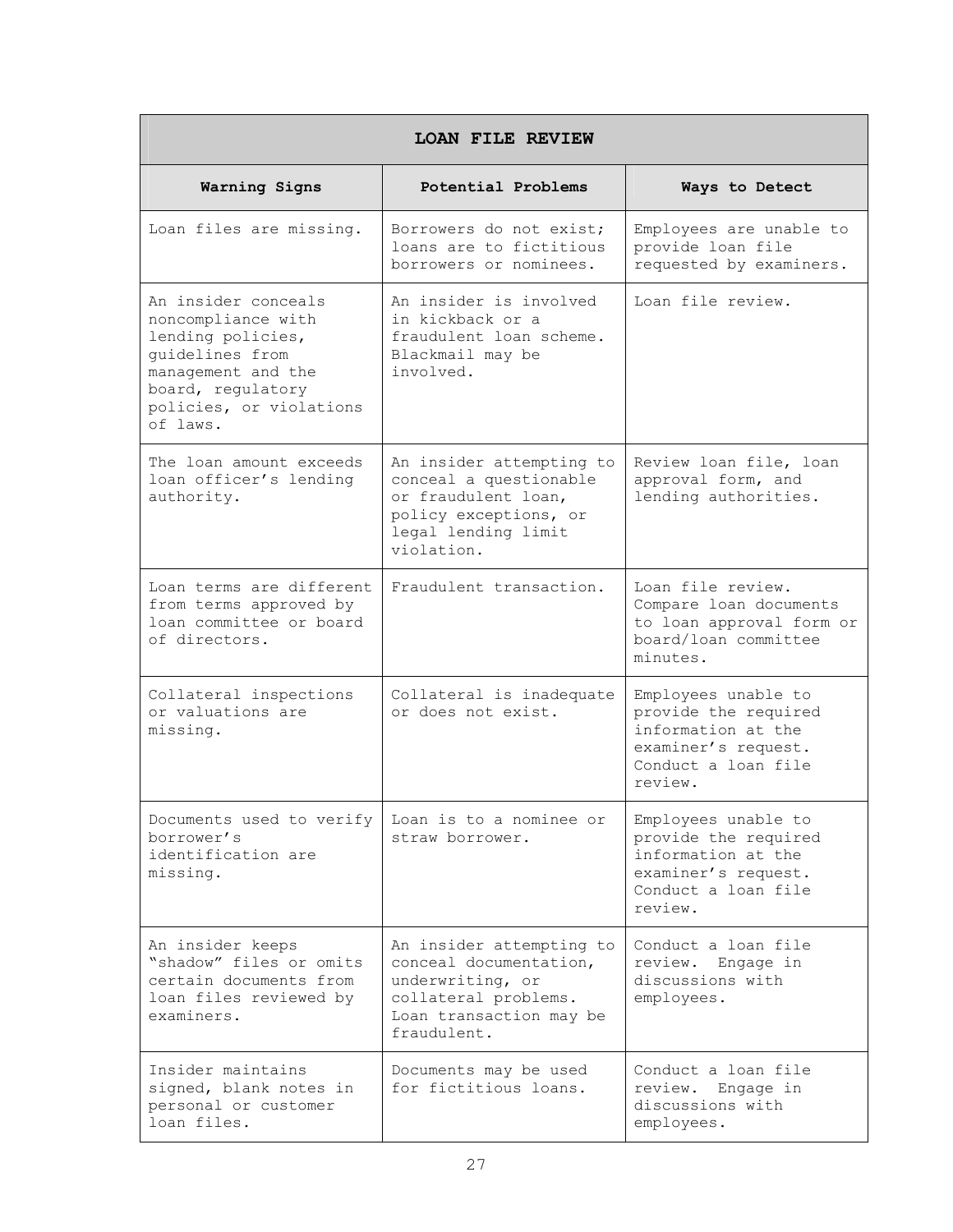| <b>LOAN FILE REVIEW</b>                                                                                                          |                                                                                                                                                           |                                                                                                                                                                                                       |
|----------------------------------------------------------------------------------------------------------------------------------|-----------------------------------------------------------------------------------------------------------------------------------------------------------|-------------------------------------------------------------------------------------------------------------------------------------------------------------------------------------------------------|
| Warning Signs                                                                                                                    | Potential Problems                                                                                                                                        | Ways to Detect                                                                                                                                                                                        |
| Insider loans do not<br>comply with lending<br>policies and exceptions<br>are not authorized.                                    | Insider circumvents<br>controls to receive<br>preferential treatment<br>or prohibited<br>transaction.                                                     | Review loan file, loan<br>approval form, and board<br>and loan committee<br>minutes.                                                                                                                  |
| Insider loans with<br>unusual or preferential<br>terms, interest rates,<br>or collateral.                                        | Insider collusion<br>involving possible<br>kickbacks, bribes, or<br>other fraudulent<br>schemes.                                                          | Review loan file, loan<br>approval form, and board<br>and loan committee<br>minutes.                                                                                                                  |
| Appraisals for insiders'<br>loans contain<br>deficiencies or values<br>appear overstated and<br>are not adequately<br>supported. | An insider influencing<br>an appraiser to conceal<br>inadequate collateral<br>position. This may<br>involve a kickback<br>scheme.                         | Review appraisal report<br>and appraisal<br>requlations.                                                                                                                                              |
| Purpose of loan is not<br>recorded or proceeds are<br>not used for stated<br>purpose.                                            | Purpose does not comply<br>with lending policies or<br>violates the law.<br>True<br>purpose may be to pay<br>accrued interest other<br>loans to borrower. | Review loan file,<br>payment history, and<br>paid loan disbursement<br>checks. Trace loan<br>proceeds.                                                                                                |
| Insider makes or<br>approves loans to<br>himself or herself,<br>family members, or<br>related interests.                         | Self-dealing.<br>Concealment of loans<br>that do not meet policy<br>guidelines. Violation<br>of code of conduct.                                          | Review loan file and<br>loan approval form.                                                                                                                                                           |
| Insider loans not<br>approved by the board or<br>board committee.                                                                | Self-dealing.<br>Fraudulent loan<br>transaction.                                                                                                          | Review loan file and<br>loan approval form.                                                                                                                                                           |
| Loan funded prior to<br>approval.                                                                                                | Fraudulent loan<br>transaction.                                                                                                                           | Review loan file.<br>Compare date of loan<br>proceeds check to date<br>loan was booked and loan<br>approval date. Debit to<br>loans in process or<br>suspense account for<br>amount of loan proceeds. |
| Loan documents appear<br>altered or forged.                                                                                      | An insider knowingly<br>accepting or preparing<br>forged or falsified<br>documents.                                                                       | Compare loan documents<br>to minutes                                                                                                                                                                  |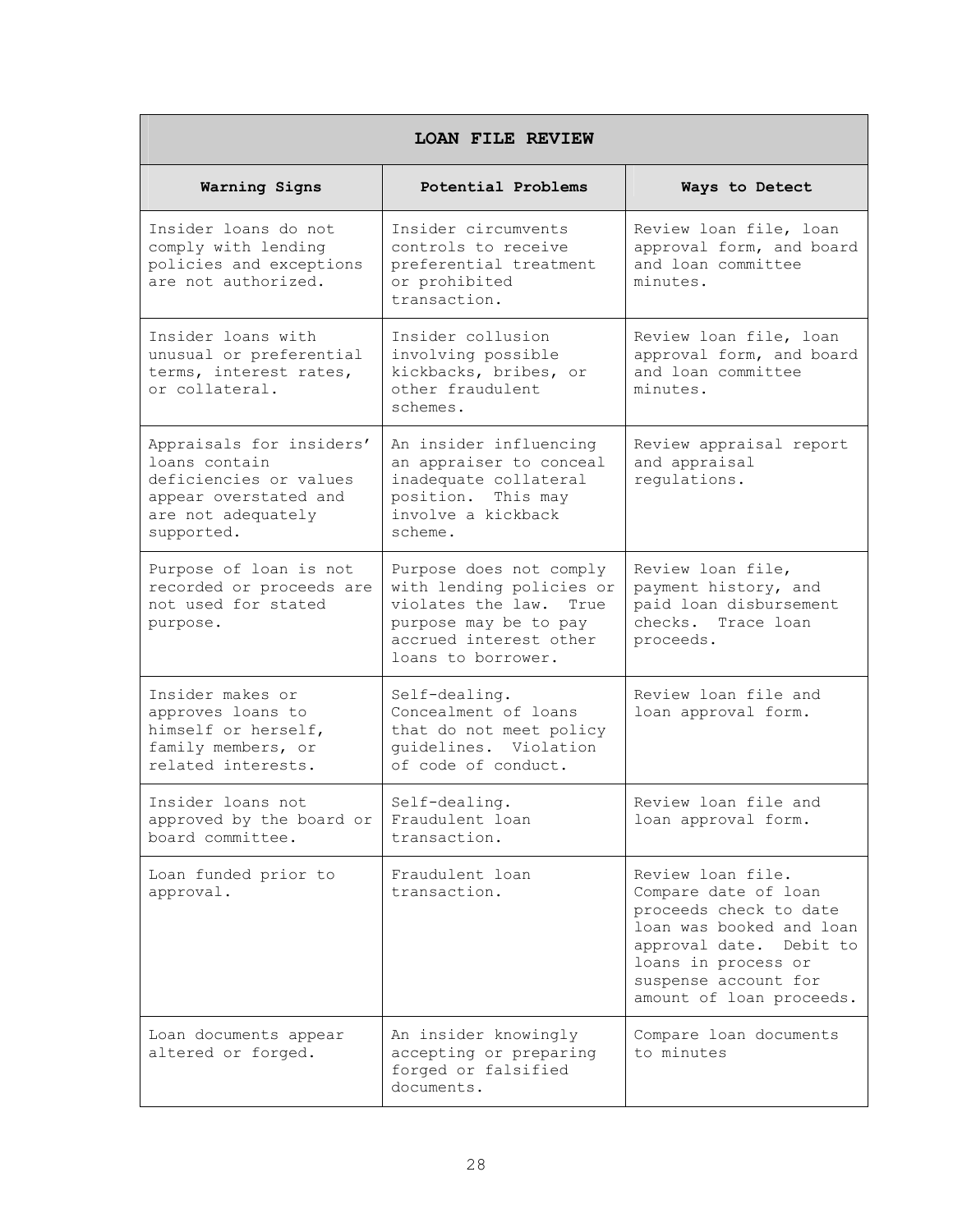| LOAN FILE REVIEW                                                                                                                                                                                                        |                                                                                                                                                                                                                      |                                                                                                                                    |
|-------------------------------------------------------------------------------------------------------------------------------------------------------------------------------------------------------------------------|----------------------------------------------------------------------------------------------------------------------------------------------------------------------------------------------------------------------|------------------------------------------------------------------------------------------------------------------------------------|
| Warning Signs                                                                                                                                                                                                           | Potential Problems                                                                                                                                                                                                   | Ways to Detect                                                                                                                     |
| Credit reports with no<br>or very limited credit<br>history and absence of<br>letters from landlords,<br>utility companies, etc.<br>stating satisfactory<br>payment record.<br>Earnings statements<br>appeared altered. | Fraudulent transaction.<br>Borrower's true credit<br>history may be concealed<br>by using fictitious<br>social security number<br>to generate credit<br>report. Forged letters<br>and forged earnings<br>statements. | Credit history is<br>inconsistent with<br>borrower's financial<br>information, Various<br>loan files contain<br>similar documents. |
| Files without<br>documentation to<br>identify how loans were<br>funded, such as official<br>checks, deposit tickets,<br>funding sheet, etc.                                                                             | True beneficiary of<br>funds may be hidden.                                                                                                                                                                          | Trace loan funds as<br>described in Appendix D.                                                                                    |
| Borrower's financial<br>statements are prepared<br>by an insider.                                                                                                                                                       | False information used<br>as basis for loan<br>decision.                                                                                                                                                             | Verify with information<br>provided by borrower/<br>compare to credit<br>reports.                                                  |

| INTERNAL REPORTS AND ACCOUNTING RECORDS                                                                         |                                                                                                                 |                                                                                                                |
|-----------------------------------------------------------------------------------------------------------------|-----------------------------------------------------------------------------------------------------------------|----------------------------------------------------------------------------------------------------------------|
| Warning Signs                                                                                                   | Potential Problems                                                                                              | Ways to Detect                                                                                                 |
| Loan disbursement checks<br>are presented for<br>payment before loan is<br>booked.                              | Insider using loan<br>proceeds for personal<br>benefit, hiding problem<br>loans, or lending limit<br>violation. | Review loan disbursement<br>account reconcilements.<br>Compare new loan report<br>with loan check<br>register. |
| Insiders or related<br>interests have frequent<br>overdrafts or appear in<br>suspense account item<br>listings. | Insider having financial<br>difficulties and motive<br>to commit fraud.                                         | Review overdraft<br>reports, suspense items,<br>and suspense account<br>reconcilements.                        |
| Adversely classified<br>loan paid off or paid<br>down just prior to or<br>during the examination.               | Insider attempting to<br>conceal fraudulent<br>loans.                                                           | Compare previously<br>classified or problem<br>balance to current<br>balance.                                  |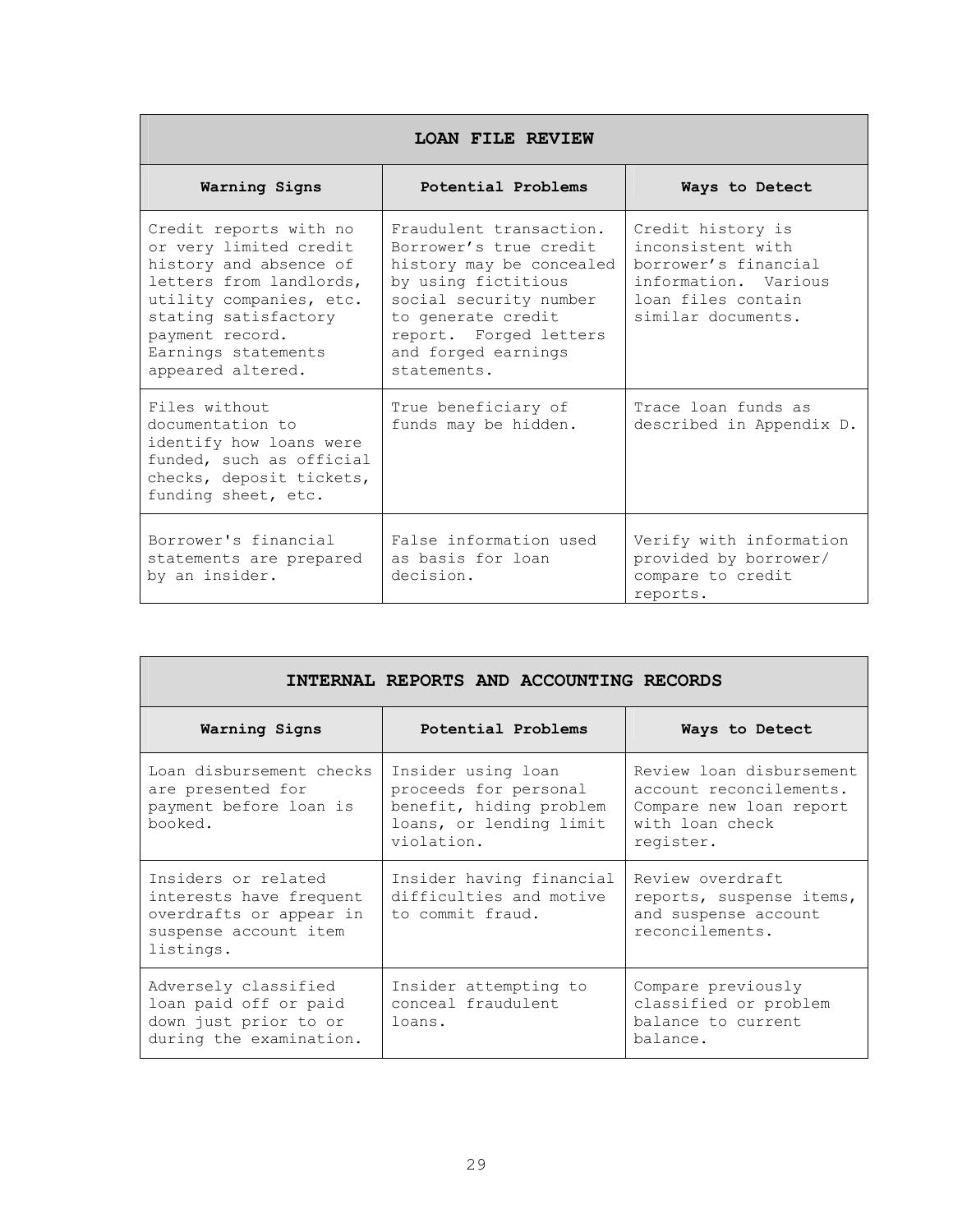| INTERNAL REPORTS AND ACCOUNTING RECORDS                                                                           |                                                                                                                                                                                                                                       |                                                                                                                                                                                     |
|-------------------------------------------------------------------------------------------------------------------|---------------------------------------------------------------------------------------------------------------------------------------------------------------------------------------------------------------------------------------|-------------------------------------------------------------------------------------------------------------------------------------------------------------------------------------|
| Warning Signs                                                                                                     | Potential Problems                                                                                                                                                                                                                    | Ways to Detect                                                                                                                                                                      |
| An insider loan is paid<br>off prior to or during<br>the examination.                                             | Insider attempts to<br>conceal lending limit<br>violations, delinquency<br>or fraudulent loans.                                                                                                                                       | Review recently paid off<br>insider loans                                                                                                                                           |
| Customer loan proceeds<br>disbursed by wire<br>transfers to institution<br>secrecy haven countries.               | Loan proceeds not used<br>to stated purpose.<br>Fraudulent transaction.                                                                                                                                                               | Review wire transfer<br>activity.                                                                                                                                                   |
| High level of loan<br>losses.                                                                                     | Charge-off of fraudulent<br>loans. A loan officer<br>directed by senior<br>officer or director to<br>grant loans that<br>normally would be<br>declined. There could<br>be financial incentives<br>or reciprocal benefits<br>involved. | Review charged off loan<br>files and payment<br>histories. Be alert to<br>an unusual level of<br>charge-offs resulting<br>from loans originated by<br>a particular loan<br>officer. |
| No review of inactive or<br>dormant accounts.                                                                     | Insider using dormant or<br>inactive accounts for<br>fraudulent lending<br>activities. Possible<br>use of customer<br>information to generate<br>fictitious loans could<br>be involved.                                               | Review dormant and<br>inactive account<br>reports. Cross check<br>with loan trials to<br>determine if a large<br>number of dormant<br>account holders also<br>have loans.           |
| Cash disbursement of<br>loan proceeds.                                                                            | Insider receiving<br>kickbacks or bribes.                                                                                                                                                                                             | Internal control review.<br>Copies of transaction<br>tickets in loan file<br>should trigger further<br>research. Trace loan<br>proceeds, if<br>appropriate.                         |
| Insider changes loan<br>payment due dates,<br>renews loans, or grants<br>loan extensions.                         | Conceal delinquent or<br>fraudulent loans.                                                                                                                                                                                            | Loan file system<br>maintenance reports.                                                                                                                                            |
| Internal debits/credits<br>(noncash transactions)<br>posted to insider or<br>customer's loan/deposit<br>accounts. | Fraudulent transactions.<br>Insider receiving<br>kickbacks from loan<br>customer or embezzling<br>loan proceeds or funds<br>from deposit accounts.                                                                                    | Review deposit and loan<br>account histories for<br>noncash transaction<br>codes.<br>Trace<br>transactions.                                                                         |

# **INTERNAL REPORTS AND ACCOUNTING RECORDS**

 $\mathbf{I}$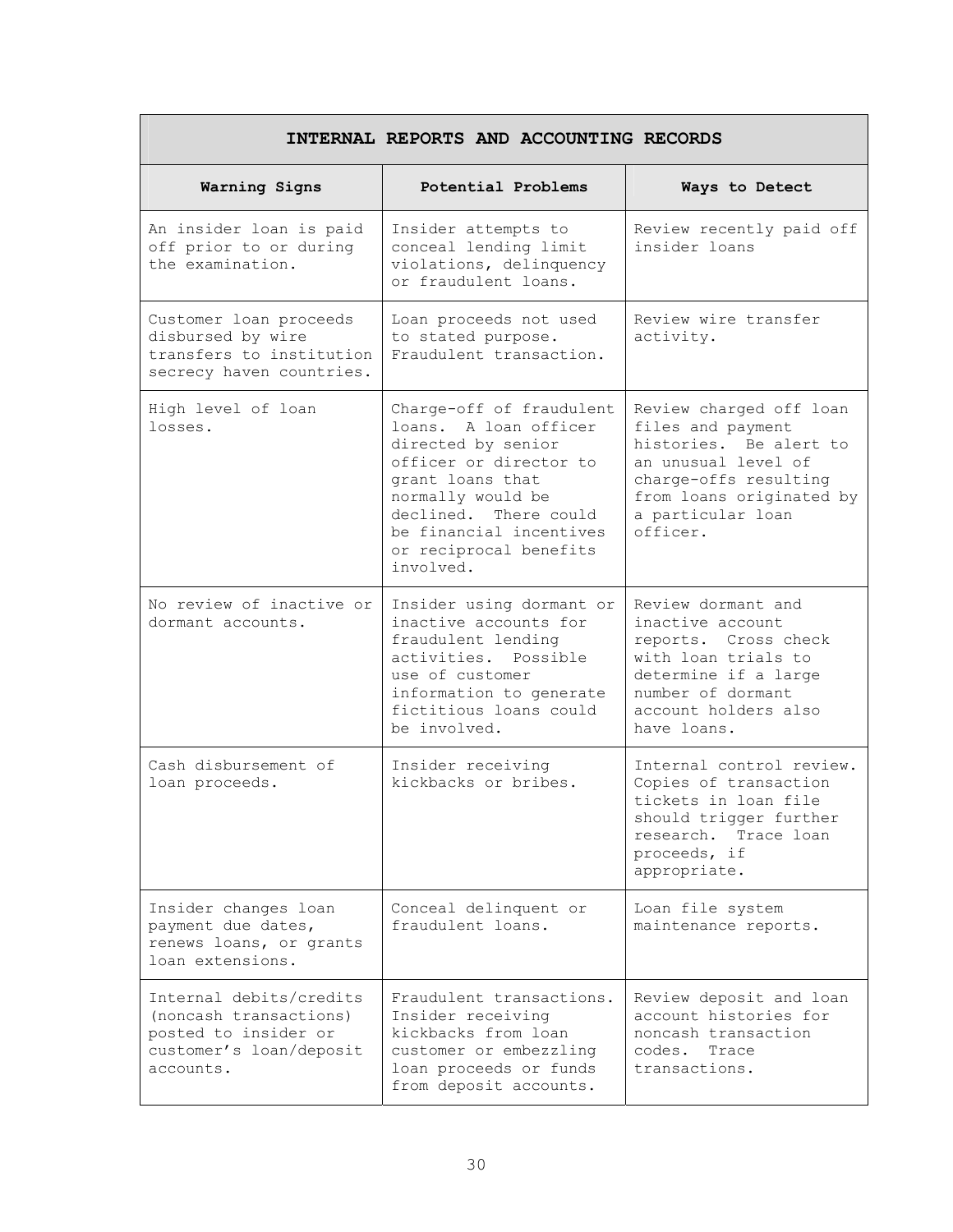| INTERNAL REPORTS AND ACCOUNTING RECORDS                                |                                                                            |                                                    |
|------------------------------------------------------------------------|----------------------------------------------------------------------------|----------------------------------------------------|
| Warning Signs                                                          | Potential Problems                                                         | Ways to Detect                                     |
| Rapid loan growth.                                                     | May be partially<br>attributable to<br>fraudulent lending<br>transactions. | Comparative analysis of<br>balance sheet accounts. |
| No reconciliation of<br>loans-in-process and<br>disbursement accounts. | Fraudulent loan activity<br>may be processed within<br>these accounts.     | Perform reconciliations<br>of these accounts.      |

Г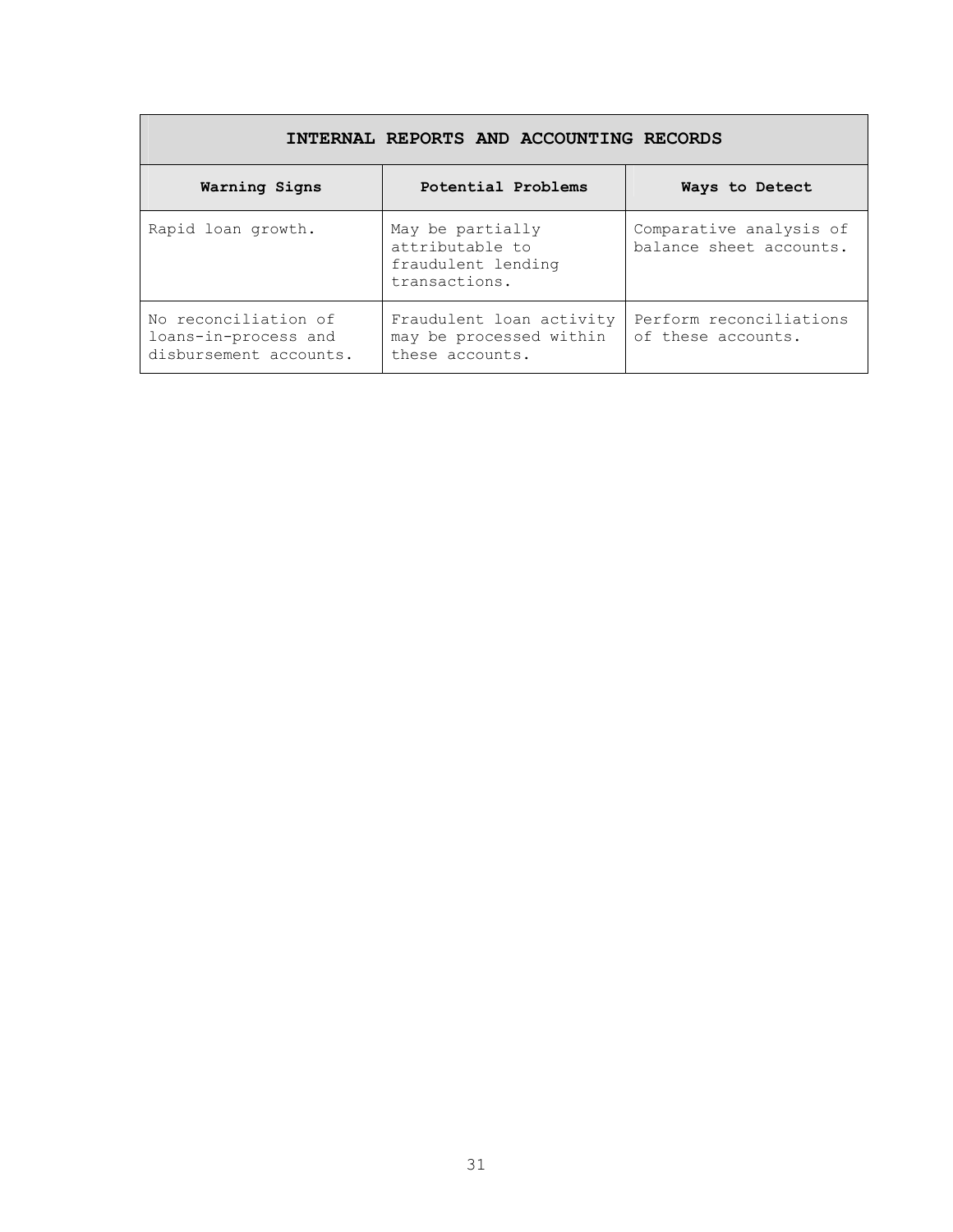# **Appendix C – Research Procedures**

The following is a list of procedures that may aid in researching suspicious circumstances. To maximize the effectiveness of such a review, the examiner should read the sections on interviewing and documentation starting on pages 13 and 14 prior to using these procedures.

| Procedure                                                                                                                                                                                                                                                                                                                                                                               | Uses                                                                                                                                                                                                                                                       |
|-----------------------------------------------------------------------------------------------------------------------------------------------------------------------------------------------------------------------------------------------------------------------------------------------------------------------------------------------------------------------------------------|------------------------------------------------------------------------------------------------------------------------------------------------------------------------------------------------------------------------------------------------------------|
| Trace the flow of funds - e.g., use<br>of loan proceeds, source of loan<br>payments, source of funds used to<br>purchase cashiers checks or money<br>orders, debits or credits to<br>dormant accounts, debits or credits<br>to accounts for which the<br>institution holds the monthly<br>statements, etc. Appendix D<br>provides detailed procedures for<br>tracing loan transactions. | Tracing loan proceeds and payments and<br>other funding flows can help in<br>identifying fictitious or nominee loans,<br>or insiders' undisclosed interests in<br>borrowing entities.                                                                      |
| Review demand deposit account<br>statements of insiders. Obtain and<br>analyze copies of significant or<br>unusual debits or credits.                                                                                                                                                                                                                                                   | By reviewing the activity in insiders'<br>demand deposit accounts, examiners may be<br>able to identify insiders' undisclosed<br>financial interests, undisclosed<br>borrowings, or other similar<br>irregularities, or accounts at other<br>institutions. |
| Review paid official checks<br>(official checks can include money<br>orders, cashiers checks, loan<br>disbursement checks, etc.)                                                                                                                                                                                                                                                        | A review of paid official checks might<br>reveal unauthorized diversion of<br>institution funds to insiders or their<br>related interests. Be alert to payees<br>that seem inappropriate or unusual.                                                       |
| Reconcile general ledger accounts<br>or review institution's internal<br>reconcilement. Review<br>reconcilements over a period of<br>time to observe fund flows in and<br>out. Trace suspicious items<br>between accounts.                                                                                                                                                              | Account reconcilements can uncover debit<br>or credit entries used to offset<br>fraudulent transactions.                                                                                                                                                   |
| Review reconciling items.                                                                                                                                                                                                                                                                                                                                                               | Reconciling items may represent debit or<br>credit entries used to offset fraudulent<br>loan transactions.                                                                                                                                                 |
| Review safe deposit box access<br>records.                                                                                                                                                                                                                                                                                                                                              | Insiders might store fraudulently<br>obtained cash in safe deposit box.                                                                                                                                                                                    |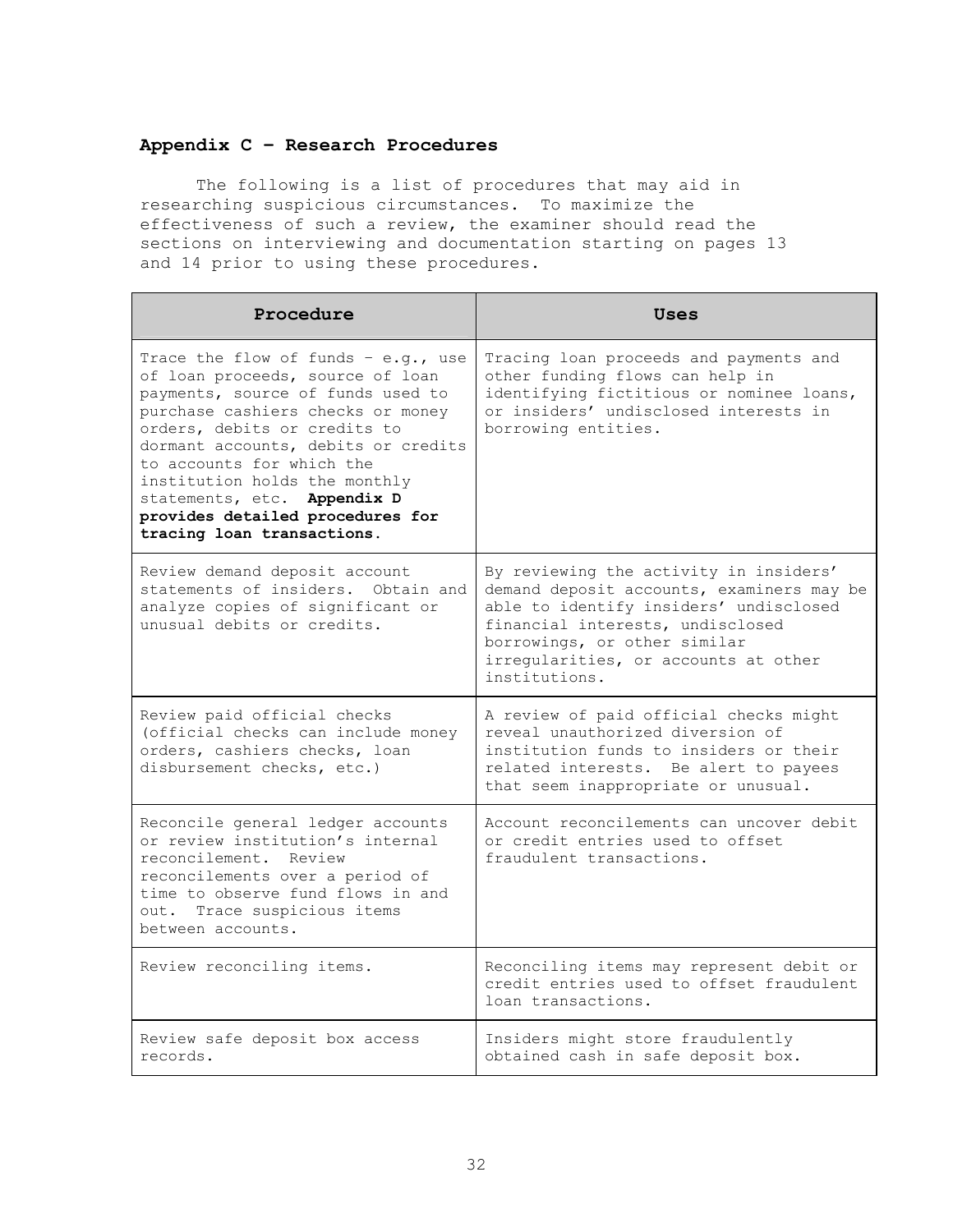| Procedure                                                                                                                                                                                                              | <b>Uses</b>                                                                                                                                                                                                                                                                                                                                                                  |
|------------------------------------------------------------------------------------------------------------------------------------------------------------------------------------------------------------------------|------------------------------------------------------------------------------------------------------------------------------------------------------------------------------------------------------------------------------------------------------------------------------------------------------------------------------------------------------------------------------|
| Review wire transfer activity.                                                                                                                                                                                         | A review of wire transfer activity might<br>reveal unauthorized diversion of<br>institution funds to insiders or their<br>related interests.                                                                                                                                                                                                                                 |
| Review insiders' lists of related<br>interests.                                                                                                                                                                        | These lists provide names of insiders'<br>businesses that may have loans or<br>deposits accounts at the institution, or<br>have received proceeds of official<br>checks.                                                                                                                                                                                                     |
| Review suspense accounts for<br>several consecutive days or periods                                                                                                                                                    | Suspense accounts may include debit or<br>credit entries used to offset fraudulent<br>loan transactions.                                                                                                                                                                                                                                                                     |
| Review loan trial balance reports<br>for anomalies or unusual activity,<br>e.g., loans paid in advance,<br>negative amortization, etc.                                                                                 | Accrued interest that is more than the<br>delinquency status indicates could be a<br>sign of manipulation of the borrower's<br>performance status or misapplication of<br>funds. This can also help in identifying<br>fictitious loans.                                                                                                                                      |
| Review credit reports on file at<br>the institution.                                                                                                                                                                   | Low credit scores for insiders with large<br>loan balances at the institution should<br>trigger additional investigation.                                                                                                                                                                                                                                                    |
| Review deposit and loan account<br>statements that the institution<br>holds for customers for several<br>consecutive months.                                                                                           | Fictitious deposit and loan accounts are<br>sometimes used to receive and hold funds<br>misappropriated by insiders. Holding the<br>deposit statements for customer pickup<br>allows the insider to control that<br>statement. Statements mailed to post<br>office boxes can also be used in a<br>similar fashion. Tracing of loan<br>proceeds could lead to these accounts. |
| Review dormant accounts activity.                                                                                                                                                                                      | Inadequately controlled dormant accounts<br>are a natural place to hide fraudulent<br>activity.                                                                                                                                                                                                                                                                              |
| Review accounting for charged-off<br>loans.                                                                                                                                                                            | Payments received on charged-off loans<br>can be diverted to insider's accounts.                                                                                                                                                                                                                                                                                             |
| Send or request institution's<br>auditors to send positive loan or<br>deposit confirmations. Review<br>accounts of customers who do not<br>respond. This may identify loans<br>for which proceeds should be<br>traced. | Confirmations are useful in identifying<br>fictitious borrowers or depositors, or<br>unexplained differences in account<br>balances or payment histories.                                                                                                                                                                                                                    |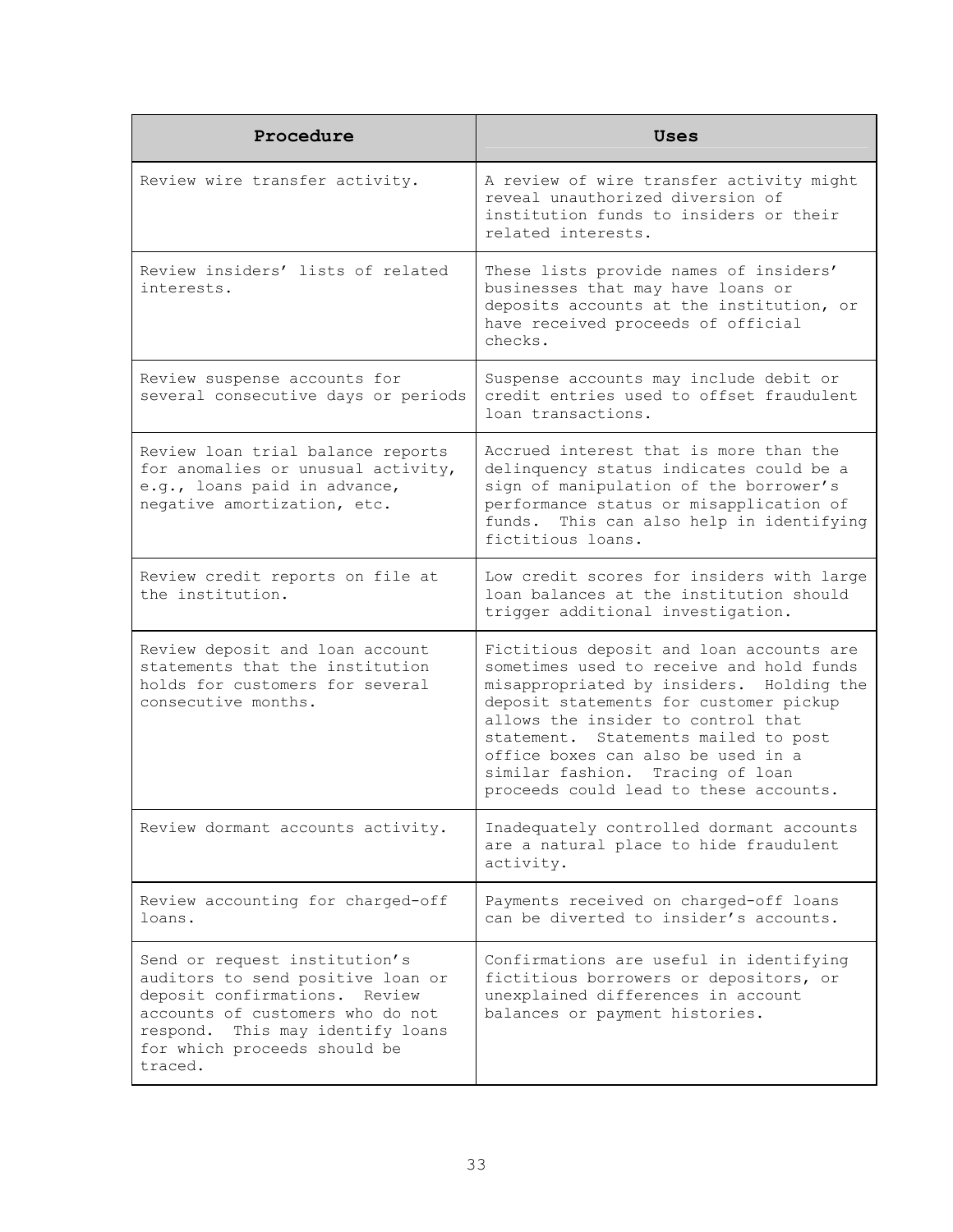| Procedure                                                                                                                                                                                                                                                                        | <b>Uses</b>                                                                                                                                                                                                                                                                                                               |
|----------------------------------------------------------------------------------------------------------------------------------------------------------------------------------------------------------------------------------------------------------------------------------|---------------------------------------------------------------------------------------------------------------------------------------------------------------------------------------------------------------------------------------------------------------------------------------------------------------------------|
| Visit real estate collateralizing<br>loans.                                                                                                                                                                                                                                      | Visits can reveal whether real estate<br>collateral truly exists, or exists in the<br>condition described in the loan<br>documentation.                                                                                                                                                                                   |
| Obtain Dun & Bradstreet ("D&B") or<br>similar service reports on<br>borrowers and insiders' related<br>interests                                                                                                                                                                 | D&B reports can reveal insiders'<br>undisclosed financial interests in<br>borrowers or other entities. Further,<br>lien filings included in the D&B reports<br>can reveal the existence of undisclosed<br>business relationships between borrowers<br>and insiders' related interests.                                    |
| Search internet and public records<br>on insiders, insiders' related<br>interests, and other borrowers, as<br>warranted. These could be recorded<br>deeds; lien searches; corporation,<br>limited liability company and<br>partnership filings; news articles;<br>lawsuits, etc. | Public records can contain significant<br>relevant information about insiders and<br>borrowers, related or affiliated business<br>entities, the lien and title status of<br>collateral, etc. Consult with your<br>supervisor and legal counsel before<br>conducting subscription-based searches of<br>public records.     |
| Search SAR and CTR databases.                                                                                                                                                                                                                                                    | SAR and CTR data may indicate that<br>insiders, their related interests, or<br>other suspect borrowers were the subjects<br>of SAR or CTR filings at other<br>institutions.                                                                                                                                               |
| Consult with agency subject matter<br>specialists.                                                                                                                                                                                                                               | Fraud or other subject matter specialists<br>can provide suggestions on types of<br>records to be examined.                                                                                                                                                                                                               |
| Be alert to situations where the<br>loan officer of record does not<br>appear to be the officer who<br>actually handles the loan.                                                                                                                                                | In these situations the "true" loan<br>officer may have benefited from the loan,<br>and the loan may have been assigned to<br>another loan officer to avoid suspicion.<br>In addition, it could indicate a loan<br>placed in the institution by the CEO,<br>control owners, or board members                              |
| Be alert to loan terms or<br>conditions that are inconsistent<br>with the loan purpose or normal<br>institution practice.                                                                                                                                                        | Changes in rates, abnormal rates, and<br>repayment terms that are inconsistent<br>with use of loan proceeds may represent<br>transactions warranting closer scrutiny.                                                                                                                                                     |
| Be alert to unusual events or<br>activity anywhere within the<br>institution.                                                                                                                                                                                                    | Casual discussions with institution staff<br>can both yield clues of insider abuse and<br>enable staff to approach examiners with<br>information. An insider's public<br>lifestyle (e.g., expensive cars,<br>clothing, etc.) beyond apparent means<br>might indicate insider fraud. Document<br>conversations with staff. |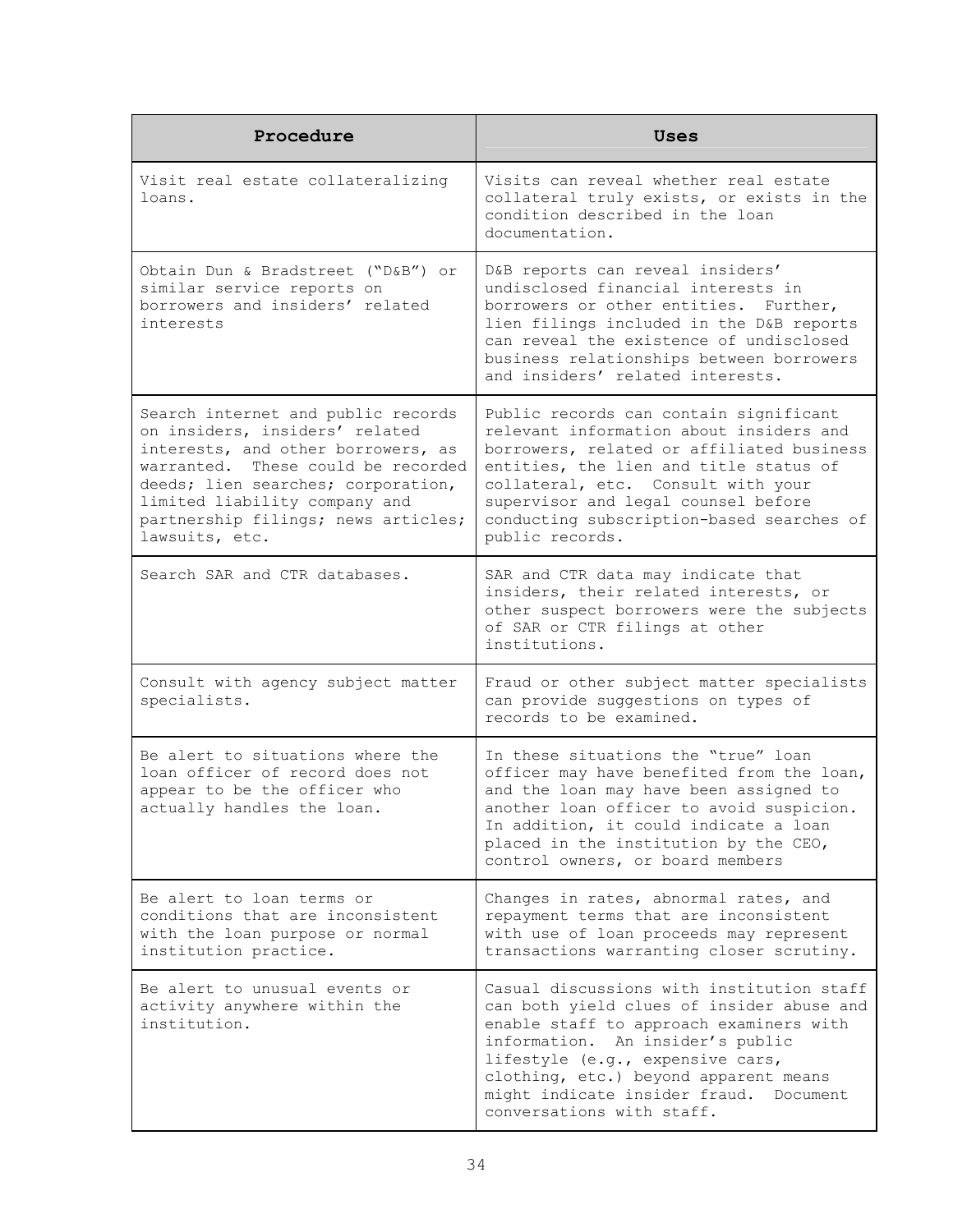| Procedure                                                                             | Uses                                                                                                                                                                                                                                             |
|---------------------------------------------------------------------------------------|--------------------------------------------------------------------------------------------------------------------------------------------------------------------------------------------------------------------------------------------------|
| Communicate with examiners working<br>on other areas of the financial<br>institution. | Aspects of loan fraud may involve other<br>non-lending areas of the institution.<br>Examiners working on those other areas of<br>the institution should be alert for<br>transactions or activity that may be<br>involved in the suspected fraud. |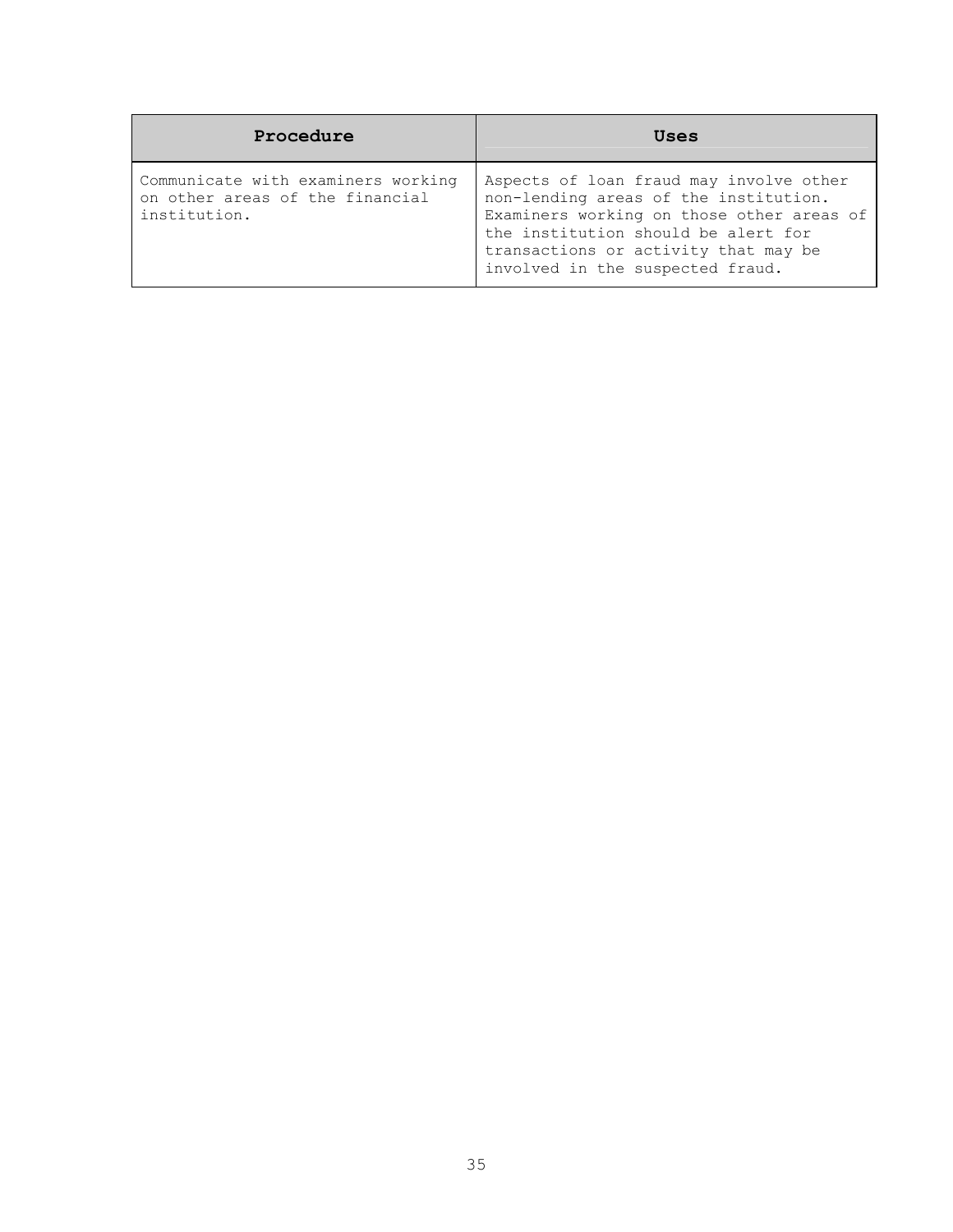# **Appendix D – Loan Tracing Procedure Detail**

The following steps can be used to trace loan proceeds or payments.

| Procedure                                                                                                                                                                                                                                                                                                                                                                              | Use                                                                                                                 |
|----------------------------------------------------------------------------------------------------------------------------------------------------------------------------------------------------------------------------------------------------------------------------------------------------------------------------------------------------------------------------------------|---------------------------------------------------------------------------------------------------------------------|
| For the sample loan identified,<br>obtain a payment history on the<br>loan selected. Maintain a copy of<br>the loan history for examination<br>workpapers.                                                                                                                                                                                                                             | The transaction history will show<br>all advances, payments, and charges<br>to the loan.                            |
| Select either the advance or<br>payment to be traced.                                                                                                                                                                                                                                                                                                                                  | An advance on the loan will reveal<br>where funds went and a payment will<br>reveal the source of the funds.        |
| Find the general ledger debit<br>(advance) or credit (payment)<br>ticket for the selected<br>transaction. Look for the proof<br>transaction number located on the<br>back of the ticket and retain a<br>copy of the ticket (front and back)<br>for the examination workpapers.                                                                                                         | This provides the source document<br>for data entry onto the accounting<br>system.                                  |
| Go to the proof tape for the day of<br>the transaction and find the<br>transaction number for the<br>debit/credit ticket. Identify the<br>corresponding entry. (TIP: Credits<br>are usually listed before debits on<br>the proof tape. Also, some<br>institutions can use their optical<br>system to identify transactions<br>rather than physical general ledger<br>and proof tapes.) | This shows the entry of the data<br>onto the accounts of the<br>institution.                                        |
| Use microfilm, microfiche, or<br>optical equipment to find a picture<br>of the items(s). Retain a copy of<br>the items, front and back, for the<br>examination workpapers.                                                                                                                                                                                                             | The credit should show the<br>disposition of the loan proceeds<br>and the debit the source of funds<br>for payment. |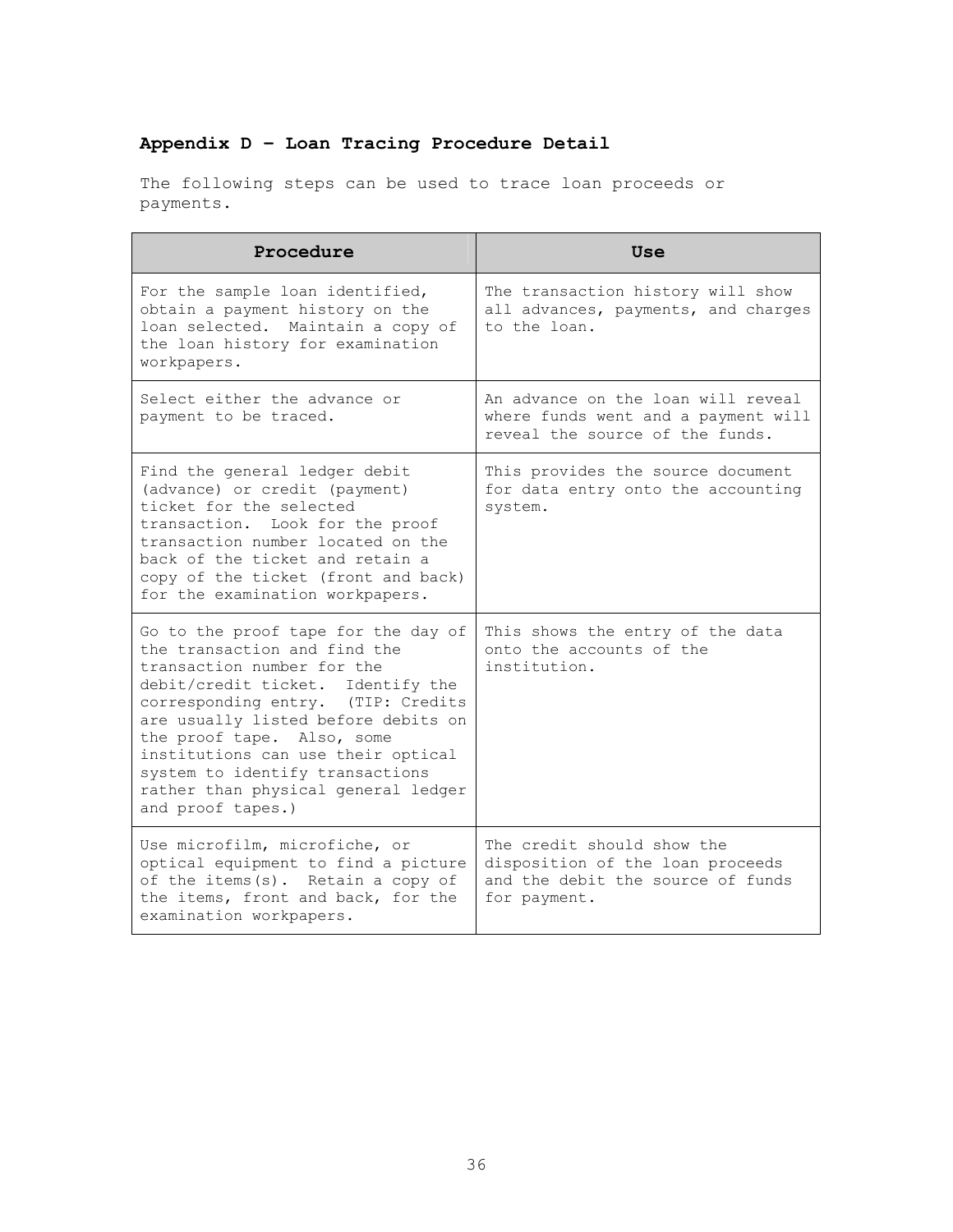### **Appendix E**

The following excerpts are from a sample insider fraud write-up referencing supporting documentation and a documentation index.

The evidence presented here suggests that \$75,000 of the proceeds of the Institution's loan to Smith was used for the economic benefit of Vice President Jones in the form of a onethird interest in the underlying investment.

Mr. Smith is the principal shareholder and officer of XYZ Inc., a local manufacturer. On October 12, 20X0 the institution made a \$225,000 unsecured loan to Mr. Smith, due May 11, 20X1 (Exhibit A-2). Vice President Jones was the lending officer (Exhibit A-2). The loan file memorandum, prepared by Vice President Jones, states that the proceeds were used to purchase real estate for investment purposes in AnyState (Exhibit A-3). The full proceeds were wire transferred to the ABC Bank (Exhibit A-4). On May 31, 20X1 the \$225,000 loan was renewed, due April 10, 20X2 (Exhibit A-5). On May 31, 20X2, interest accrued through the April 11, 20X2 maturity of the \$225,000 note totaling \$33,971.93 was paid by check # 3056 in the amount of \$33,971.93 drawn on Smith's demand deposit account #999-888-7777 (Exhibit A-6). However, on this same day Vice President Jones drew two checks on his demand deposit account at the Institution # 111-222-3333 in the total amount of \$11,323.97 (one third of the amount of interest on the Smith loan) payable to John Robert (Exhibit A-9). These checks were deposited in Mr. Robert's account # 444- 555-6666 on June 8, 20X2 (Exhibit A-10 and A-11). On the same day, Mr. Robert drew check  $\# 5500$  on his account  $\# 444-555-6666$  in the amount of \$11,323.97 payable to Mr. Smith (Exhibit A-12). On June 10, 20X2 check # 5500 on Robert's account was deposited to Smith's account #999-888-7777 (Exhibit A-13).

Mr. Smith's personal financial statement dated March 31, 20X2 reflect a \$150,000 investment in AnyState real estate rather than a \$225,000 investment. (Exhibit A-14). Vice President Jones' signed personal statements dated December 31, 20X1 and March 31, 20X2 list an "AnyState investment property partnership," acquired in 20X0 at a cost of \$75,000 (Exhibit A-15 and A-16). A corresponding debt to finance this acquisition does not appear on Mr. Jones' financial statement or Regulation O form dated June 24, 20X2. Furthermore, AnyState Secretary of State partnership records show Vice President Jones and Mr. Smith are both general partners in Green Acres Partnership ("GAP") (Exhibit A-17). According to the AnyCounty real estate title records, GAP is the owner of 60 acres of real estate in Any County, AnyState (Exhibit A-18).

#### \* \* \* \*

#### **Index**

| Exhibit $A-1$ - | Flowchart of transactions                                            |
|-----------------|----------------------------------------------------------------------|
| Exhibit $A-2$ - | Copy of \$225,000 note to Mr. Smith dated October 12, 20X0           |
| Exhibit $A-3$ - | Copy of Smith loan file memorandum dated October 3, 20X0             |
| Exhibit $A-4$ - | Copy of wire transfer instruction dated October 12, 20X0             |
| Exhibit $A-5$ - | Copy of \$225,000 renewal note to Smith dated May 31, 20X1           |
| Exhibit $A-6$ - | Copy of cancelled check $\#3056$ drawn on Smith account $\#999-888-$ |
|                 | 7777 (front and back)                                                |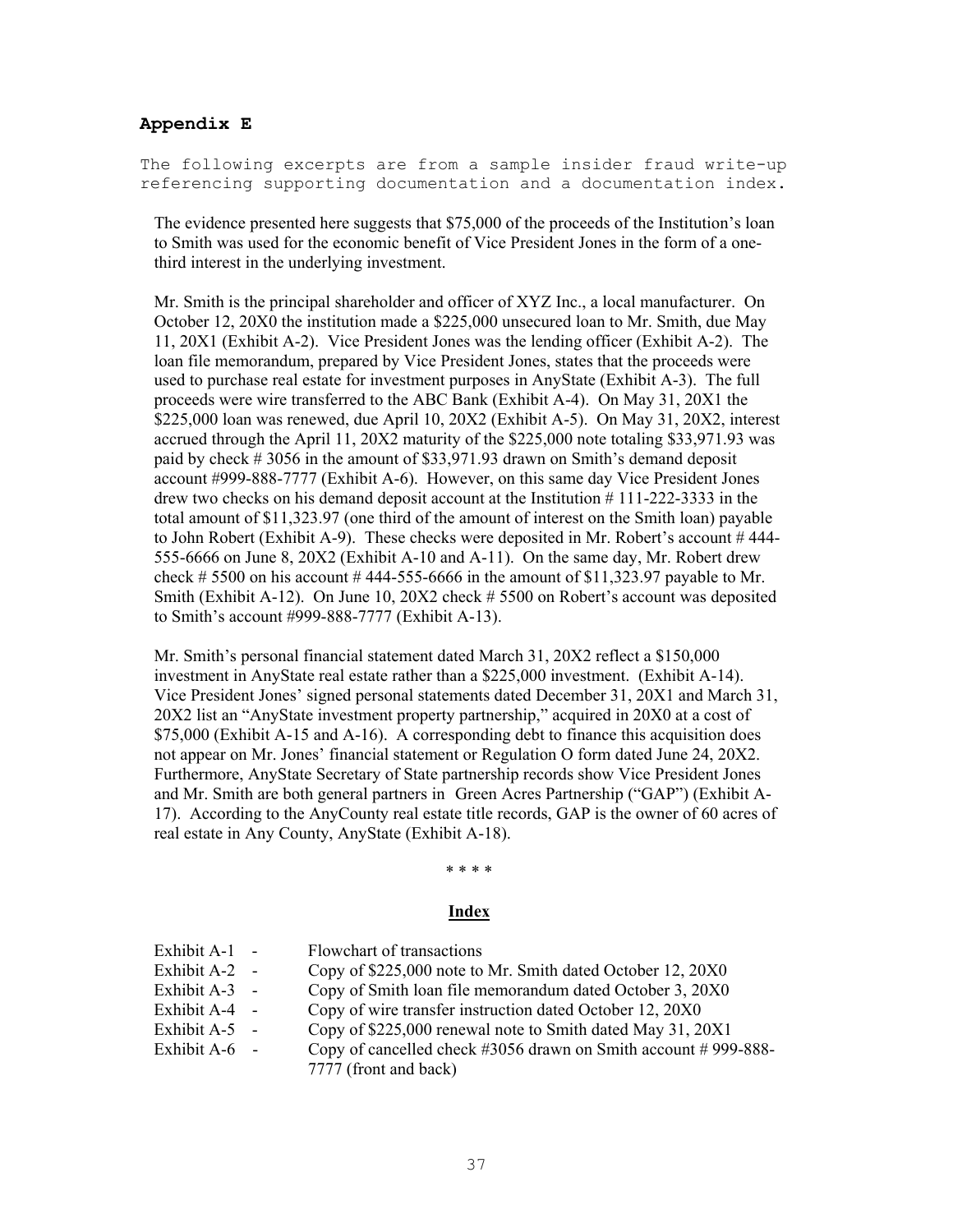# **Appendix F**

# **Flowcharts**

Flowcharts can be used to simplify complex movement of money and highlight the involvement of key insiders or loan officers. A brief example is shown below.



 Note: In this situation, loan officer T. Brooks made a \$50,000 ficticious loan in the name of B. Rich, deposited the proceeds in an account he contro lled and then used \$40,000 to pay his Mastercard bill which had become excessive due to habitual online gambling. The full \$50,000 is deemed to benefit Mr. Brooks due to the fact that all the money was deposited to an account he controlled.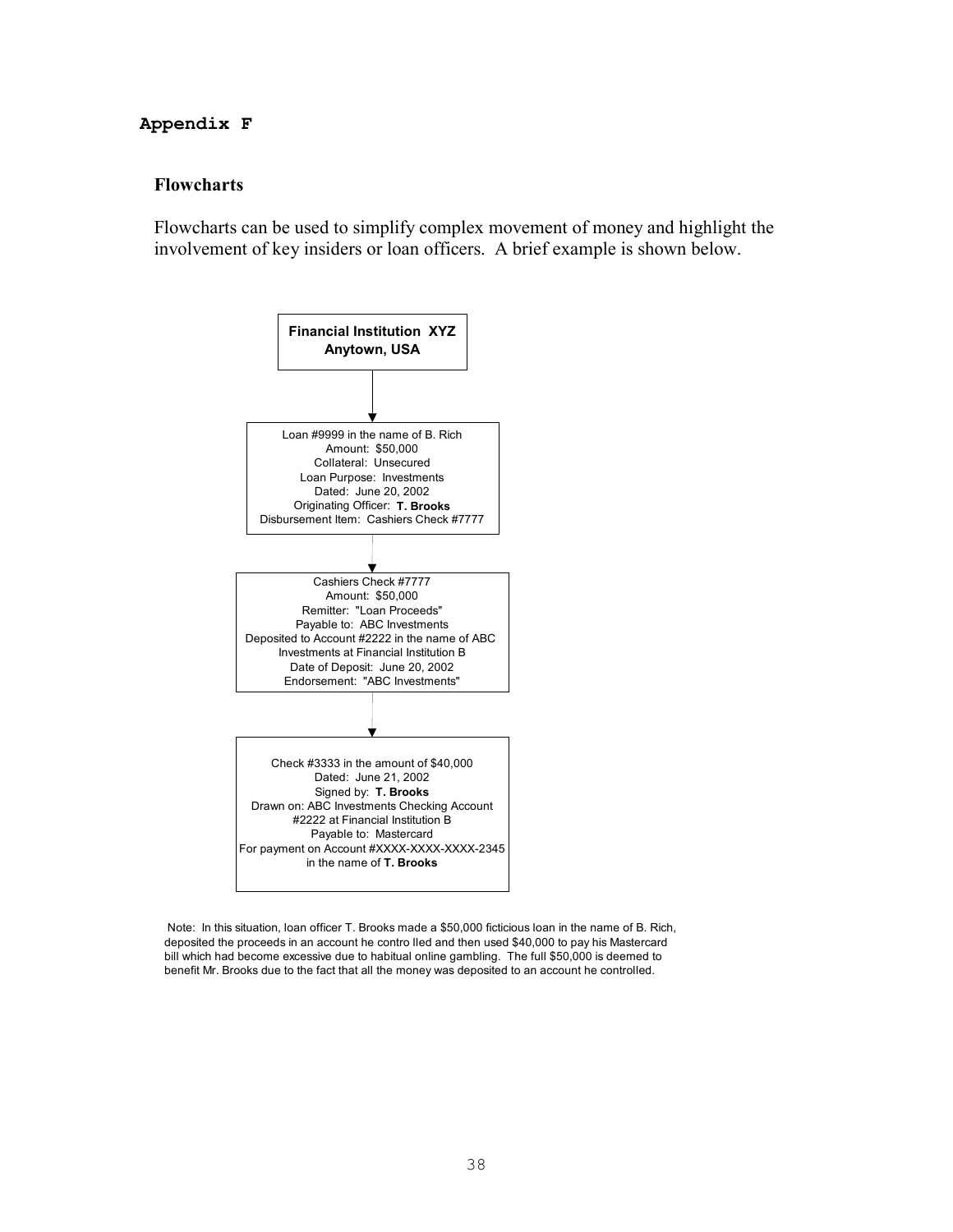#### **Appendix G**

The following list of websites is included for your reference

#### **SEARCH ENGINES**

www.alltheweb.com www.nbci.msnbc.com www.ixquick.com www.allonesearch.com www.excite.com http://webfile.com www.google.com

#### **FRAUD SITES**

www.fraud-report.org www.fraud.org/info/contactnfic.htm National Fraud Information Center

#### **PUBLIC RECORDS**

www.searchsystems.net Public Records in US www.archives.gov National Archives & Records Admin

#### **GOVERNMENT SITES**

www.fdic.gov www.federalreserve.gov www.fedworld.gov Locate government information www.fincen.gov www.irs.ustreas.gov www.gao.gov/special.pubs/soi.htm Investigators Guide to Sources of Information www.usps.gov/websites/depart/inspect Postal Inspection www.ncua.gov www.occ.treas.gov www.ots.treas.gov www.state.gov

# **LAW ENFORCEMENT**

www.usdoj.gov Click on Organization Chart under "About DOJ" www.fbi.gov www.dea.gov www.irs.treas.gov